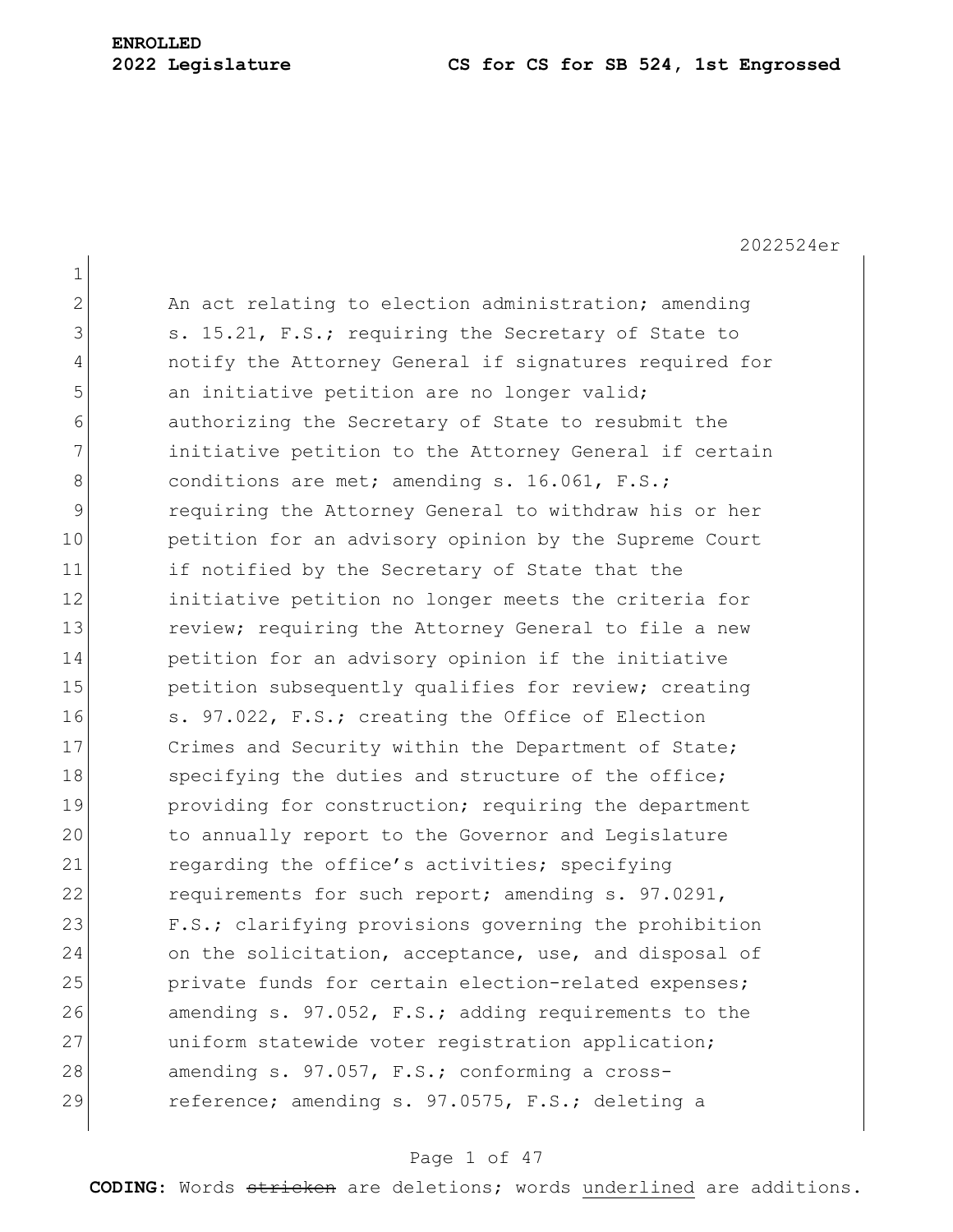2022524er

30 requirement that a third-party voter registration 31 organization provide a certain notification to an 32 applicant; revising a limitation on the amount of 33 aggregate fines which may be assessed against a third-34 party voter registration organization in a calendar 35 year; specifying that a third-party voter registration 36 organization is liable for a certain fine if a person 37 collecting voter registration applications on its 38 behalf is convicted of unlawfully altering any 39 application; amending s. 98.065, F.S.; revising the 40 frequency with which supervisors of elections must 41 conduct a registration list maintenance program; 42 modifying required components of registration list 43 maintenance programs; conforming provisions to changes 44 made by the act; amending s. 98.0655, F.S.; revising 45 requirements for certain registration list maintenance 46 forms to be prescribed by the Department of State; 47 amending s. 98.075, F.S.; requiring the Department of 48 State to identify deceased registered voters using 49 information received by specified agencies; amending 50 s. 98.093, F.S.; requiring clerks of the circuit court 51 and the Department of Highway Safety and Motor 52 Vehicles to furnish additional information to the 53 Department of State on a monthly basis; amending s. 54 100.041, F.S.; providing an exception to certain 55 county commissioner election requirements for certain 56 districts; amending s. 100.371, F.S.; revising duties 57 of the supervisor with respect to the processing and 58 retention of initiative petition forms; requiring the

### Page 2 of 47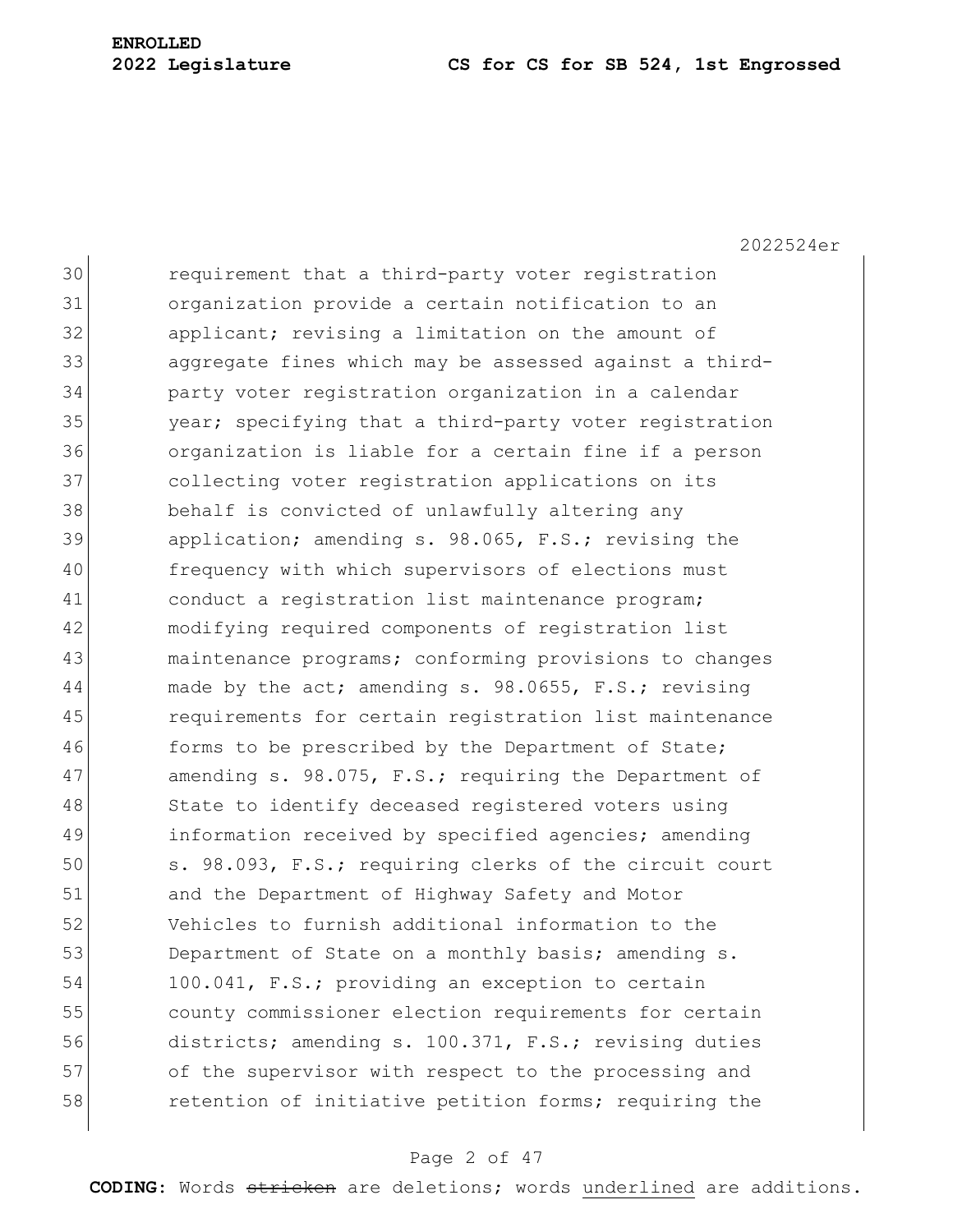2022524er

59 supervisor to post additional information regarding 60 petition forms on his or her website; requiring the 61 Secretary of State to notify the Financial Impact 62 Estimating Conference if the signatures for an 63 initiative petition are no longer valid; specifying 64 conditions under which the Financial Impact Estimating 65 Conference does not need to complete an analysis and 66 financial impact statement for an initiative petition; 67 creating s. 101.019, F.S.; prohibiting the use of 68 ranked-choice voting to determine election or 69 nomination to elective office; voiding existing or 70 future local ordinances authorizing the use of ranked-71 choice voting; amending s. 101.043, F.S.; deleting a 72 **provision that prohibits using an address appearing on** 73 identification presented by an elector as a basis to 74 confirm an elector's legal residence; deleting a 75 provision that prohibits a clerk or an inspector from 76 asking an elector to provide additional identification 77 information under specified circumstances; amending s. 78 101.051, F.S.; replacing references to "secure drop 79 boxes" with "secure ballot intake stations"; 80 conforming terminology to changes made by the act; 81 amending s. 101.151, F.S.; revising requirements for 82 Department of State rules regarding certified voting 83 systems and ballot specifications; amending s. 84 101.5614, F.S.; requiring specified individuals 85 observing the ballot duplication process to sign a 86 specified affidavit acknowledging certain criminal 87 penalties; prohibiting persons authorized to observe,

### Page 3 of 47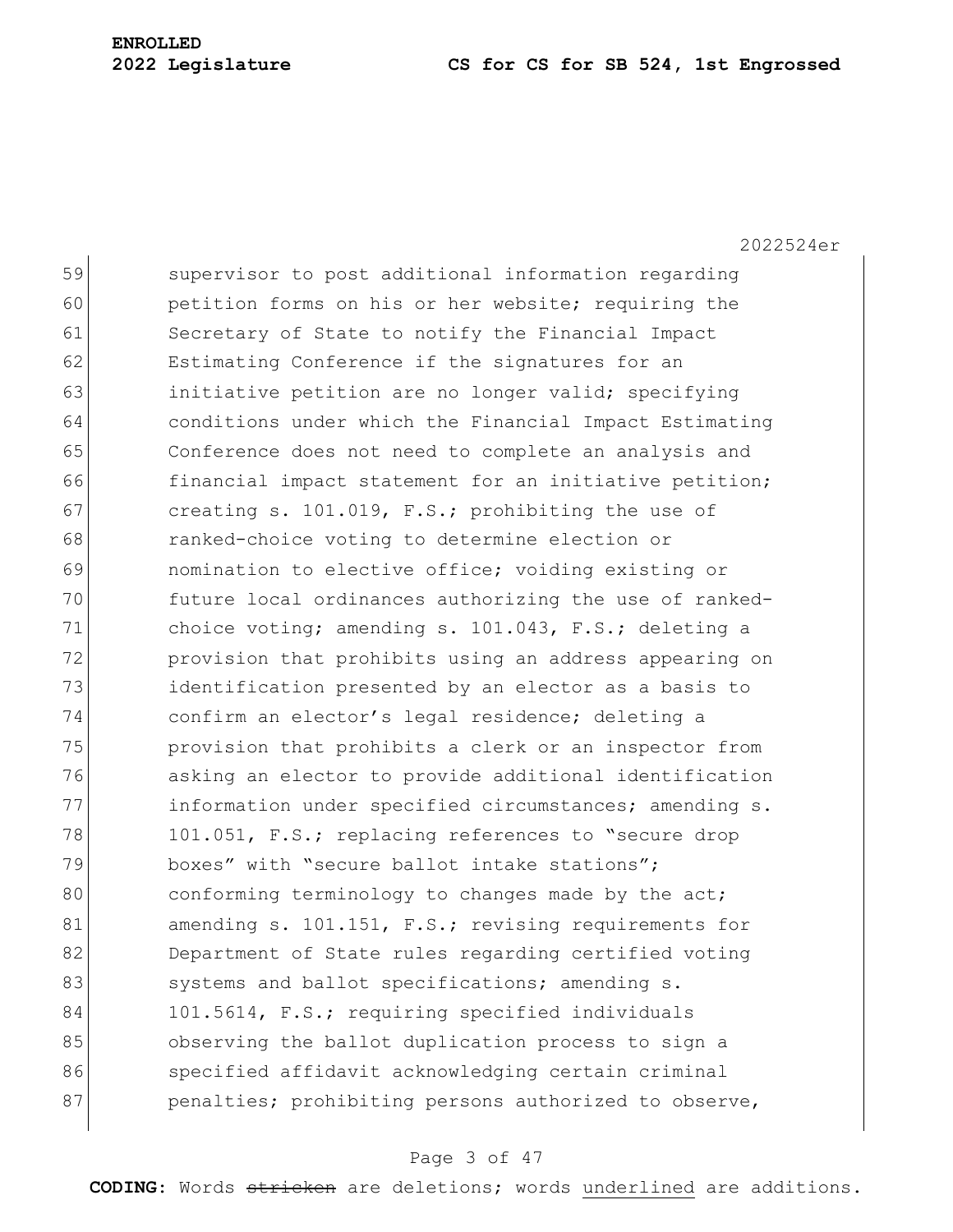2022524er

| 88  | review, or inspect ballot materials or observe         |
|-----|--------------------------------------------------------|
| 89  | canvassing from releasing certain information about an |
| 90  | election before the closing of the polls; providing    |
| 91  | criminal penalties; amending s. 101.6103, F.S.;        |
| 92  | conforming certain provisions governing the Mail       |
| 93  | Ballot Election Act to provisions applicable to the    |
| 94  | mailing and canvassing of vote-by-mail ballots;        |
| 95  | amending s. 101.65, F.S.; conforming terminology to    |
| 96  | changes made by the act; amending s. 101.655, F.S.;    |
| 97  | revising the date by which requests for supervised     |
| 98  | voting must be submitted to the supervisor; amending   |
| 99  | s. 101.69, F.S.; revising requirements for permanent   |
| 100 | branch offices of the supervisor which may be used as  |
| 101 | secure ballot intake station locations; conforming     |
| 102 | terminology to changes made by the act; amending s.    |
| 103 | 102.031, F.S.; conforming terminology to changes made  |
| 104 | by the act; amending s. 102.091, F.S.; requiring the   |
| 105 | Governor, in consultation with the executive director  |
| 106 | of the Department of Law Enforcement, to appoint       |
| 107 | special officers to investigate election law           |
| 108 | violations; specifying requirements for such special   |
| 109 | officers; providing construction; amending s. 102.101, |
| 110 | F.S.; prohibiting a special officer from entering a    |
| 111 | polling place; providing exceptions; amending s.       |
| 112 | 104.0616, F.S.; increasing criminal penalties for      |
| 113 | certain unlawful acts involving vote-by-mail ballots;  |
| 114 | amending s. 104.185, F.S.; increasing criminal         |
| 115 | penalties for a person who signs another person's name |
| 116 | or a fictitious name on specified petitions; amending  |
|     |                                                        |

### Page 4 of 47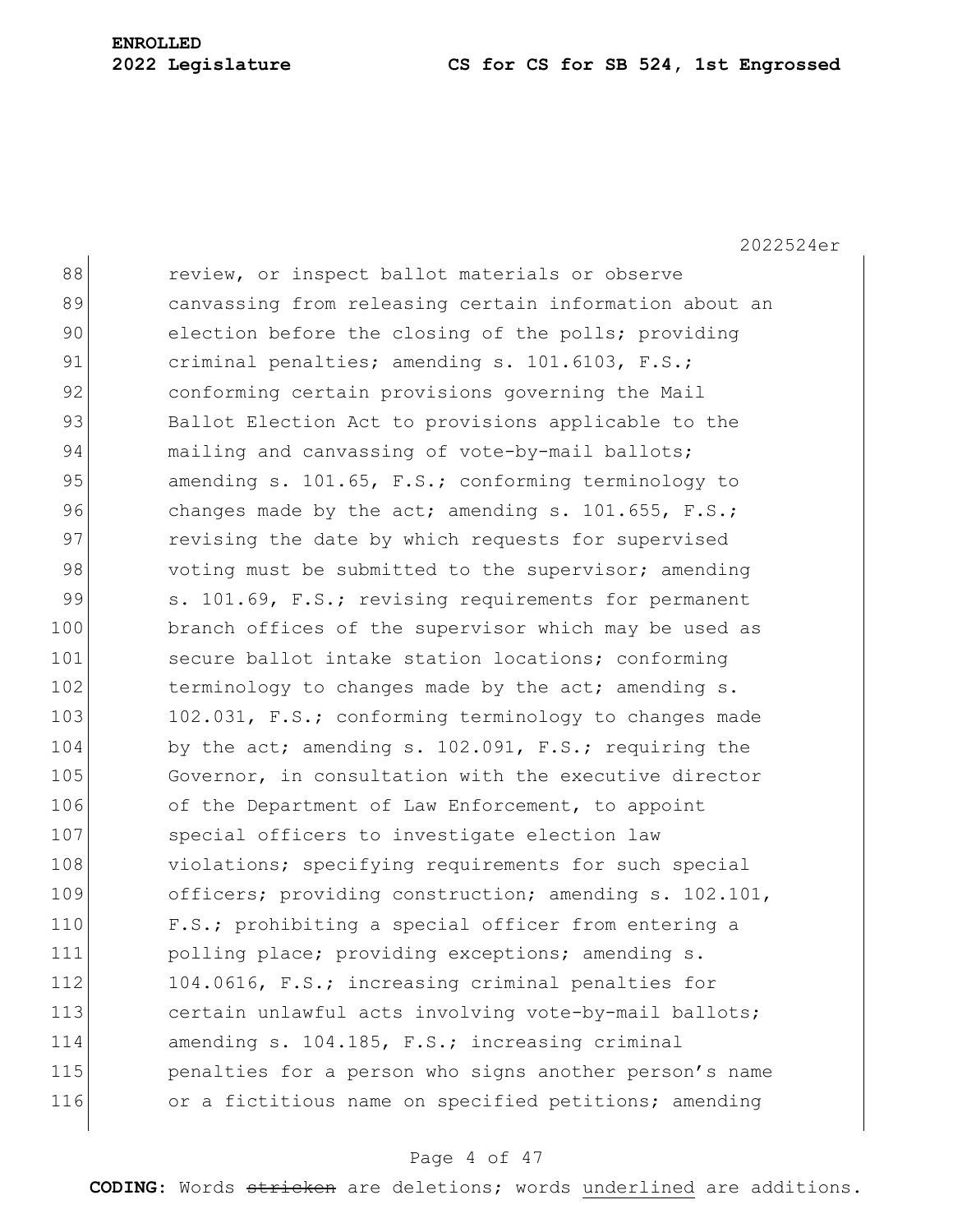2022524er 117 S. 104.186, F.S.; increasing criminal penalties for a 118 **person who unlawfully compensates a petition** 119 circulator based on the number of petition forms 120 gathered; amending s. 124.011, F.S.; providing that 121 certain county commissioners must be elected at the 122 general election immediately following redistricting; 123 **requiring such commissioners' terms to commence on a** 124 certain date; providing applicability; amending s. 125 921.0022, F.S.; ranking a specified offense involving 126 vote-by-mail ballots on the severity ranking chart of 127 the Criminal Punishment Code; providing legislative 128 findings and intent; requiring the Department of State 129 to submit a report to the Legislature by a specified 130 date; providing report requirements; providing 131 effective dates. 132 133 Be It Enacted by the Legislature of the State of Florida: 134 135 Section 1. Section 15.21, Florida Statutes, is amended to 136 read: 137 15.21 Initiative petitions; s. 3, Art. XI, State 138 Constitution.— 139 (1) The Secretary of State shall immediately submit an 140 initiative petition to the Attorney General if the sponsor has: 141 (a)  $(1)$  Registered as a political committee pursuant to s. 142 106.03; 143 (b) $(2)$  Submitted the ballot title, substance, and text of 144 the proposed revision or amendment to the Secretary of State 145 pursuant to ss. 100.371 and 101.161; and

### Page 5 of 47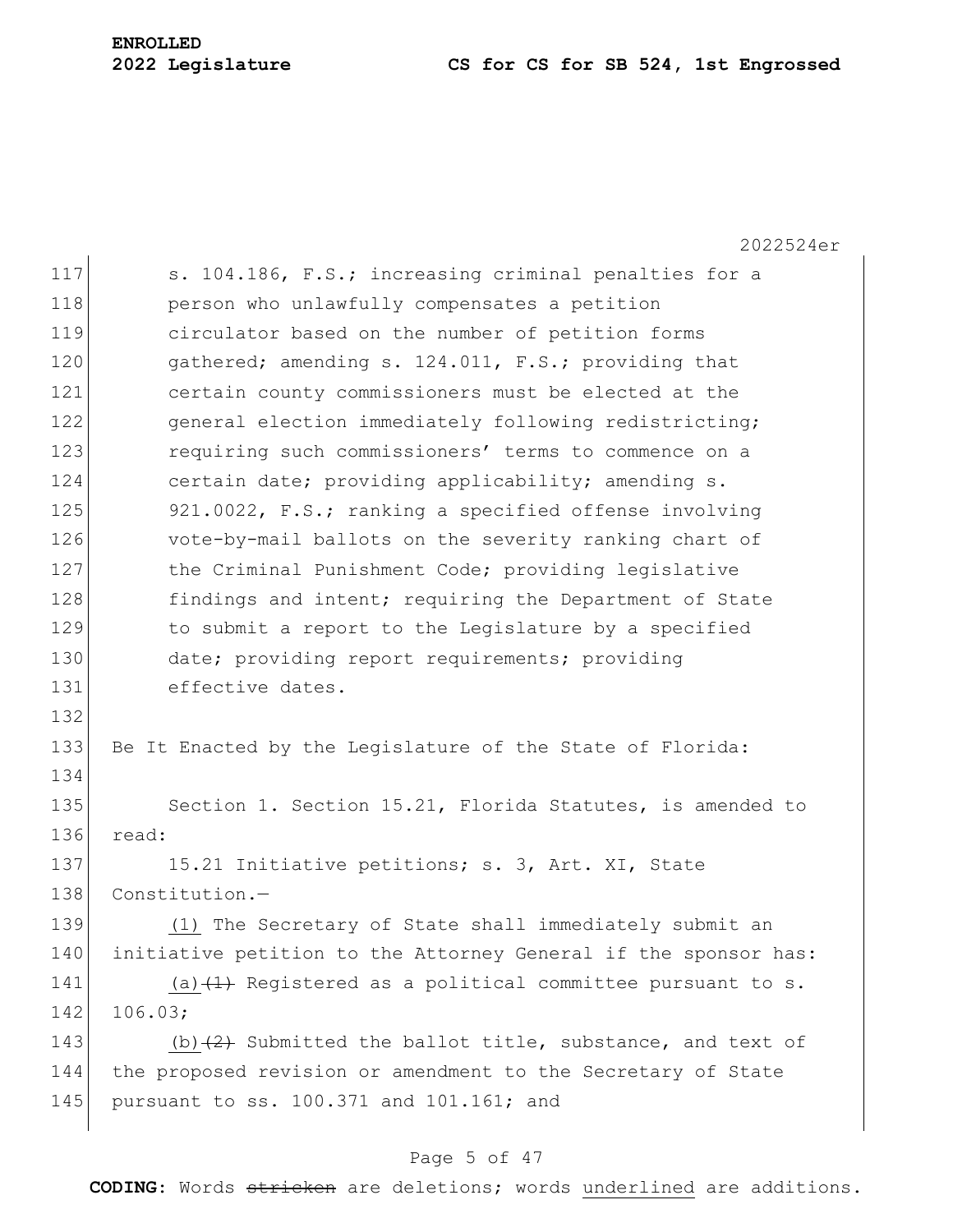|     | 2022524er                                                        |
|-----|------------------------------------------------------------------|
| 146 | (c) $(3)$ Obtained a letter from the Division of Elections       |
| 147 | confirming that the sponsor has submitted to the appropriate     |
| 148 | supervisors for verification, and the supervisors have verified, |
| 149 | forms signed and dated equal to 25 percent of the number of      |
| 150 | electors statewide required by s. 3, Art. XI of the State        |
| 151 | Constitution in one-half of the congressional districts of the   |
| 152 | state.                                                           |
| 153 | (2) If the Secretary of State has submitted an initiative        |
| 154 | petition to the Attorney General pursuant to subsection (1) but  |
| 155 | the validity of the signatures for such initiative petition have |
| 156 | expired pursuant to s. 100.371(11) (a) before securing ballot    |
| 157 | placement, the Secretary of State must promptly notify the       |
| 158 | Attorney General. The Secretary of State may resubmit the        |
| 159 | initiative petition to the Attorney General if the initiative    |
| 160 | petition is later circulated for placement on the ballot of a    |
| 161 | subsequent general election and the criteria under subsection    |
| 162 | (1) are satisfied.                                               |
| 163 | Section 2. Subsection $(4)$ is added to section 16.061,          |
| 164 | Florida Statutes, to read:                                       |
| 165 | 16.061 Initiative petitions.-                                    |
| 166 | (4) If the Attorney General is notified by the Secretary of      |
| 167 | State pursuant to s. $15.21(2)$ that an initiative petition no   |
| 168 | longer qualifies for ballot placement for the ensuing general    |
| 169 | election, the Attorney General must withdraw his or her request  |
| 170 | for an advisory opinion if the Supreme Court has not yet         |
| 171 | fulfilled that request. If the Secretary of State subsequently   |
| 172 | resubmits the initiative petition if the criteria in s. 15.21(1) |
| 173 | are again satisfied and the court has not issued its advisory    |
| 174 | opinion, the Attorney General must file a new petition seeking   |
|     |                                                                  |

### Page 6 of 47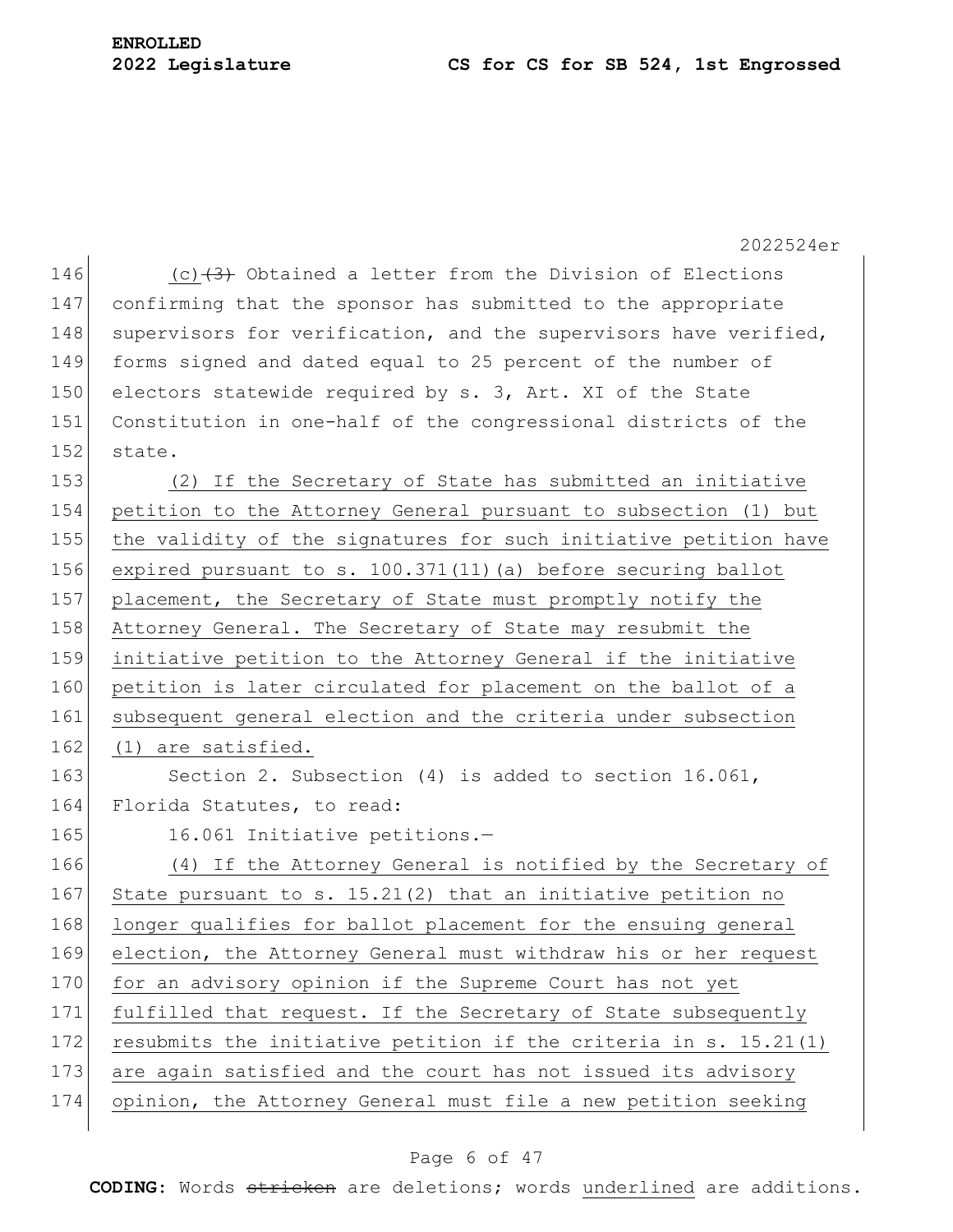|     | 2022524er                                                        |
|-----|------------------------------------------------------------------|
| 175 | such advisory opinion.                                           |
| 176 | Section 3. Section 97.022, Florida Statutes, is created to       |
| 177 | read:                                                            |
| 178 | 97.022 Office of Election Crimes and Security; creation;         |
| 179 | purpose and duties.-                                             |
| 180 | The Office of Election Crimes and Security is created<br>(1)     |
| 181 | within the Department of State. The purpose of the office is to  |
| 182 | aid the Secretary of State in completion of his or her duties    |
| 183 | under s. 97.012(12) and (15) by:                                 |
| 184 | (a) Receiving and reviewing notices and reports generated        |
| 185 | by government officials or any other person regarding alleged    |
| 186 | occurrences of election law violations or election               |
| 187 | irregularities in this state.                                    |
| 188 | (b) Initiating independent inquiries and conducting              |
| 189 | preliminary investigations into allegations of election law      |
| 190 | violations or election irregularities in this state.             |
| 191 | (2) The office may review complaints and conduct                 |
| 192 | preliminary investigations into alleged violations of the        |
| 193 | Florida Election Code or any rule adopted pursuant thereto and   |
| 194 | any election irregularities.                                     |
| 195 | The secretary shall appoint a director of the office.<br>(3)     |
| 196 | The office shall be based in Tallahassee and shall<br>(4)        |
| 197 | employ nonsworn investigators to conduct any investigations. The |
| 198 | positions and resources necessary for the office to accomplish   |
| 199 | its duties shall be established through and subject to the       |
| 200 | legislative appropriations process.                              |
| 201 | The office shall oversee the department's voter fraud<br>(5)     |
| 202 | hotline.                                                         |
| 203 | This section does not limit the jurisdiction of any<br>(6)       |
|     |                                                                  |

### Page 7 of 47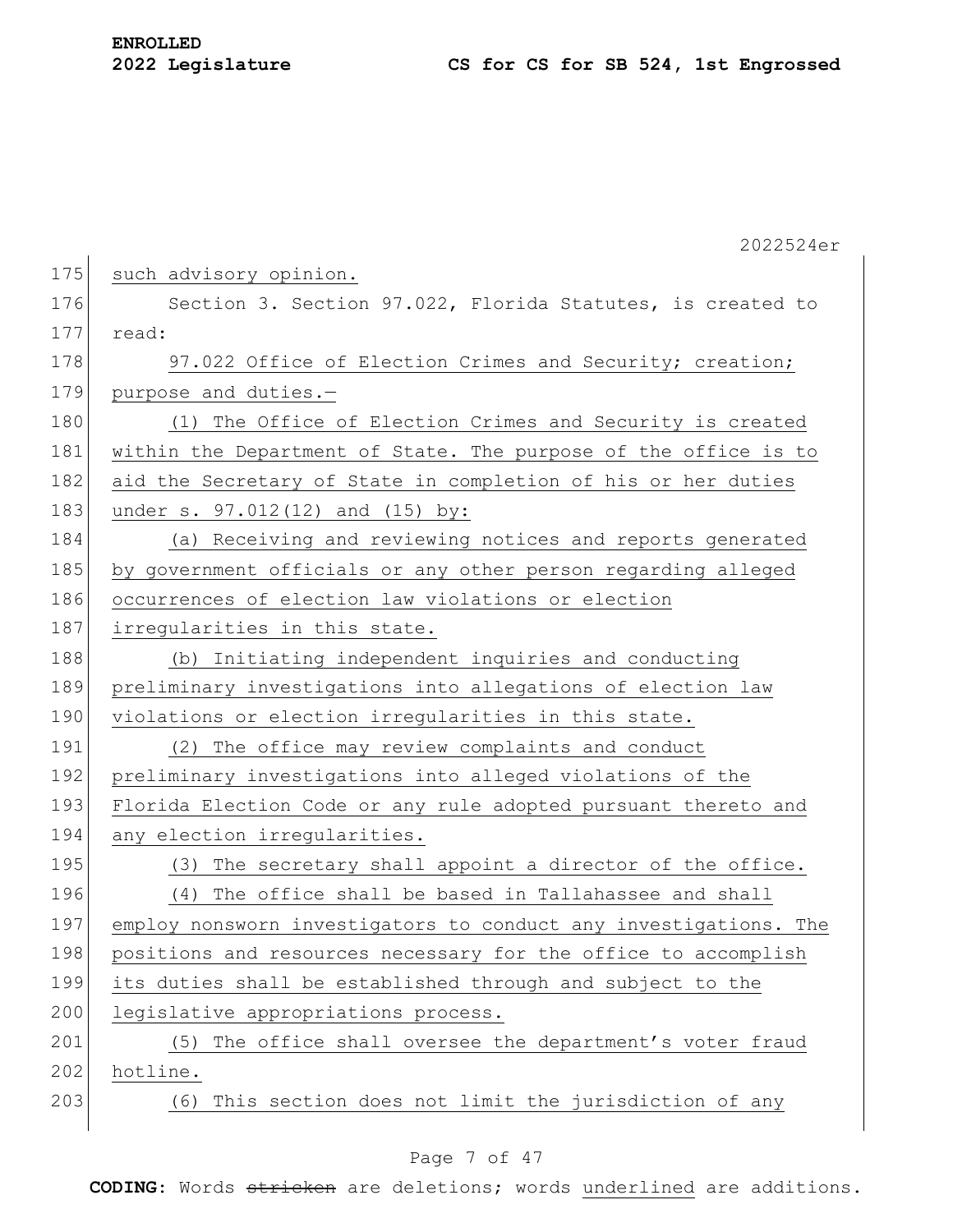2022524er 204 other office or agency of the state empowered by law to  $205$  investigate, act upon, or dispose of alleged election law 206 violations. 207  $(7)$  By January 15 of each year, the department shall submit 208 a report to the Governor, the President of the Senate, and the 209 Speaker of the House of Representatives detailing information on 210 investigations of alleged election law violations or election 211 irregularities conducted during the prior calendar year. The 212 report must include the total number of complaints received and 213 independent investigations initiated and the number of 214 complaints referred to another agency for further investigation 215 or prosecution, including the total number of those matters sent 216 to a special officer pursuant to s. 102.091. For each alleged 217 violation or irregularity investigated, the report must include: 218  $\vert$  (a) The source of the alleged violation or irregularity; 219 (b) The law allegedly violated or the nature of the 220 irregularity reported; 221 (c) The county in which the alleged violation or 222 irregularity occurred; 223 (d) Whether the alleged violation or irregularity was 224 referred to another agency for further investigation or 225 prosecution, and if so, to which agency; and 226 (e) The current status of the investigation or resulting 227 criminal case. 228 Section 4. Section 97.0291, Florida Statutes, is amended to 229 read: 230 97.0291 Prohibition on use of private funds for election-231 related expenses.—No agency or state or local official 232 responsible for conducting elections, including, but not limited

### Page 8 of 47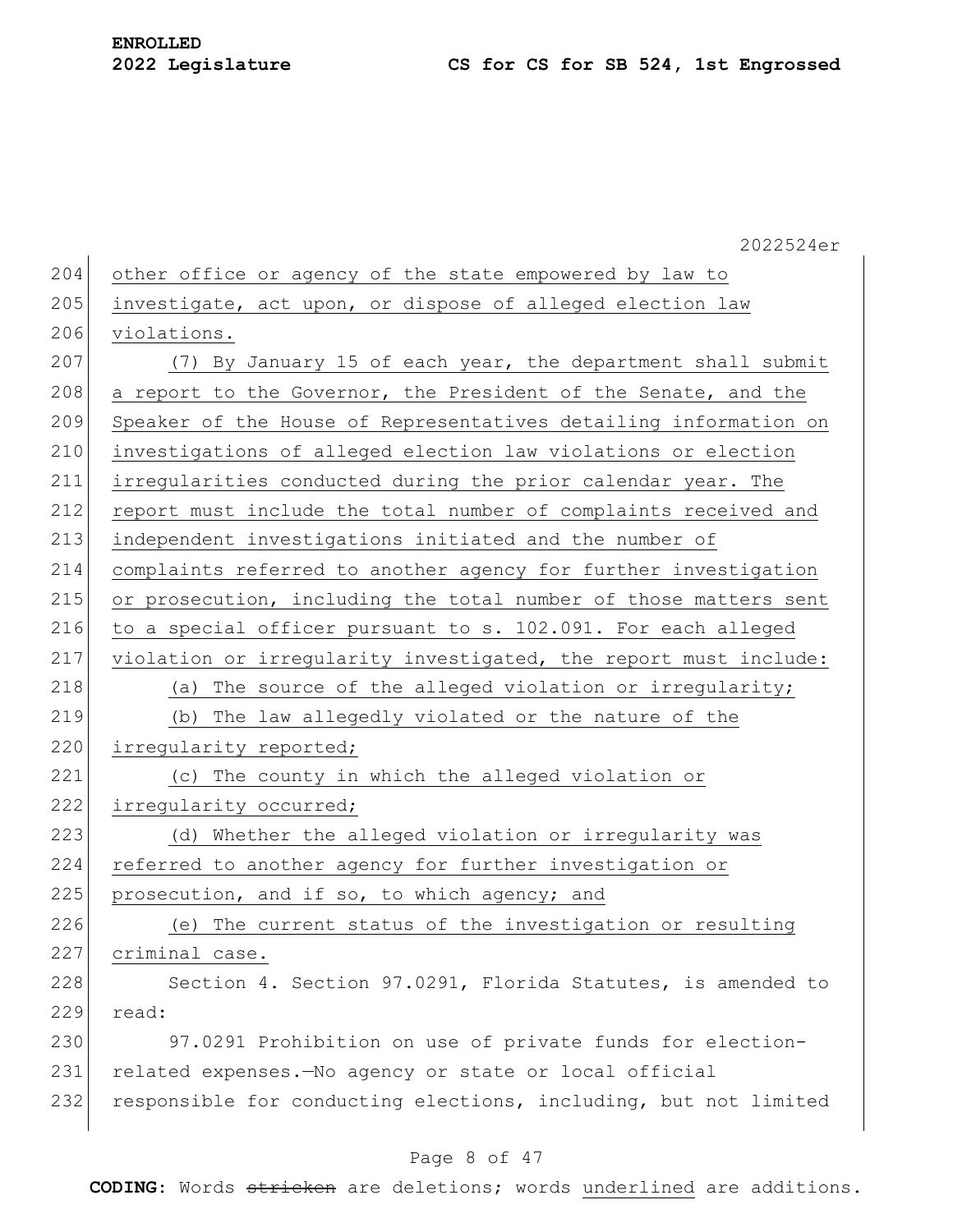2022524er 233 to, a supervisor of elections, may solicit, accept, use, or 234 dispose of any donation in the form of money, grants, property, 235 or personal services from an individual or a nongovernmental 236 entity for the purpose of funding any type of election-related 237 expenses related to election administration, including, but not 238 limited to,  $\Theta$  voter education, voter outreach, voter  $\Theta$ <del>r</del> 239 registration programs, or the cost of any litigation related to 240 election administration. This section does not prohibit the 241 donation and acceptance of space to be used for a polling room 242 or an early voting site. 243 Section 5. Paragraph (g) is added to subsection (3) of 244 section 97.052, Florida Statutes, to read: 245 97.052 Uniform statewide voter registration application. 246 (3) The uniform statewide voter registration application 247 must also contain: 248 (g) A statement informing the applicant that if the 249 application is being collected by a third-party voter 250 registration organization, the organization might not deliver 251 the application to the division or the supervisor in the county 252 in which the applicant resides in less than 14 days or before 253 registration closes for the next ensuing election, and that the 254 applicant may instead elect to deliver the application in person 255 or by mail or choose to register online. The statement must 256 further inform the applicant how to determine whether the 257 application has been delivered. 258 Section 6. Effective January 1, 2023, subsection (13) of 259 section 97.057, Florida Statutes, is amended to read: 260 97.057 Voter registration by the Department of Highway 261 Safety and Motor Vehicles.-

### Page 9 of 47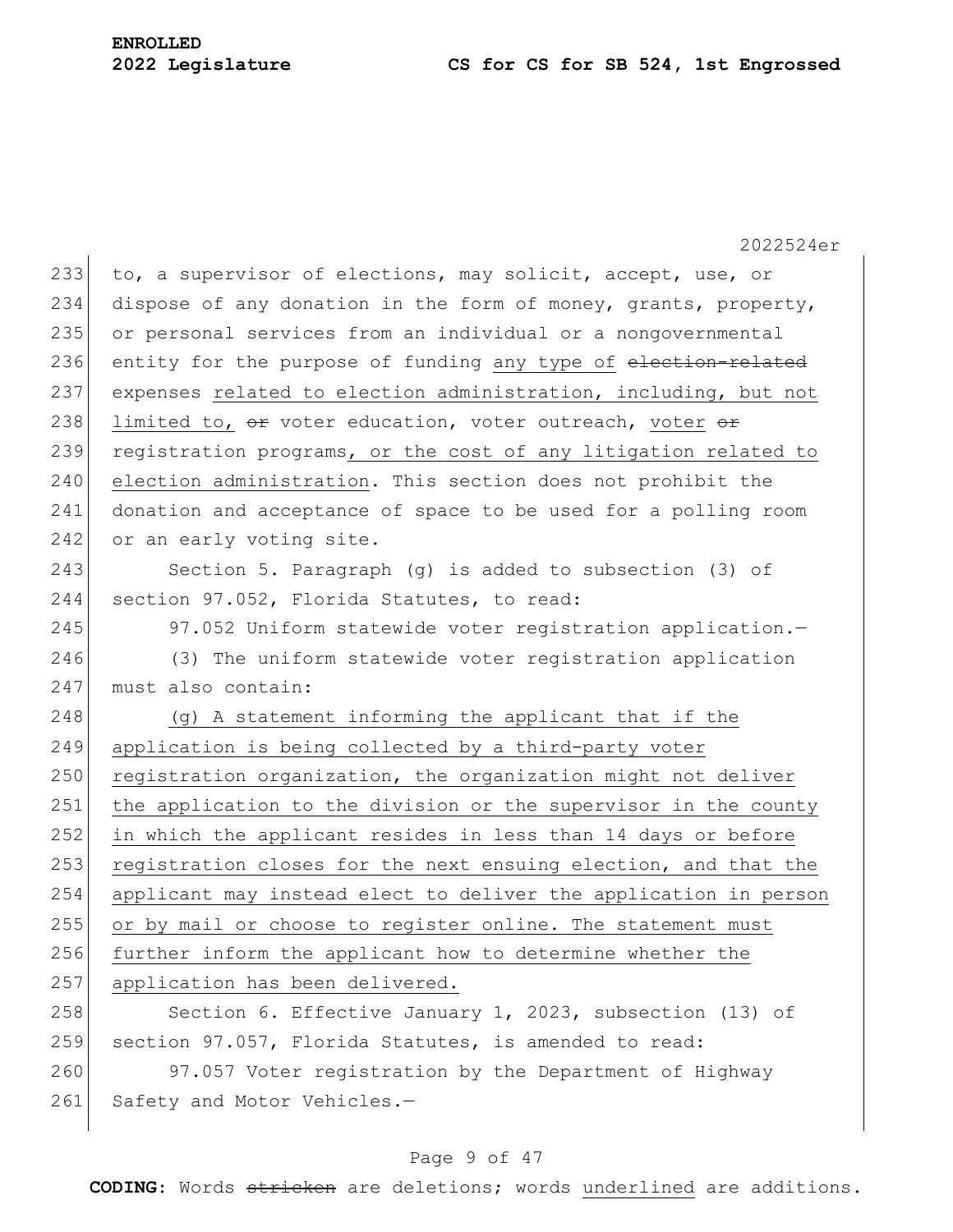2022524er 262 (13) The Department of Highway Safety and Motor Vehicles 263 must assist the Department of State in regularly identifying 264 changes in residence address on the driver license or 265 identification card of a voter. The Department of State must 266 report each such change to the appropriate supervisor of 267 elections who must change the voter's registration records in 268 accordance with s. 98.065(5) <del>s. 98.065(4)</del>. 269 Section 7. Present subsections (4) through (7) of section 270 97.0575, Florida Statutes, are redesignated as subsections (5) 271 through  $(8)$ , respectively, a new subsection  $(4)$  is added to that 272 section, and paragraph (a) of subsection (3) of that section is 273 amended, to read: 274 97.0575 Third-party voter registrations.-275  $(3)(a)$  A third-party voter registration organization that 276 collects voter registration applications serves as a fiduciary 277 to the applicant, ensuring that any voter registration  $278$  application entrusted to the organization, irrespective of party 279 affiliation, race, ethnicity, or gender, must be promptly 280 delivered to the division or the supervisor of elections in the 281 county in which the applicant resides within 14 days after the 282 application was completed by the applicant, but not after 283 registration closes for the next ensuing election. A third-party 284 voter registration organization must notify the applicant at the 285 time the application is collected that the organization might 286 not deliver the application to the division or the supervisor of 287 elections in the county in which the applicant resides in less 288 than 14 days or before registration closes for the next ensuing 289 election and must advise the applicant that he or she may

290 deliver the application in person or by mail. The third-party

#### Page 10 of 47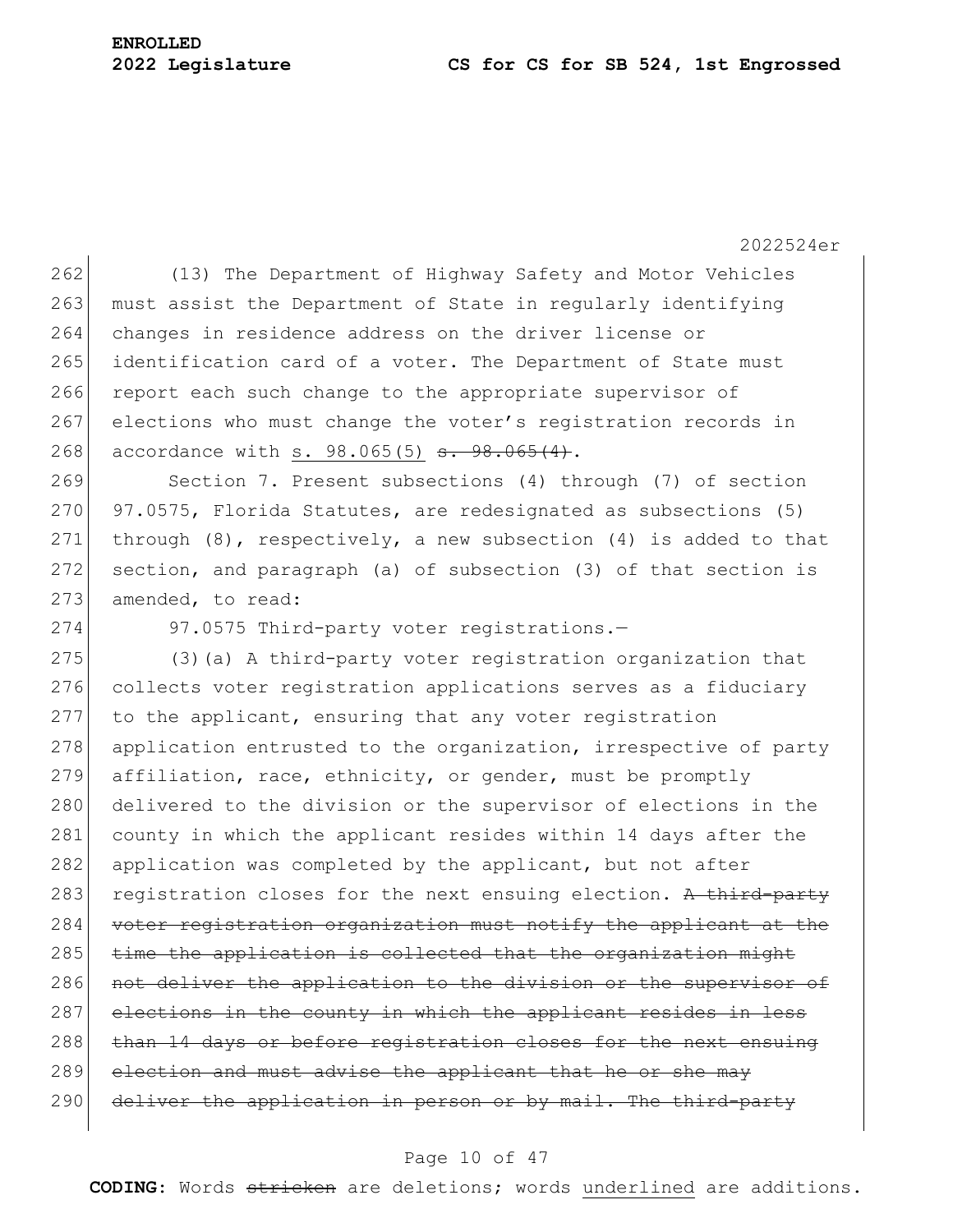2022524er

291 voter registration organization must also inform the applicant 292 how to register online with the division and how to determine 293 whether the application has been delivered. If a voter 294 registration application collected by any third-party voter 295 registration organization is not promptly delivered to the 296 division or supervisor of elections in the county in which the 297 applicant resides, the third-party voter registration 298 organization is liable for the following fines:

299 1. A fine in the amount of \$50 for each application 300 received by the division or the supervisor of elections in the 301 county in which the applicant resides more than 14 days after 302 the applicant delivered the completed voter registration 303 application to the third-party voter registration organization 304 or any person, entity, or agent acting on its behalf. A fine in 305 the amount of \$250 for each application received if the third-306 party voter registration organization or person, entity, or 307 agency acting on its behalf acted willfully.

 2. A fine in the amount of \$100 for each application collected by a third-party voter registration organization or 310 any person, entity, or agent acting on its behalf, before book closing for any given election for federal or state office and received by the division or the supervisor of elections in the county in which the applicant resides after the book-closing deadline for such election. A fine in the amount of \$500 for each application received if the third-party registration 316 organization or person, entity, or agency acting on its behalf acted willfully.

318 3. A fine in the amount of \$500 for each application 319 collected by a third-party voter registration organization or

### Page 11 of 47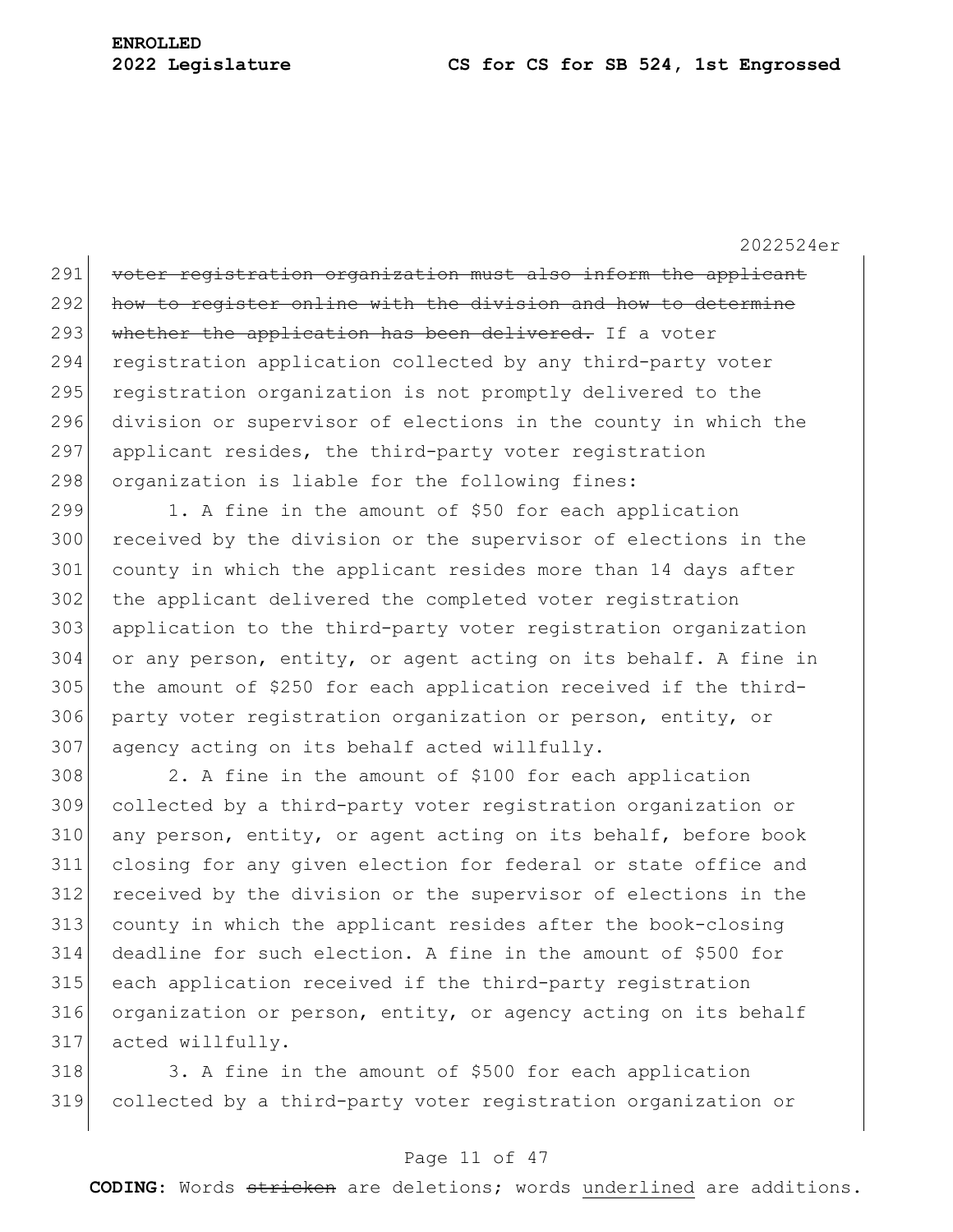2022524er  $320$  any person, entity, or agent acting on its behalf, which is not 321 submitted to the division or supervisor of elections in the 322 county in which the applicant resides. A fine in the amount of  $323$  \$1,000 for any application not submitted if the third-party 324 voter registration organization or person, entity, or agency 325 acting on its behalf acted willfully. 326 327 The aggregate fine pursuant to this paragraph which may be 328 assessed against a third-party voter registration organization, 329 including affiliate organizations, for violations committed in a 330 calendar year is \$50,000 \$1,000. 331 (4) If a person collecting voter registration applications 332 on behalf of a third-party voter registration organization 333 alters the voter registration application of any other person, 334 without the other person's knowledge and consent, in violation 335 of s. 104.012(4) and is subsequently convicted of such offense, 336 the applicable third-party voter registration organization is 337 liable for a fine in the amount of \$1,000 for each application 338 altered. 339 Section 8. Effective January 1, 2023, present subsections 340 (3) through (6) of section 98.065, Florida Statutes, are 341 redesignated as subsections (4) through  $(7)$ , respectively, a new 342 subsection (3) is added to that section, and subsection (2) and 343 present subsections  $(3)$ ,  $(4)$ , and  $(5)$  of that section are 344 amended, to read: 345 98.065 Registration list maintenance programs. 346 (2) A supervisor must incorporate one or more of the

347 following procedures in the supervisor's annual biennial 348 registration list maintenance program under which the supervisor

#### Page 12 of 47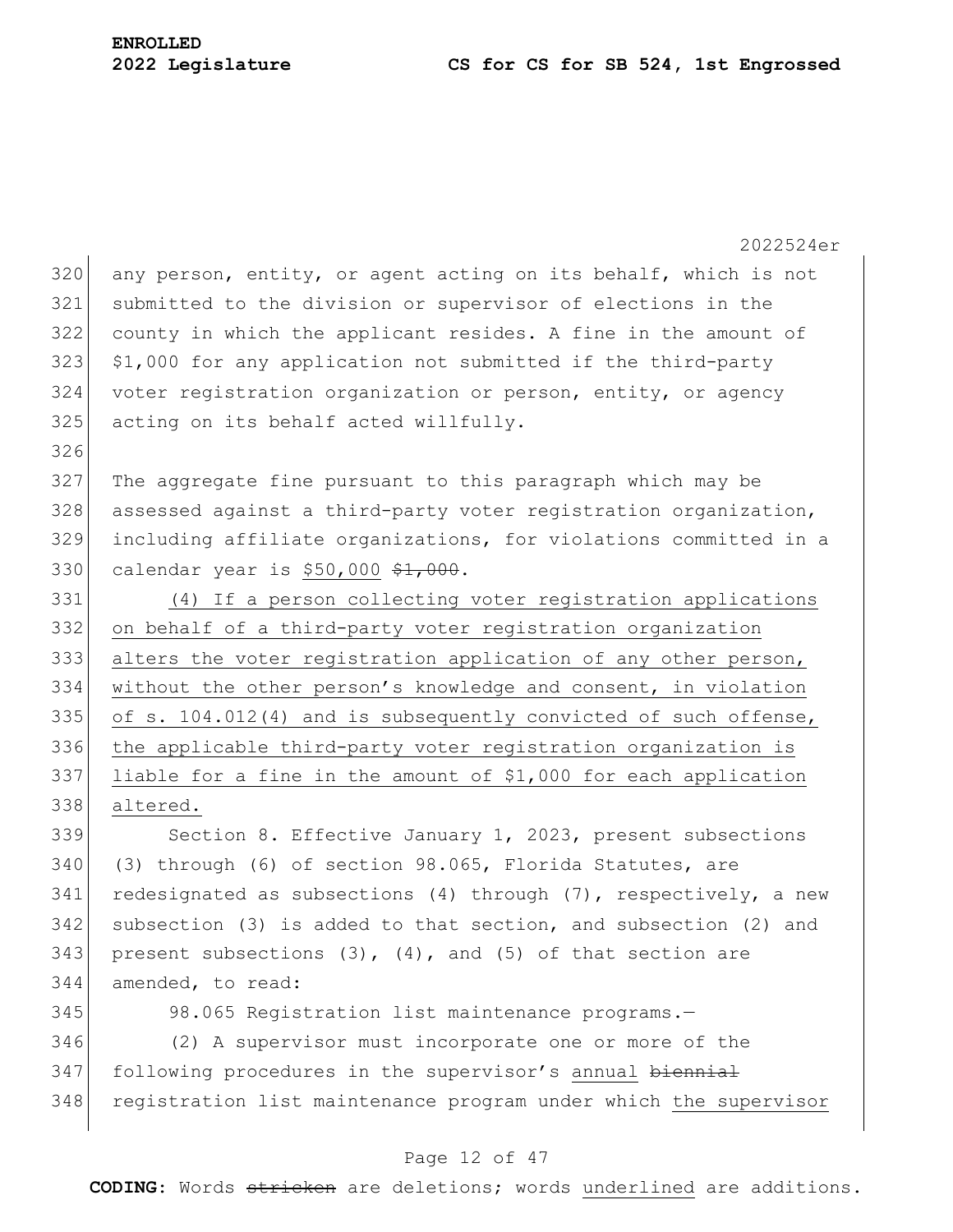349 shall:

2022524er

350 (a) Use change-of-address information supplied by the 351 United States Postal Service through its licensees is used to 352 identify registered voters whose addresses might have changed. 353 Additionally, in odd-numbered years, unless the supervisor is 354 conducting the procedure specified in paragraph (b), the 355 supervisor must identify change-of-address information from 356 returned nonforwardable return-if-undeliverable address 357 confirmation requests mailed to all registered voters who have 358 not voted in the preceding two general elections or any 359 intervening election and who have not made a request that their 360 registration records be updated during that time; or 361 (b) Identify change-of-address information is identified 362 from returned nonforwardable return-if-undeliverable mail sent 363 to all registered voters in the county<del>; or</del> 364 (c) Change-of-address information is identified from 365 returned nonforwardable return-if-undeliverable address 366 confirmation requests mailed to all registered voters who have 367 not voted in the last 2 years and who did not make a written 368 request that their registration records be updated during that  $369$   $\overline{\text{time}}$ . 370 (3) Address confirmation requests sent pursuant to 371 paragraph (2)(a) and mail sent pursuant to paragraph (b) must be 372 addressed to the voter's address of legal residence, not 373 including voters temporarily residing outside the county and 374 registered in the precinct designated by the supervisor pursuant  $375$  to s. 101.045(1). If a request is returned as undeliverable, any 376 other notification sent to the voter pursuant to subsection (5) 377 or s. 98.0655 must be addressed to the voter's mailing address

### Page 13 of 47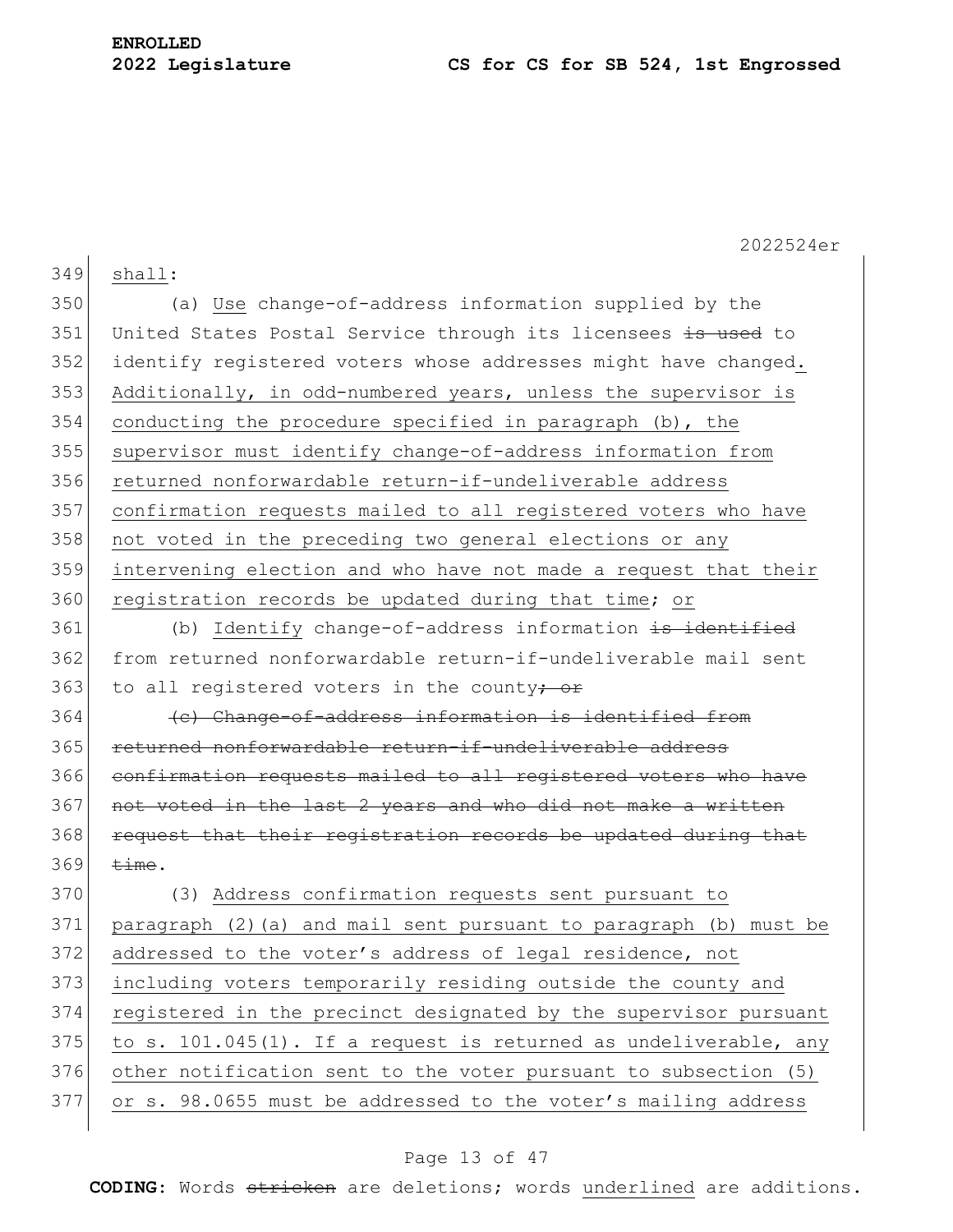### $378$  on file, if any.

379 (4) A registration list maintenance program must be 380 conducted by each supervisor, at a minimum, once  $\pm n$  each  $\theta$ dd-381 numbered year and must be completed not later than 90 days 382 before prior to the date of any federal election. All list 383 maintenance actions associated with each voter must be entered, 384 tracked, and maintained in the statewide voter registration 385 system.

 $(5)(a)$  (4)  $(a)$  If the supervisor receives change-of-address information pursuant to the activities conducted in subsection  $(2)$ , from jury notices signed by the voter and returned to the courts, from the Department of Highway Safety and Motor Vehicles, or from other sources which indicates that a 391 registered voter's legal residence might have changed to another 392 location within the state, the supervisor must change the registration records to reflect the new address and must send 394 | the voter an address change notice as provided in s. 98.0655(2).

395 (b) If the supervisor of elections receives change-of-396 address information pursuant to the activities conducted in 397 subsection  $(2)$ , from jury notices signed by the voter and 398 returned to the courts, or from other sources which indicates 399 that a registered voter's legal residence might have changed to 400 a location outside the state, the supervisor of elections shall 401 send an address confirmation final notice to the voter as 402 provided in s. 98.0655(3).

403 (c) If an address confirmation request required by 404 paragraph (2)(a) is returned as undeliverable without indication 405 of an address change, or there is no response from the voter 406 within 30 days, or if any other nonforwardable return-if-

### Page 14 of 47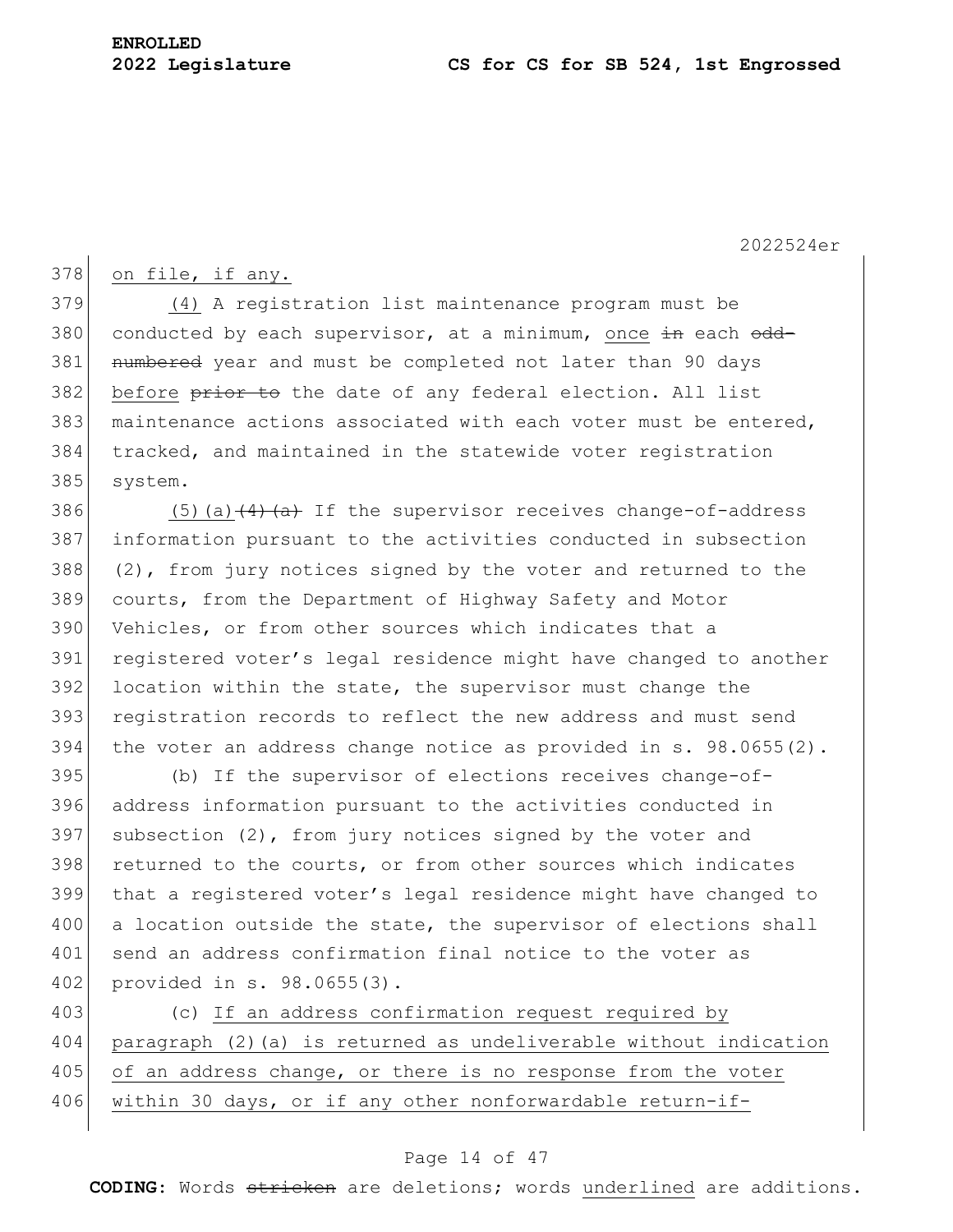|  | 407 undeliverable mail is returned as undeliverable with no |  |  |  |  |  |  |  |
|--|-------------------------------------------------------------|--|--|--|--|--|--|--|
|--|-------------------------------------------------------------|--|--|--|--|--|--|--|

- 408 indication of an address change, the supervisor shall send an
- 409 address confirmation final notice to all addresses on file for
- 410 the voter.

411 (d) The supervisor must designate as inactive all voters 412 who have been sent an address confirmation final notice and who 413 have not returned the postage prepaid, preaddressed return form 414 within 30 days or for which the final notice has been returned 415 as undeliverable. Names on the inactive list may not be used to 416 calculate the number of signatures needed on any petition. A 417 voter on the inactive list may be restored to the active list of 418 voters upon the voter updating his or her registration and 419 confirming his or her current address of legal residence, 420 requesting a vote-by-mail ballot and confirming his or her 421 current address of legal residence, or appearing to vote and 422 confirming his or her current address of legal residence. 423 However, if the voter does not update his or her voter 424 registration information, request a vote-by-mail ballot, or vote 425 by the second general election after being placed on the 426 inactive list, the voter's name shall be removed from the 427 statewide voter registration system and the voter shall be 428 required to reregister to have his or her name restored to the 429 statewide voter registration system.

430 (6) $(5)$  A notice may not be issued pursuant to this section 431 and a voter's name may not be removed from the statewide voter 432 registration system later than 90 days prior to the date of a 433 federal election. However, this section does not preclude the 434 correction of registration records based on information 435 submitted by the voter or removal of the name of a voter from

### Page 15 of 47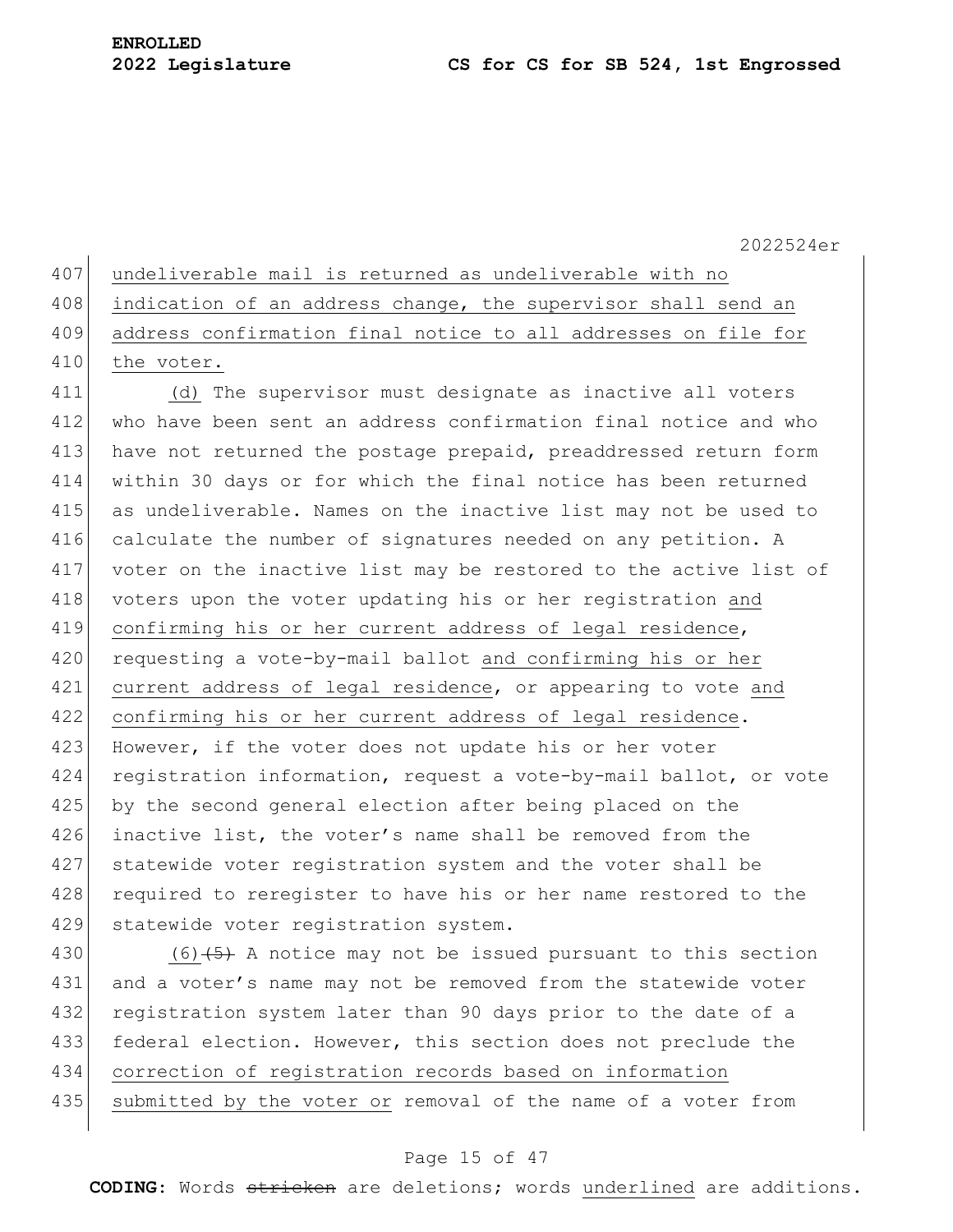2022524er 436 the statewide voter registration system at any time upon the 437 voter's written request, by reason of the voter's death, or upon 438 a determination of the voter's ineligibility as provided in s. 439 98.075(7). 440 Section 9. Effective January 1, 2023, subsections (1) and 441 (3) of section 98.0655, Florida Statutes, are amended to read: 442 98.0655 Registration list maintenance forms.—The department 443 shall prescribe registration list maintenance forms to be used 444 by the supervisors which must include: 445 (1) An address confirmation request that must contain: 446 (a) The voter's name and address of legal residence as 447 shown on the voter registration record; and 448 (b) A request that the voter notify the supervisor if 449 either the voter's name or address of legal residence is 450 incorrect; 451 (c) If the address confirmation request is required by s. 452 98.065(2)(a), a statement that if the voter has not changed his 453 or her legal residence or has changed his or her legal residence 454 within the state, the voter should return the form within 30 455 days after the date on which the notice was sent to the voter; 456 and 457 (d) Information about updating voter information through 458 the online voter registration system. 459 (3) An address confirmation final notice that must be sent 460 to the newly recorded address of legal residence, or to all 461 addresses on file for the voter if no indication of new address 462 has been received, by forwardable mail and must contain a 463 postage prepaid, preaddressed return form and a statement that: 464 (a) If the voter has not changed his or her legal residence

### Page 16 of 47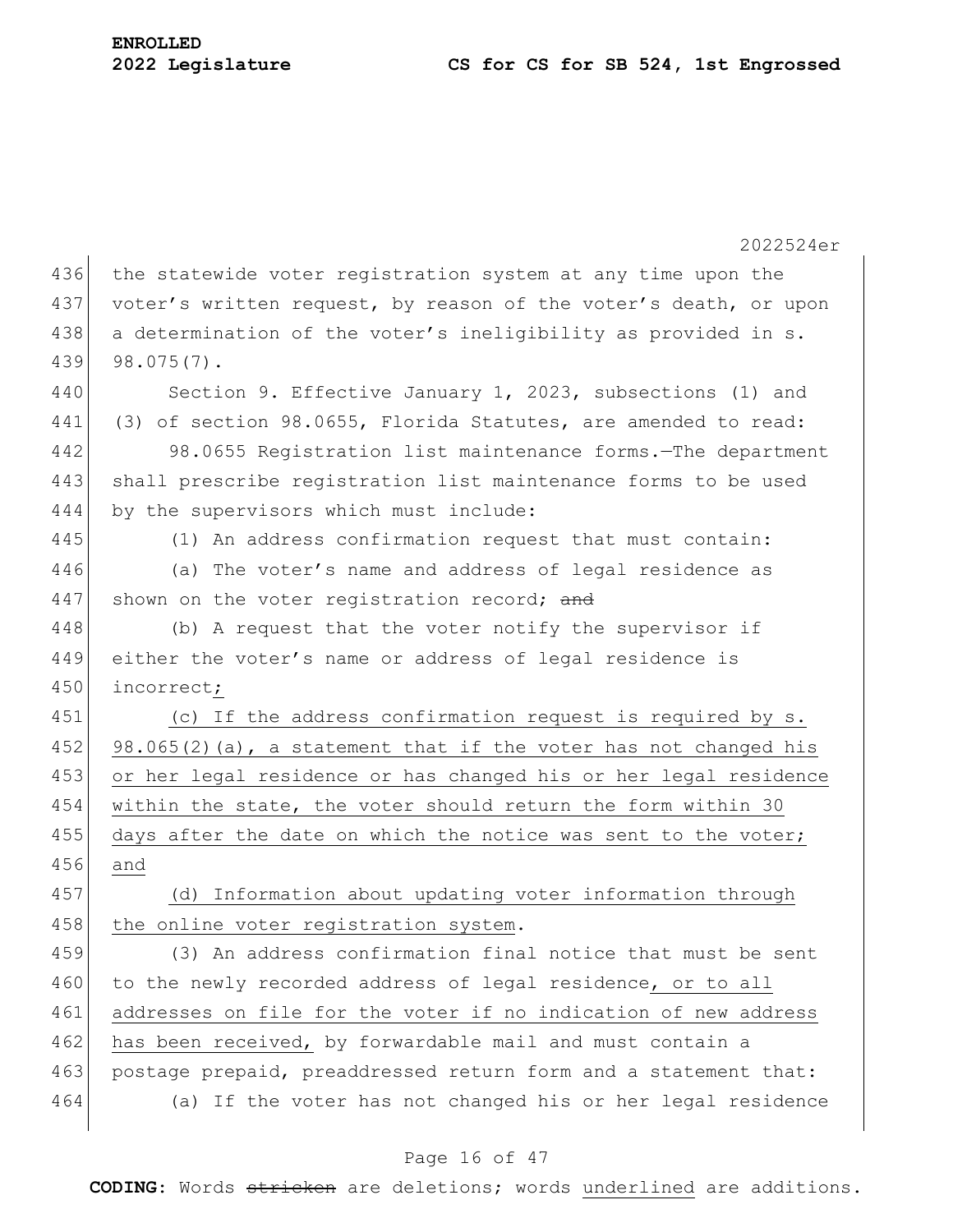2022524er 465 or has changed his or her legal residence within the state, the 466 voter should return the form within 30 days after the date on 467 which the notice was sent to the voter. 468 (b) If the voter has changed his or her legal residence to 469 a location outside the state: 470 1. The voter shall return the form, which serves as a 471 request to be removed from the registration books; and 472 2. The voter shall be provided with information on how to 473 register in the new jurisdiction in order to be eligible to 474 vote. 475 (c) If the return form is not returned, the voter's name 476 shall be designated as inactive in the statewide voter 477 registration system, and confirmation of the voter's address of 478 legal residence may be required before the voter is authorized 479 to vote in an election. 480 Section 10. Paragraph (a) of subsection (3) of section 481 98.075, Florida Statutes, is amended to read: 482 98.075 Registration records maintenance activities; 483 ineligibility determinations.-484 (3) DECEASED PERSONS.— 485 (a)1. The department shall identify those registered voters 486 who are deceased by comparing information received from either: 487 a. The Department of Health as provided in s. 98.093;  $\theta$ r 488 b. The United States Social Security Administration, 489 including, but not limited to, any master death file or index 490 compiled by the United States Social Security Administration; 491 and 492 c. The Department of Highway Safety and Motor Vehicles. 493 2. Within 7 days after receipt of such information through

### Page 17 of 47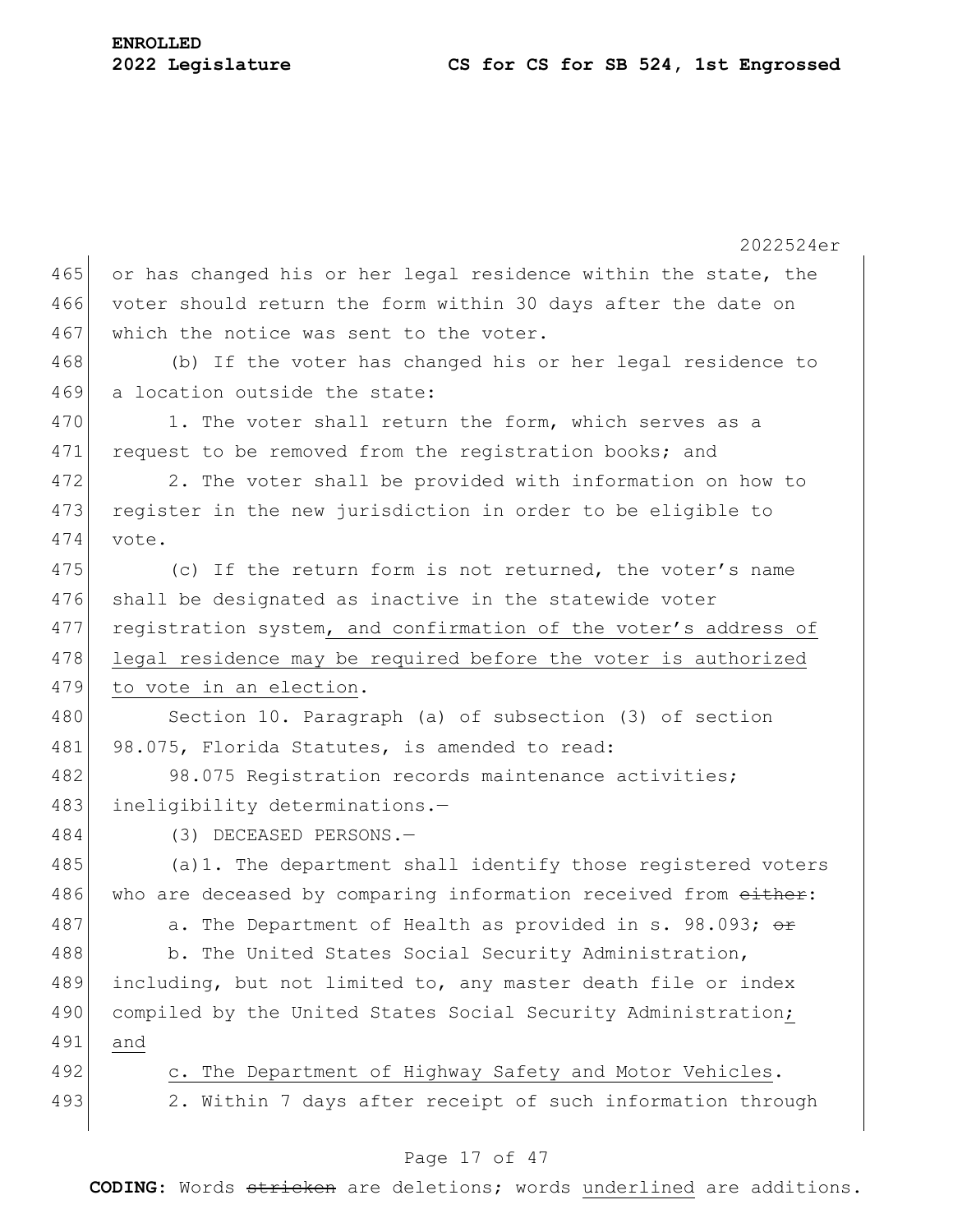494 the statewide voter registration system, the supervisor shall 495 remove the name of the registered voter.

496 Section 11. Section 98.093, Florida Statutes, is amended to 497 read:

498 98.093 Duty of officials to furnish information relating to 499 deceased persons, persons adjudicated mentally incapacitated, 500 and persons convicted of a felony, and persons who are not 501 United States citizens.-

502 (1) In order to identify ineligible registered voters and 503 maintain accurate and current voter registration records in the 504 statewide voter registration system pursuant to procedures in s. 505 98.065 or s. 98.075, it is necessary for the department and 506 supervisors of elections to receive or access certain 507 information from state and federal officials and entities in the 508 format prescribed.

 (2) To the maximum extent feasible, state and local government agencies shall facilitate provision of information and access to data to the department, including, but not limited to, databases that contain reliable criminal records and records of deceased persons. State and local government agencies that provide such data shall do so without charge if the direct cost 515 incurred by those agencies is not significant.

516 (a) The Department of Health shall furnish monthly to the 517 department a list containing the name, address, date of birth, 518 date of death, social security number, race, and sex of each 519 deceased person 17 years of age or older.

520 (b) Each clerk of the circuit court shall furnish monthly 521 to the department:

522 1. A list of those persons who have been adjudicated

### Page 18 of 47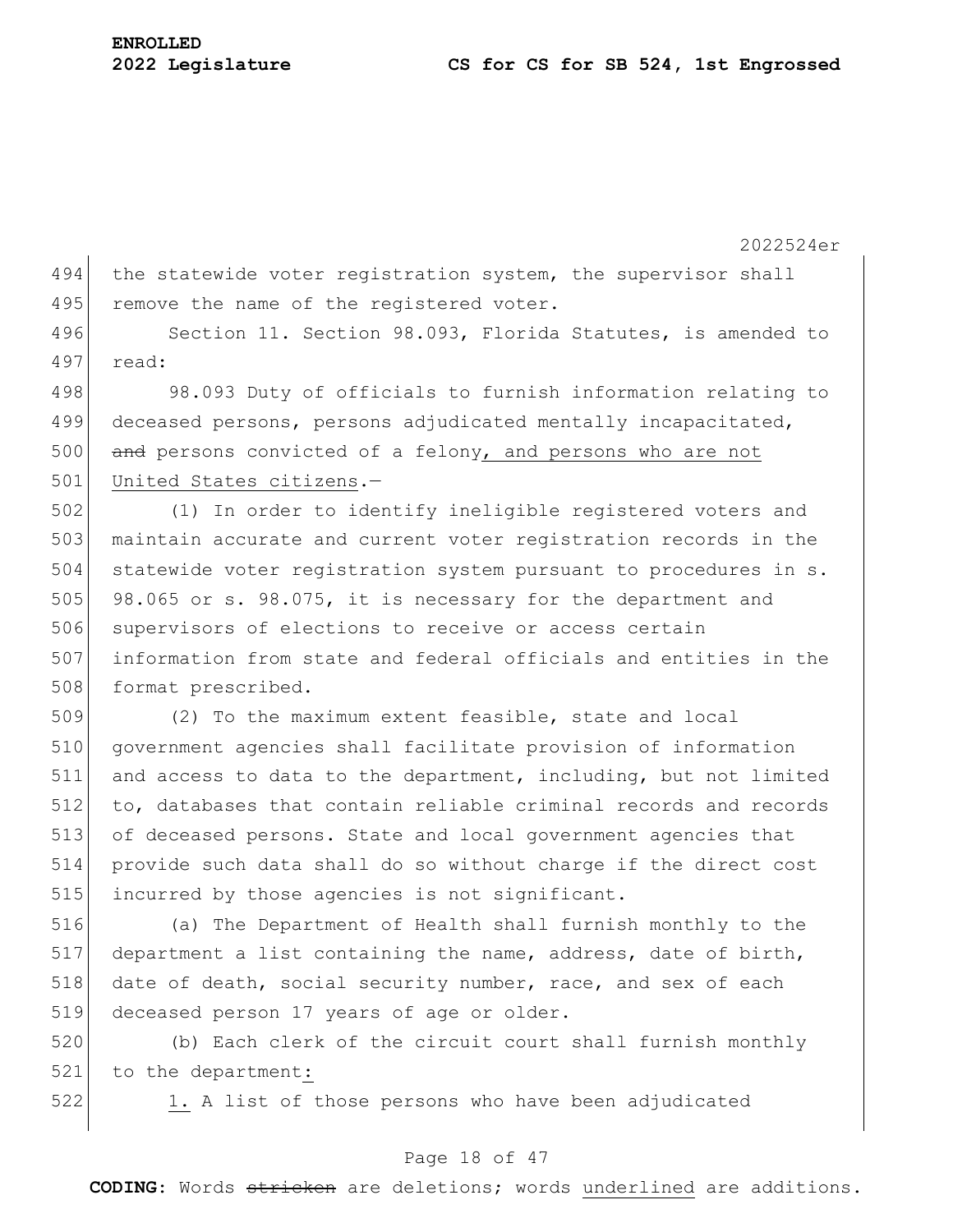523 mentally incapacitated with respect to voting during the 524 preceding calendar month, a list of those persons whose mental 525 capacity with respect to voting has been restored during the 526 preceding calendar month, and a list of those persons who have 527 returned signed jury notices during the preceding months to the 528 clerk of the circuit court indicating a change of address. Each 529 list shall include the name, address, date of birth, race, sex, 530 and, whichever is available, the Florida driver license number, 531 Florida identification card number, or social security number of 532 each such person.

533 2. Information on the terms of sentence for felony 534 convictions, including any financial obligations for court 535 costs, fees, and fines, of all persons listed in the clerk's 536 records whose last known address in the clerk's records is 537 within this state and who have been convicted of a felony during 538 the preceding month. The information may be provided directly by 539 individual clerks of the circuit court or may be provided on 540 their behalf through the Comprehensive Case Information System. 541 For each felony conviction reported, the information must 542 include:

543 a. The full name, last known address, date of birth, race, 544 sex, and, if available, the Florida driver license number or 545 Florida identification card number, as applicable, and the 546 social security number of the person convicted.

547 b. The amounts of all financial obligations, including 548 restitution and court costs, fees, and fines, and, if known, the 549 amount of financial obligations not yet satisfied.

550 c. The county in which the conviction occurred. 551 d. The statute number violated, statute table text, date of

### Page 19 of 47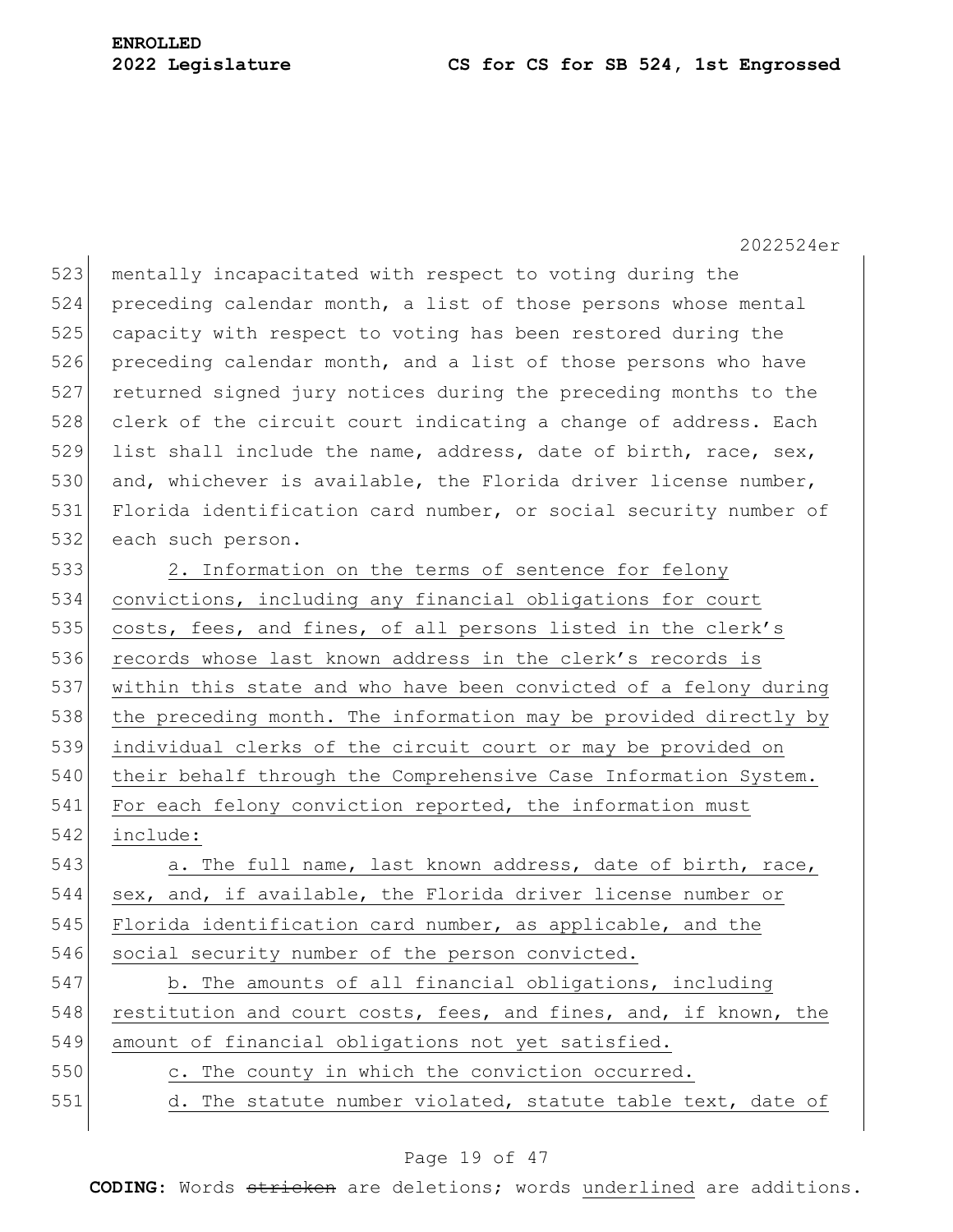### 552 conviction, and case number.

553 (c) Upon receipt of information from the United States 554 Attorney, listing persons convicted of a felony in federal 555 court, the department shall use such information to identify 556 registered voters or applicants for voter registration who may 557 be potentially ineligible based on information provided in 558 accordance with s. 98.075.

559 (d) The Department of Law Enforcement shall identify those 560 persons who have been convicted of a felony who appear in the 561 voter registration records supplied by the statewide voter 562 registration system, in a time and manner that enables the 563 department to meet its obligations under state and federal law.

564 (e) The Florida Commission on Offender Review shall furnish 565 at least bimonthly to the department data, including the 566 identity of those persons granted clemency in the preceding 567 month or any updates to prior records which have occurred in the 568 preceding month. The data shall contain the commission's case 569 number and the person's name, address, date of birth, race, 570 gender, Florida driver license number, Florida identification 571 card number, or the last four digits of the social security 572 number, if available, and references to record identifiers 573 assigned by the Department of Corrections and the Department of 574 Law Enforcement, a unique identifier of each clemency case, and 575 the effective date of clemency of each person.

576 (f) The Department of Corrections shall identify those 577 persons who have been convicted of a felony and committed to its 578 custody or placed on community supervision. The information must 579 be provided to the department at a time and in a manner that 580 enables the department to identify registered voters who are

### Page 20 of 47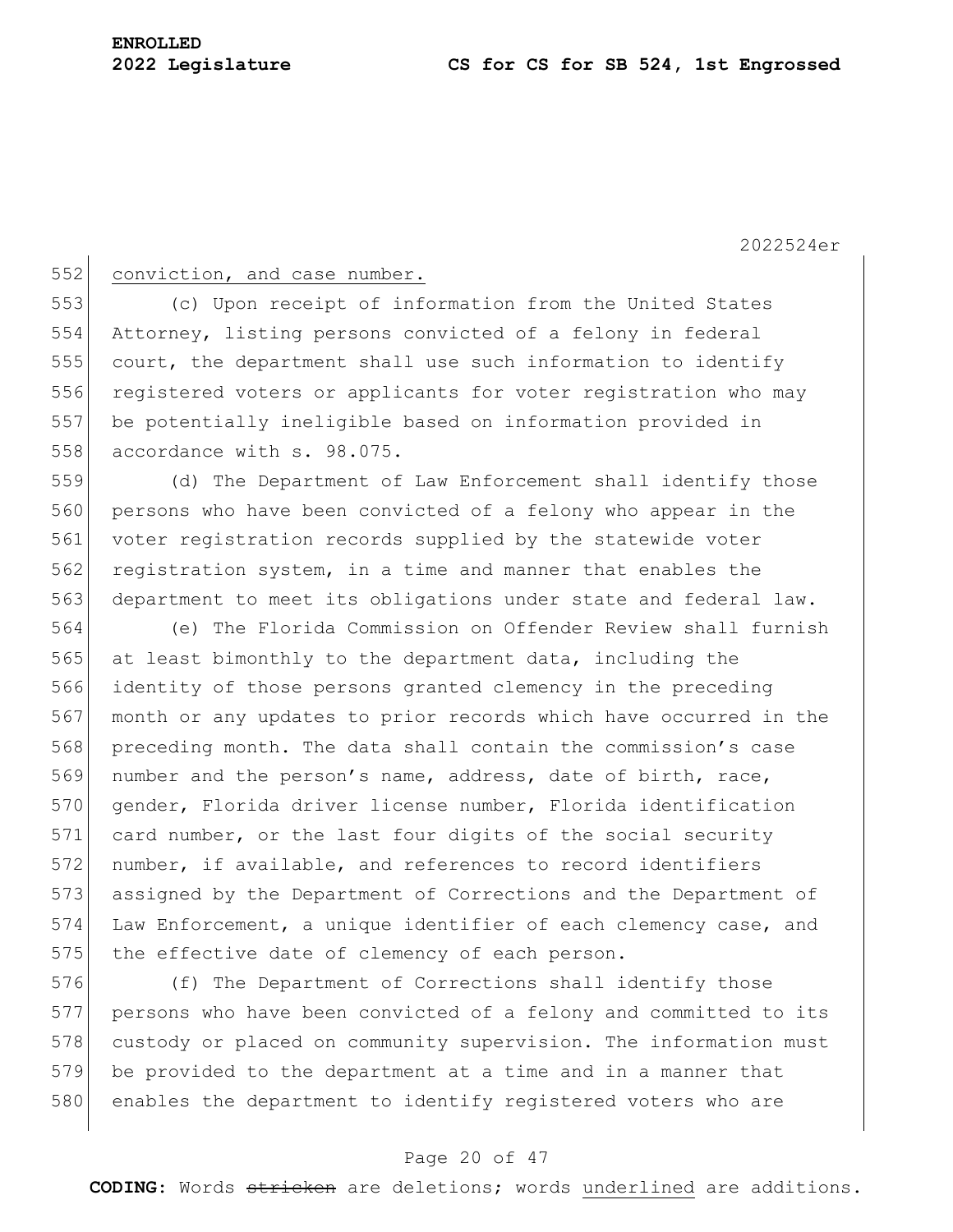2022524er 581 convicted felons and to meet its obligations under state and 582 federal law. 583 (g) The Department of Highway Safety and Motor Vehicles 584 shall furnish monthly to the department: 585 1. A list of those persons whose names have been removed 586 from the driver license database because they have been licensed 587 in another state. The list must shall contain the name, address, 588 date of birth, sex, social security number, and driver license 589 number of each such person. 590 2. A list of those persons who presented evidence of non-591 United States citizenship upon being issued a new or renewed 592 Florida driver license or Florida identification card. The list 593 must contain the name; address; date of birth; social security 594 number, if applicable; and Florida driver license number or 595 Florida identification card number, as applicable, of each such 596 person. 597 (3) This section does not limit or restrict the supervisor 598 in his or her duty to remove the names of persons from the 599 statewide voter registration system pursuant to s. 98.075(7) 600 based upon information received from other sources. 601 Section 12. Paragraph (a) of subsection (2) of section 602 100.041, Florida Statutes, is amended to read: 603 100.041 Officers chosen at general election. 604 (2)(a) Except as provided in s. 124.011 relating to single 605 member districts after decennial redistricting, each county 606 commissioner from an odd-numbered district shall be elected at 607 the general election in each year the number of which is a 608 multiple of 4, for a 4-year term commencing on the second 609 Tuesday following such election, and each county commissioner

### Page 21 of 47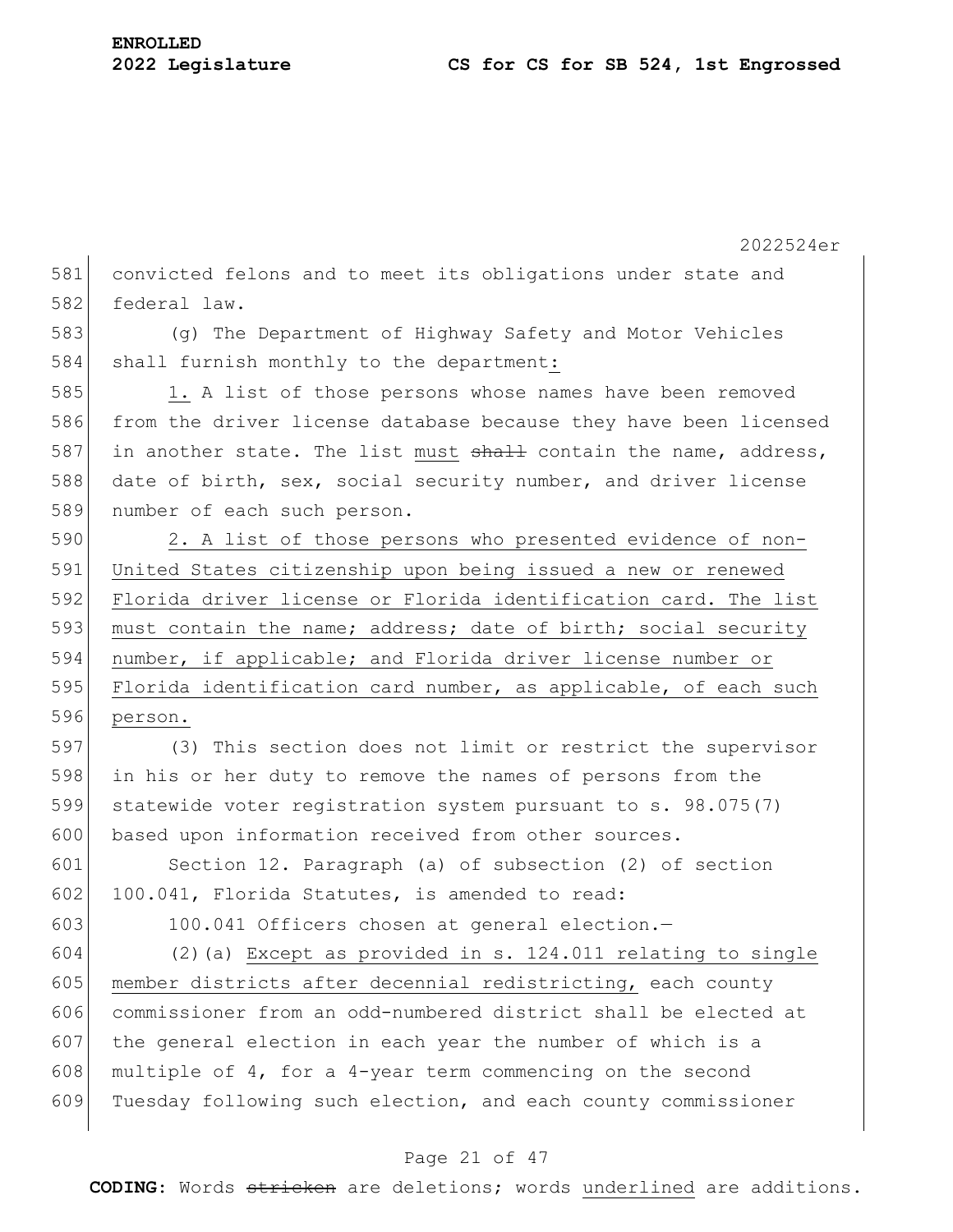619 Statutes, are amended to read:

610 from an even-numbered district shall be elected at the general election in each even-numbered year the number of which is not a 612 multiple of 4, for a 4-year term commencing on the second 613 Tuesday following such election. A county commissioner is "elected" for purposes of this paragraph on the date that the county canvassing board certifies the results of the election pursuant to s. 102.151. Section 13. Paragraphs (a) and (c) of subsection (11) and

618 paragraph (a) of subsection (13) of section 100.371, Florida

620 100.371 Initiatives; procedure for placement on ballot.

 (11)(a) An initiative petition form circulated for signature may not be bundled with or attached to any other 623 petition. Each signature shall be dated when made and shall be valid until the next February 1 occurring in an even-numbered year for the purpose of the amendment appearing on the ballot 626 for the general election occurring in that same year, provided all other requirements of law are met. The sponsor shall submit 628 signed and dated forms to the supervisor of elections for the county of residence listed by the person signing the form for 630 verification of the number of valid signatures obtained. If a signature on a petition is from a registered voter in another 632 county, the supervisor shall notify the petition sponsor of the misfiled petition. The supervisor shall promptly verify the signatures within 60 days after receipt of the petition forms and payment of a fee for the actual cost of signature 636 verification incurred by the supervisor. However, for petition forms submitted less than 60 days before February 1 of an even-638 numbered year, the supervisor shall promptly verify the

### Page 22 of 47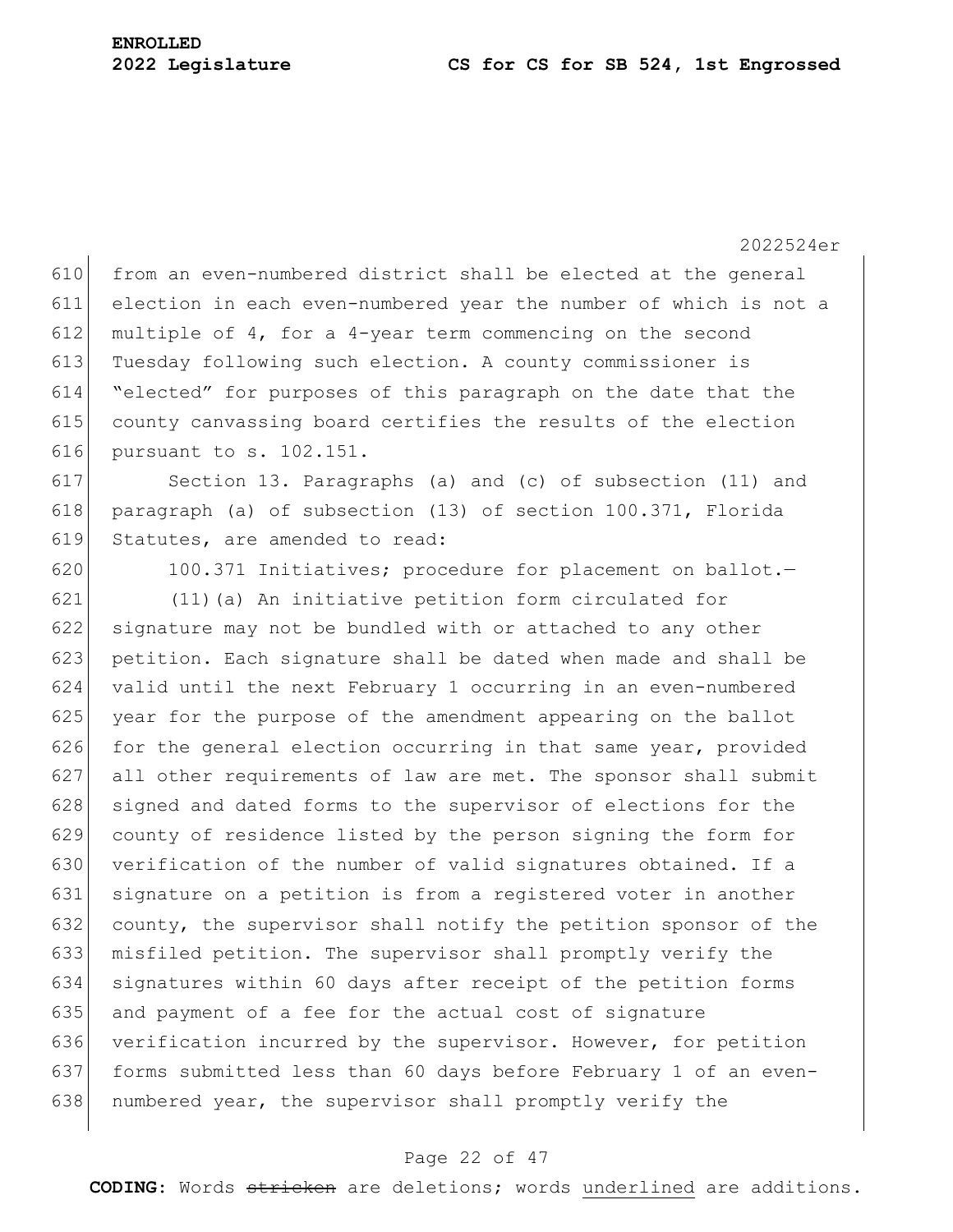2022524er 639 signatures within 30 days after receipt of the form and payment  $640$  of the fee for signature verification. The supervisor shall 641 promptly record, in the manner prescribed by the Secretary of 642 State, the date each form is received by the supervisor, and the 643 date the signature on the form is verified as valid. The 644 supervisor may verify that the signature on a form is valid only 645 if: 646 1. The form contains the original signature of the 647 purported elector. 648 2. The purported elector has accurately recorded on the 649 form the date on which he or she signed the form. 650 3. The form sets forth the purported elector's name, 651 address, city, county, and voter registration number or date of 652 birth. 653 4. The purported elector is, at the time he or she signs 654 the form and at the time the form is verified, a duly qualified 655 and registered elector in the state. 656  $\vert$  5. The signature was obtained legally, including that if a 657 paid petition circulator was used, the circulator was validly 658 registered under subsection (3) when the signature was obtained. 659 660 The supervisor shall retain all  $\theta$  the signature forms, separating 661 forms verified as valid from those deemed invalid, for at least 662 1 year following the election for  $\pm$ n which the petition was 663 circulated issue appeared on the ballot or until the division 664 notifies the supervisors of elections that the committee that  $665$  circulated the petition is no longer seeking to obtain ballot  $666$  position. 667 (c) On the last day of each month, or on the last day of

### Page 23 of 47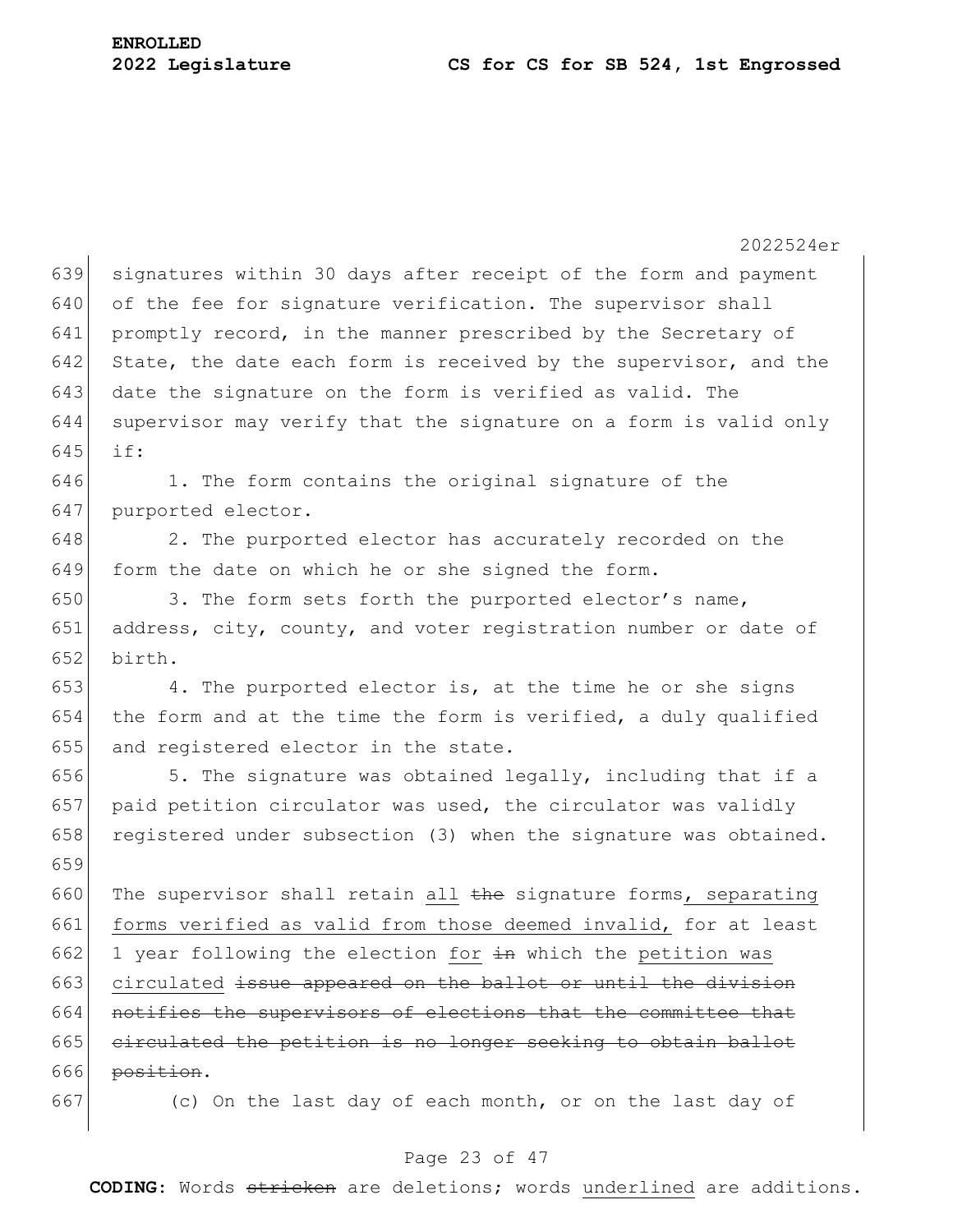668 each week from December 1 of an odd-numbered year through 669 February 1 of the following year, each supervisor shall post on  $670$  his or her website the total number of signatures submitted, the 671 total number of invalid signatures, the total number of 672 signatures processed, and the aggregate number of verified valid 673 signatures and the distribution of such signatures by 674 congressional district for each proposed amendment proposed by 675 initiative, along with the following information specific to the 676 reporting period: the total number of signed petition forms 677 received, the total number of signatures verified, the 678 distribution of verified valid signatures by congressional 679 district, and the total number of verified petition forms 680 forwarded to the Secretary of State.

681 (13)(a) At the same time the Secretary of State submits an 682 initiative petition to the Attorney General pursuant to s. 683 15.21, the secretary shall submit a copy of the initiative petition to the Financial Impact Estimating Conference. Within 75 days after receipt of a proposed revision or amendment to the 686 State Constitution by initiative petition from the Secretary of 687 State, the Financial Impact Estimating Conference shall complete 688 an analysis and financial impact statement to be placed on the ballot of the estimated increase or decrease in any revenues or costs to state or local governments and the overall impact to the state budget resulting from the proposed initiative. The 75- day time limit is tolled when the Legislature is in session. The Financial Impact Estimating Conference shall submit the financial impact statement to the Attorney General and Secretary of State. If the initiative petition has been submitted to the Financial Impact Estimating Conference but the validity of

### Page 24 of 47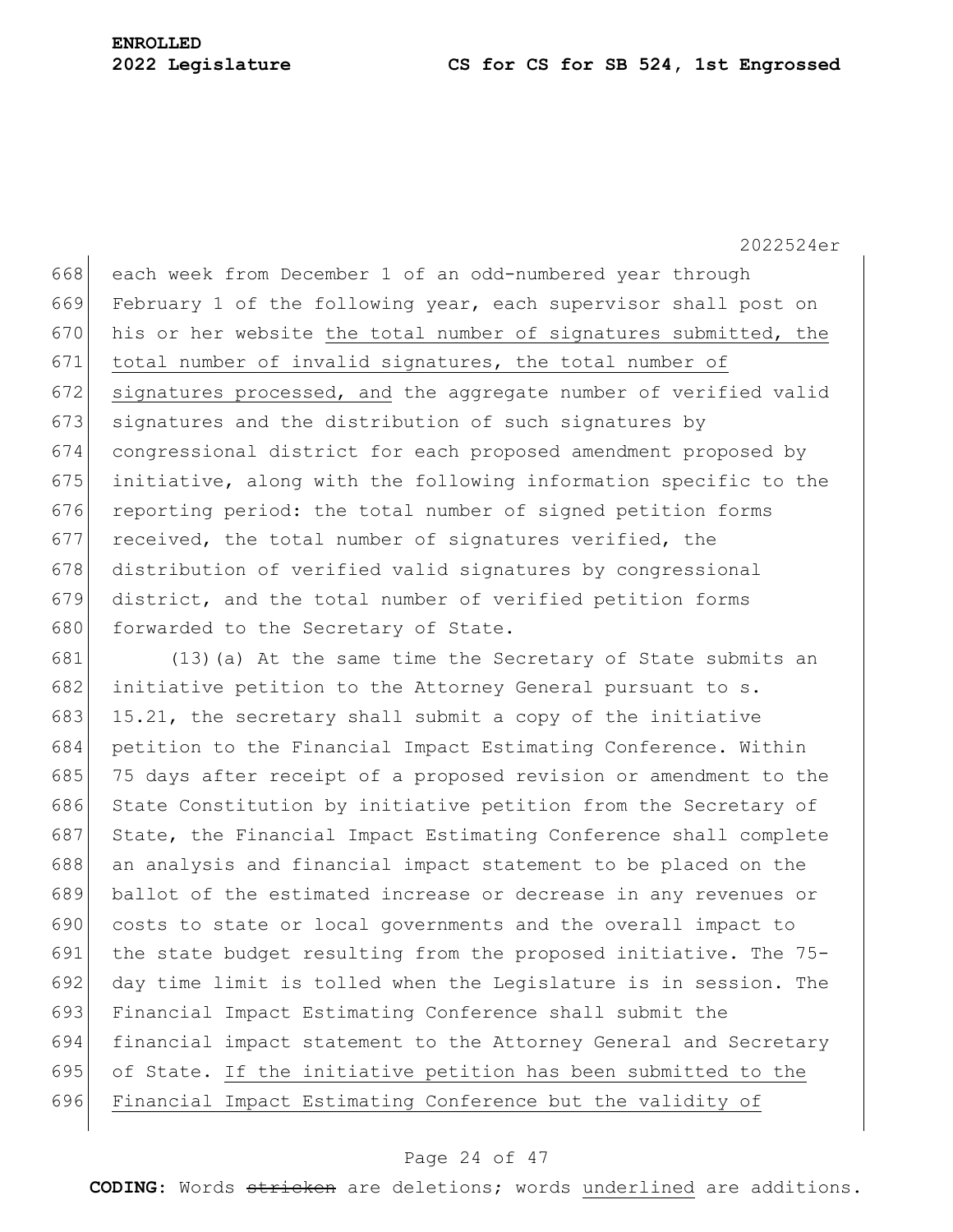|     | 2022524er                                                        |
|-----|------------------------------------------------------------------|
| 697 | signatures has expired and the initiative petition no longer     |
| 698 | qualifies for ballot placement at the ensuing general election,  |
| 699 | the Secretary of State must notify the Financial Impact          |
| 700 | Estimating Conference. The Financial Impact Estimating           |
| 701 | Conference is not required to complete an analysis and financial |
| 702 | impact statement for an initiative petition that fails to meet   |
| 703 | the requirements of subsection (1) for placement on the ballot   |
| 704 | before the 75-day time limit, including any tolling period,      |
| 705 | expires. The initiative petition may be resubmitted to the       |
| 706 | Financial Impact Estimating Conference if the initiative         |
| 707 | petition meets the requisite criteria for a subsequent general   |
| 708 | election cycle. A new Financial Impact Estimating Conference     |
| 709 | shall be established at such time as the initiative petition     |
| 710 | again satisfies the criteria in s. 15.21(1).                     |
| 711 | Section 14. Section 101.019, Florida Statutes, is created        |
| 712 | to read:                                                         |
| 713 | 101.019 Ranked-choice voting prohibited.-                        |
| 714 | (1) A ranked-choice voting method that allows voters to          |
| 715 | rank candidates for an office in order of preference and has     |
| 716 | ballots cast be tabulated in multiple rounds following the       |
| 717 | elimination of a candidate until a single candidate attains a    |
| 718 | majority may not be used in determining the election or          |
| 719 | nomination of any candidate to any local, state, or federal      |
| 720 | elective office in this state.                                   |
| 721 | (2) Any existing or future ordinance enacted or adopted by       |
| 722 | a county, a municipality, or any other local governmental entity |
| 723 | which is in conflict with this section is void.                  |
| 724 | Section 15. Paragraphs (b) and (c) of subsection (1) of          |
| 725 | section 101.043, Florida Statutes, are amended to read:          |
|     |                                                                  |

### Page 25 of 47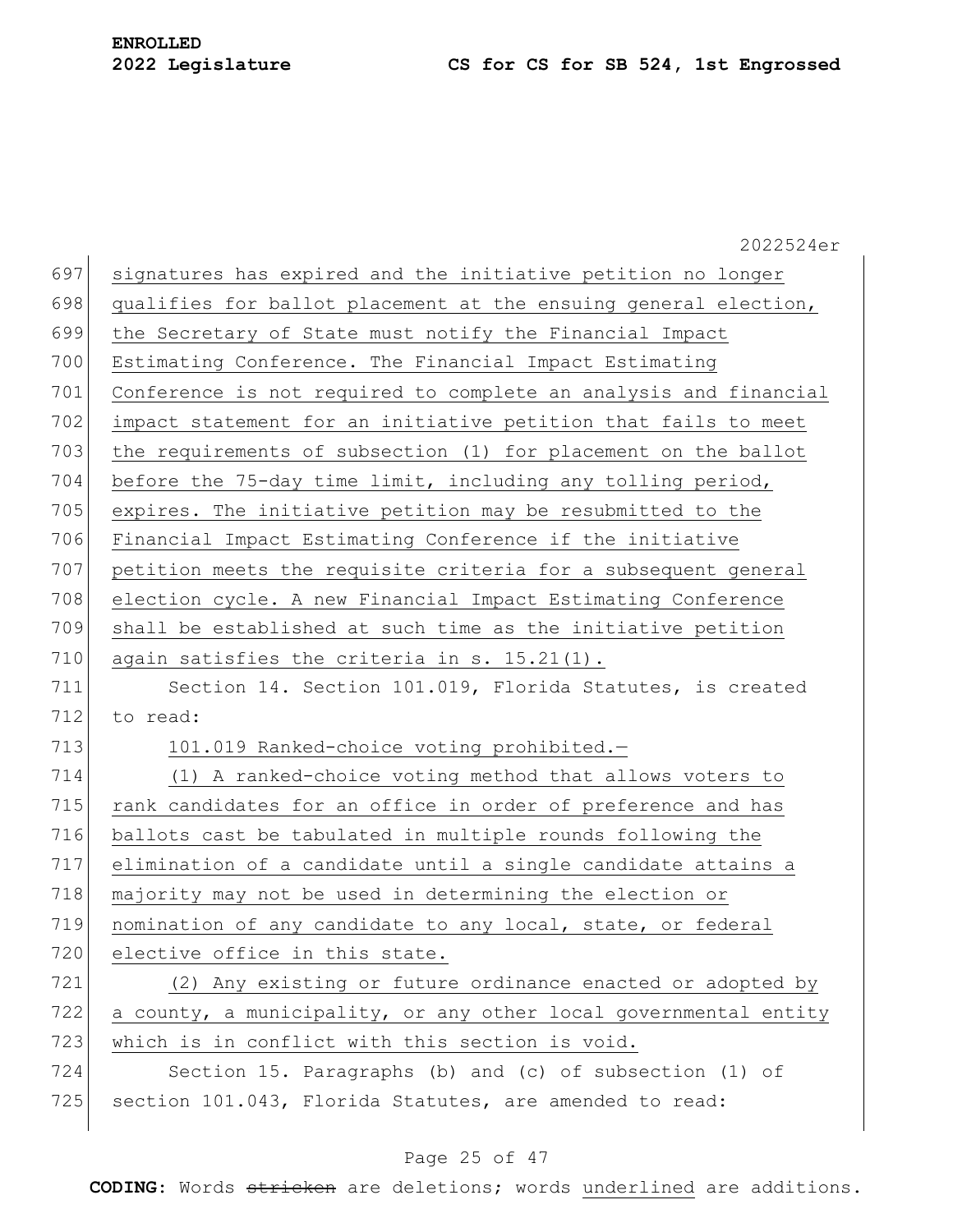726 101.043 Identification required at polls.-

727 (1)

728 (b) If the picture identification does not contain the 729 signature of the elector, an additional identification that 730 provides the elector's signature shall be required. The address 731 appearing on the identification presented by the elector may not 732 be used as the basis to confirm an elector's legal residence or 733 otherwise challenge an elector's legal residence. The elector 734 shall sign his or her name in the space provided on the precinct 735 register or on an electronic device provided for recording the 736 elector's signature. The clerk or inspector shall compare the 737 signature with that on the identification provided by the 738 elector and enter his or her initials in the space provided on 739 the precinct register or on an electronic device provided for 740 that purpose and allow the elector to vote if the clerk or 741 inspector is satisfied as to the identity of the elector.

 $742$  (c) When an elector presents his or her picture 743 identification to the clerk or inspector and the elector's 744 address on the picture identification matches the elector's 745 address in the supervisor's records, the elector may not be 746 asked to provide additional information or to recite his or her 747 home address.

748 Section 16. Subsections (2) and (5) of section 101.051, 749 Florida Statutes, are amended to read:

750 101.051 Electors seeking assistance in casting ballots; 751 oath to be executed: forms to be furnished. $-$ 

752 (2) It is unlawful for any person to be in the voting booth 753 with any elector except as provided in subsection (1). A person 754 at a polling place, a secure ballot intake station drop box

### Page 26 of 47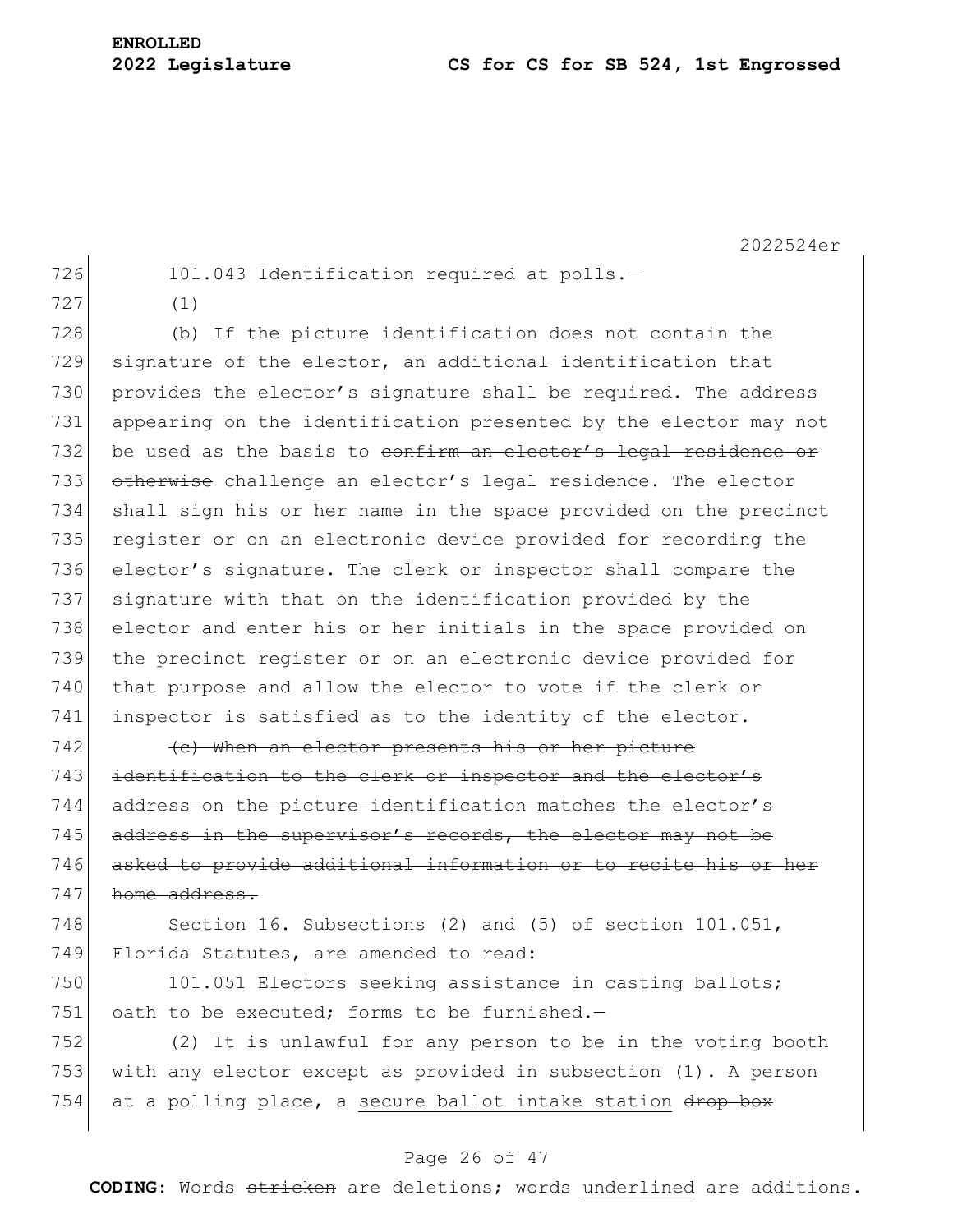2022524er 755 location, or an early voting site, or within 150 feet of a 756 secure ballot intake station drop box location or the entrance 757 of a polling place or an early voting site, may not solicit any 758 elector in an effort to provide assistance to vote pursuant to 759 subsection (1). Any person who violates this subsection commits 760 a misdemeanor of the first degree, punishable as provided in s. 761 775.082 or s. 775.083. 762 (5) If an elector needing assistance requests that a person 763 other than an election official provide him or her with 764 assistance in voting, the clerk or one of the inspectors shall 765 require the person providing assistance to take the following 766 oath: 767 768 DECLARATION TO PROVIDE ASSISTANCE 769 770 State of Florida 771 County of .... 772 Date .... 773 Precinct .... 774 775 I,  $\ldots$  (Print name)..., have been requested by ... (print 776 name of elector needing assistance)... to provide him or her 777 with assistance to vote. I swear or affirm that I am not the 778 employer, an agent of the employer, or an officer or agent of 779 the union of the voter and that I have not solicited this voter 780 at the polling place, secure ballot intake station  $\frac{d}{d}$ 781 location, or early voting site or within 150 feet of such 782 locations in an effort to provide assistance. 783

### Page 27 of 47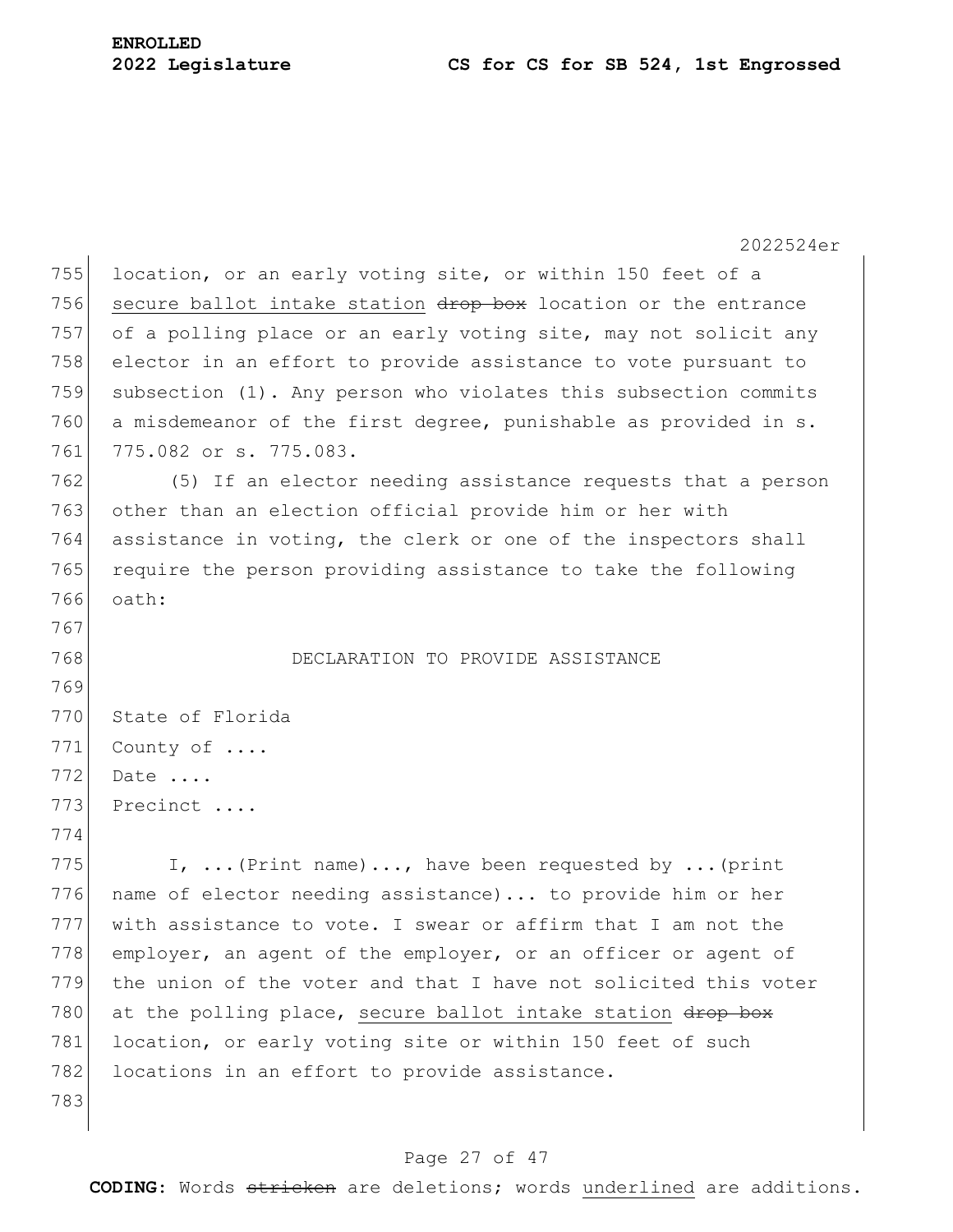|     | 2022524er                                                       |
|-----|-----------------------------------------------------------------|
| 784 | (Signature of assistor)                                         |
| 785 |                                                                 |
| 786 | Sworn and subscribed to before me this  day of ,                |
| 787 | $\ldots$ (year) $\ldots$ .                                      |
| 788 |                                                                 |
| 789 | (Signature of Official Administering Oath)                      |
| 790 |                                                                 |
| 791 | Section 17. Subsection (9) of section 101.151, Florida          |
| 792 | Statutes, is amended to read:                                   |
| 793 | 101.151 Specifications for ballots.-                            |
| 794 | (9) (a) The Department of State shall adopt rules               |
| 795 | prescribing a uniform primary and general election ballot for   |
| 796 | each certified voting system. The rules shall incorporate the   |
| 797 | requirements set forth in this section and shall prescribe      |
| 798 | additional matters and forms that include, without limitation:  |
| 799 | 1. The ballot title followed by clear and unambiguous           |
| 800 | ballot instructions and directions limited to a single location |
| 801 | on the ballot, either:                                          |
| 802 | a. Centered across the top of the ballot; or                    |
| 803 | b. In the leftmost column, with no individual races in that     |
| 804 | column unless it is the only column on the ballot;              |
| 805 | 2. Individual race layout; and                                  |
| 806 | 3. Overall ballot layout; and                                   |
| 807 | 4. Oval vote targets as the only permissible type of vote       |
| 808 | target, except as provided in s. 101.56075.                     |
| 809 | (b) The rules must graphically depict a sample uniform          |
| 810 | primary and general election ballot form for each certified     |
| 811 | voting system.                                                  |
| 812 | Section 18. Paragraph (a) of subsection (4) and subsection      |
|     |                                                                 |

### Page 28 of 47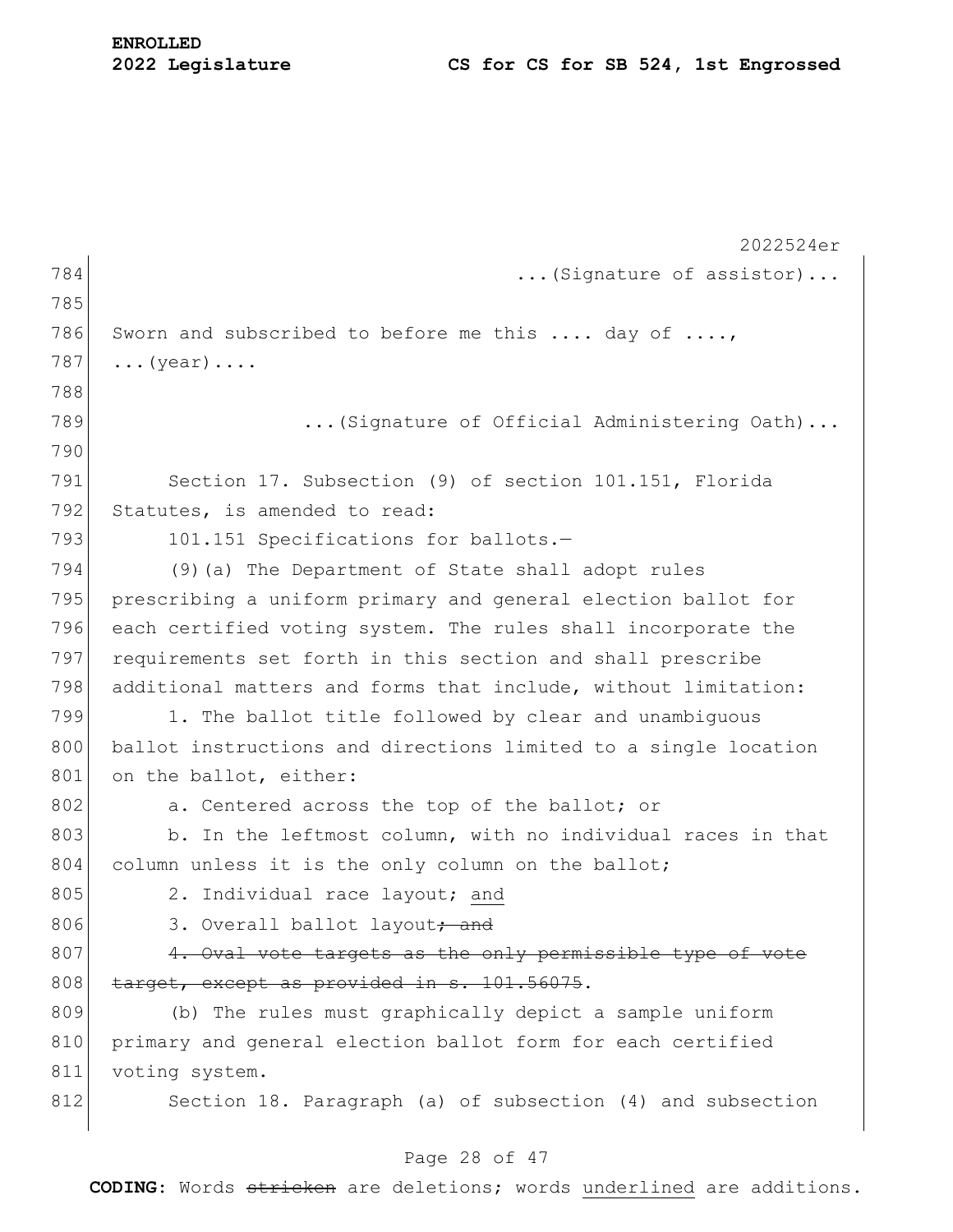2022524er 813 (8) of section 101.5614, Florida Statutes, are amended to read: 814 101.5614 Canvass of returns.-815 (4) (a) If any vote-by-mail ballot is physically damaged so 816 that it cannot properly be counted by the voting system's 817 automatic tabulating equipment, a true duplicate copy shall be 818 made of the damaged ballot in an open and accessible room in the 819 presence of witnesses and substituted for the damaged ballot. 820 Likewise, a duplicate ballot shall be made of a vote-by-mail 821 ballot containing an overvoted race if there is a clear 822 indication on the ballot that the voter has made a definite 823 choice in the overvoted race or ballot measure. A duplicate 824 shall include all valid votes as determined by the canvassing  $825$  board based on rules adopted by the division pursuant to s. 826 102.166(4). A duplicate may be made of a ballot containing an 827 undervoted race or ballot measure if there is a clear indication 828 on the ballot that the voter has made a definite choice in the 829 undervoted race or ballot measure. A duplicate may not include a 830 vote if the voter's intent in such race or on such measure is 831 not clear. Upon request, a physically present candidate, a 832 political party official, a political committee official, or an 833 authorized designee thereof, must be allowed to observe the 834 duplication of ballots upon signing an affidavit affirming his 835 or her acknowledgment that disclosure of election results 836 discerned from observing the ballot duplication process while 837 the election is ongoing is a felony, as provided under 838 subsection (8). The observer must be allowed to observe the 839 duplication of ballots in such a way that the observer is able 840 to see the markings on each ballot and the duplication taking 841 place. All duplicate ballots must be clearly labeled

### Page 29 of 47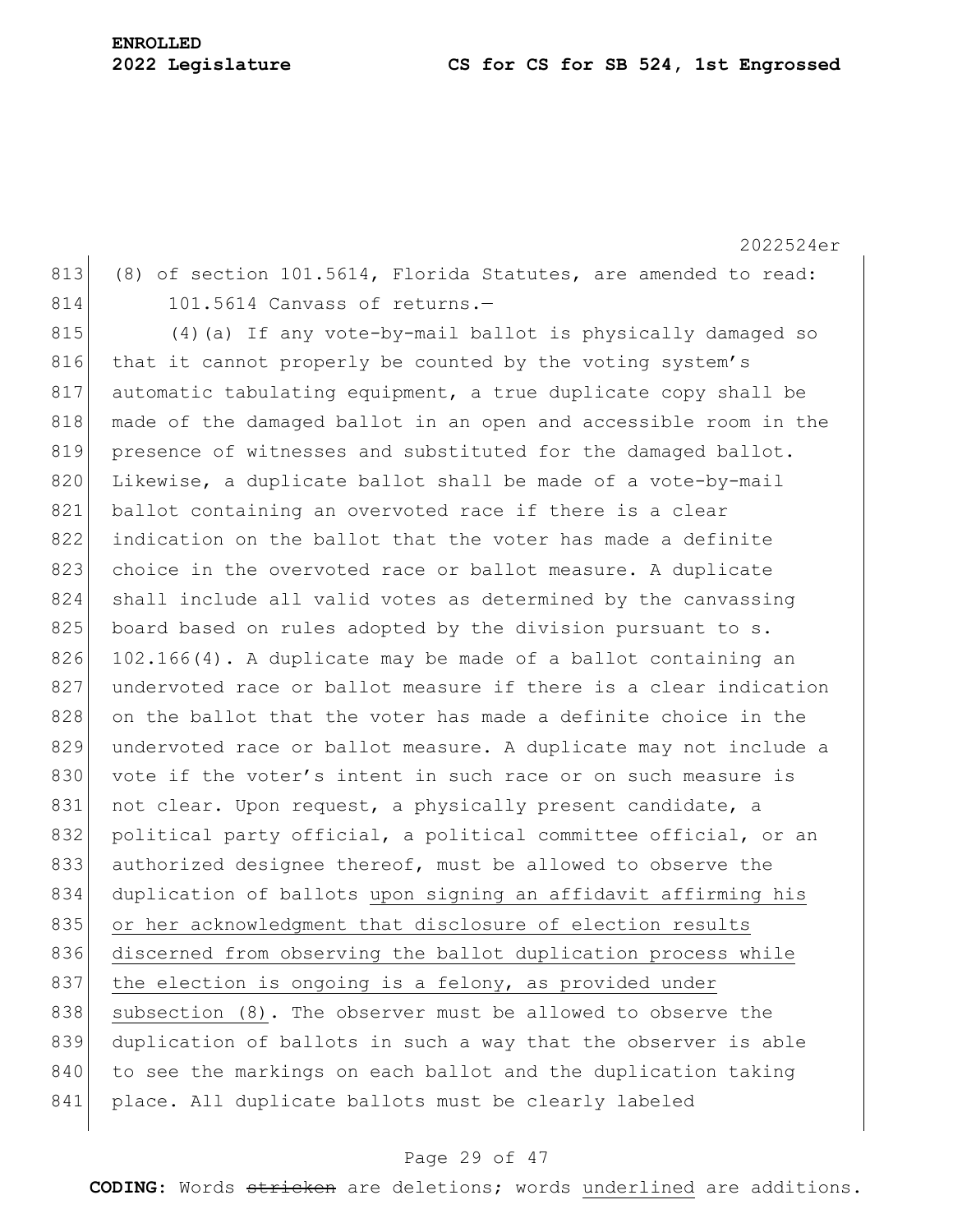2022524er 842 "duplicate," bear a serial number which shall be recorded on the 843 defective ballot, and be counted in lieu of the defective 844 ballot. The duplication of ballots must happen in the presence 845 of at least one canvassing board member. After a ballot has been 846 duplicated, the defective ballot shall be placed in an envelope 847 provided for that purpose, and the duplicate ballot shall be 848 tallied with the other ballots for that precinct. If any 849 observer makes a reasonable objection to a duplicate of a 850 ballot, the ballot must be presented to the canvassing board for 851 a determination of the validity of the duplicate. The canvassing 852 board must document the serial number of the ballot in the 853 canvassing board's minutes. The canvassing board must decide 854 whether the duplication is valid. If the duplicate ballot is 855 determined to be valid, the duplicate ballot must be counted. If 856 the duplicate ballot is determined to be invalid, the duplicate 857 ballot must be rejected and a proper duplicate ballot must be 858 made and counted in lieu of the original.

859 (8) Any supervisor of elections, deputy supervisor of 860 elections, canvassing board member, election board member,  $\theta$ r 861 election employee, or other person authorized to observe, 862 review, or inspect ballot materials or observe canvassing who 863 releases any information about votes cast for or against any 864 candidate or ballot measure or any the results of any election 865 before prior to the closing of the polls in that county on 866 election day commits a felony of the third degree, punishable as 867 provided in s. 775.082, s. 775.083, or s. 775.084.

868 Section 19. Subsections (1) and (6) of section 101.6103, 869 Florida Statutes, are amended to read:

870 101.6103 Mail ballot election procedure.-

### Page 30 of 47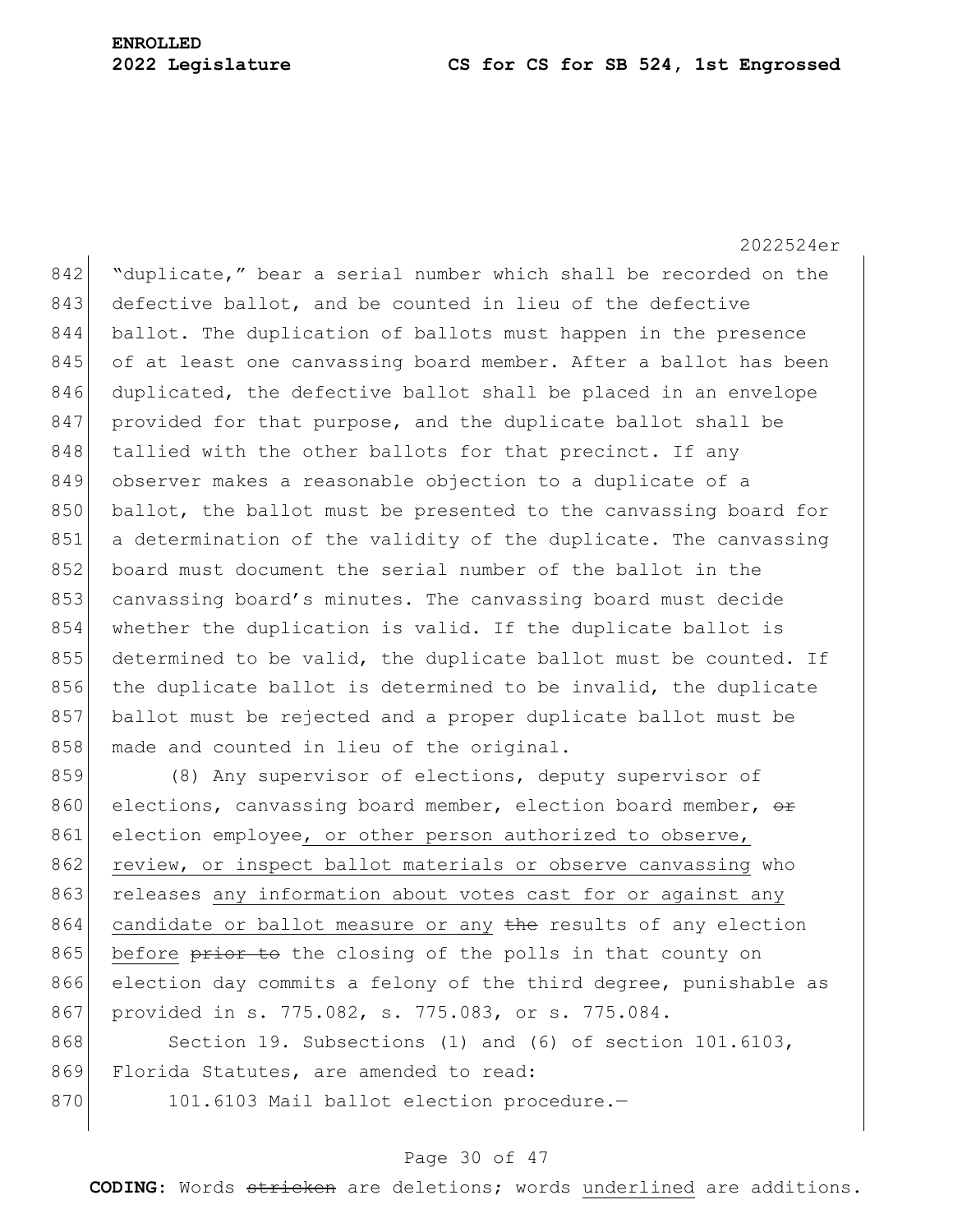871 (1) Except as otherwise provided in subsection (7), the 872 supervisor of elections shall mail all official ballots with a 873 secrecy envelope, a return mailing envelope, and instructions 874 sufficient to describe the voting process to each elector 875 entitled to vote in the election within the timeframes specified 876 in s. 101.62(4) not sooner than the 20th day before the election 877 and not later than the 10th day before the date of the election. 878 All such ballots shall be mailed by first-class mail. Ballots 879 shall be addressed to each elector at the address appearing in 880 the registration records and placed in an envelope which is 881 prominently marked "Do Not Forward."

882 (6) The canvassing board may begin the canvassing of mail 883 ballots as provided by s. 101.68(2)(a). The criminal penalty 884 specified in that paragraph for the release of results before 7 885 p.m. on election day is also applicable to canvassing conducted 886 under this act  $a t$  7 a.m. on the sixth day before the election, 887 including processing the ballots through the tabulating 888 equipment. However, results may not be released until after 7 889 p.m. on election day. Any canvassing board member or election 890 employee who releases any result before 7 p.m. on election day 891 commits a felony of the third degree, punishable as provided in 892 <del>s. 775.082, s. 775.083, or s. 775.084.</del>

893 Section 20. Section 101.65, Florida Statutes, is amended to 894 read:

895 101.65 Instructions to absent electors. The supervisor 896 shall enclose with each vote-by-mail ballot separate printed 897 instructions in substantially the following form; however, where 898 the instructions appear in capitalized text, the text of the 899 printed instructions must be in bold font:

### Page 31 of 47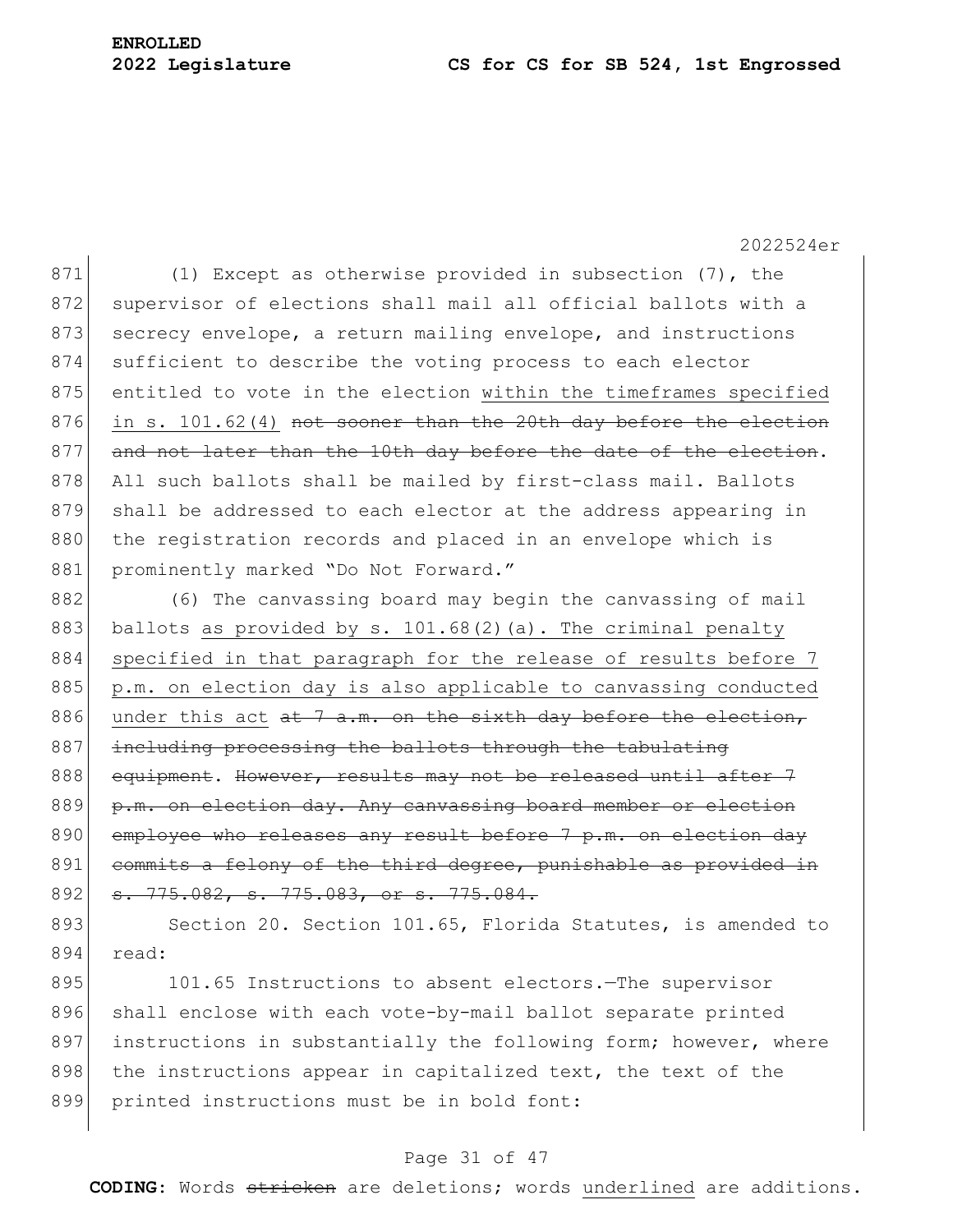2022524er 900 901 READ THESE INSTRUCTIONS CAREFULLY 902 BEFORE MARKING BALLOT. 903 904 1. VERY IMPORTANT. In order to ensure that your vote-by-905 mail ballot will be counted, it should be completed and returned 906 as soon as possible so that it can reach the supervisor of 907 elections of the county in which your precinct is located no 908 later than 7 p.m. on the day of the election. However, if you 909 are an overseas voter casting a ballot in a presidential 910 preference primary or general election, your vote-by-mail ballot 911 must be postmarked or dated no later than the date of the 912 election and received by the supervisor of elections of the 913 county in which you are registered to vote no later than 10 days 914 after the date of the election. Note that the later you return 915 your ballot, the less time you will have to cure any signature 916 deficiencies, which is authorized until 5 p.m. on the 2nd day 917 after the election.  $918$  2. Mark your ballot in secret as instructed on the ballot. 919 You must mark your own ballot unless you are unable to do so 920 because of blindness, disability, or inability to read or write. 921 3. Mark only the number of candidates or issue choices for

922 a race as indicated on the ballot. If you are allowed to "Vote 923 for One" candidate and you vote for more than one candidate, 924 your vote in that race will not be counted.

925 4. Place your marked ballot in the enclosed secrecy 926 envelope.

927 5. Insert the secrecy envelope into the enclosed mailing 928 envelope which is addressed to the supervisor.

### Page 32 of 47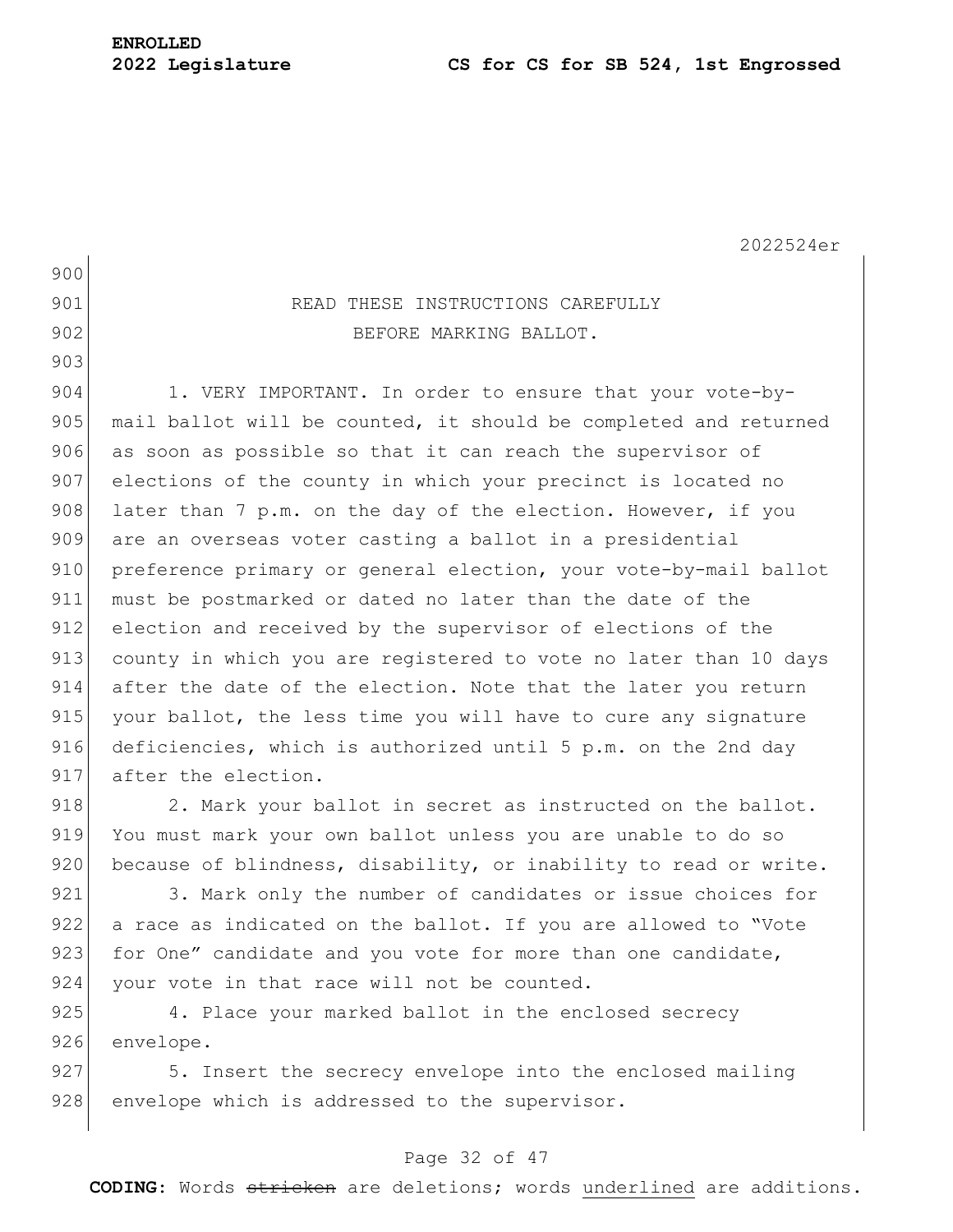2022524er

929 6. Seal the mailing envelope and completely fill out the 930 Voter's Certificate on the back of the mailing envelope.

931 7. VERY IMPORTANT. In order for your vote-by-mail ballot to 932 be counted, you must sign your name on the line above (Voter's 933 Signature). A vote-by-mail ballot will be considered illegal and 934 not be counted if the signature on the voter's certificate does 935 not match the signature on record. The signature on file at the 936 time the supervisor of elections in the county in which your 937 precinct is located receives your vote-by-mail ballot is the 938 signature that will be used to verify your signature on the 939 voter's certificate. If you need to update your signature for 940 this election, send your signature update on a voter 941 registration application to your supervisor of elections so that 942 it is received before your vote-by-mail ballot is received.

943 8. VERY IMPORTANT. If you are an overseas voter, you must 944 include the date you signed the Voter's Certificate on the line 945 above (Date) or your ballot may not be counted.

946 9. Mail, deliver, or have delivered the completed mailing 947 envelope. Be sure there is sufficient postage if mailed. THE 948 COMPLETED MAILING ENVELOPE CAN BE DELIVERED TO THE OFFICE OF THE 949 SUPERVISOR OF ELECTIONS OF THE COUNTY IN WHICH YOUR PRECINCT IS 950 LOCATED OR DROPPED OFF AT AN AUTHORIZED SECURE BALLOT INTAKE 951 STATION <del>DROP BOX</del>, AVAILABLE AT EACH EARLY VOTING LOCATION.

952 10. FELONY NOTICE. It is a felony under Florida law to 953 accept any gift, payment, or gratuity in exchange for your vote 954 for a candidate. It is also a felony under Florida law to vote 955 in an election using a false identity or false address, or under 956 any other circumstances making your ballot false or fraudulent. 957 Section 21. Subsection (1) of section 101.655, Florida

### Page 33 of 47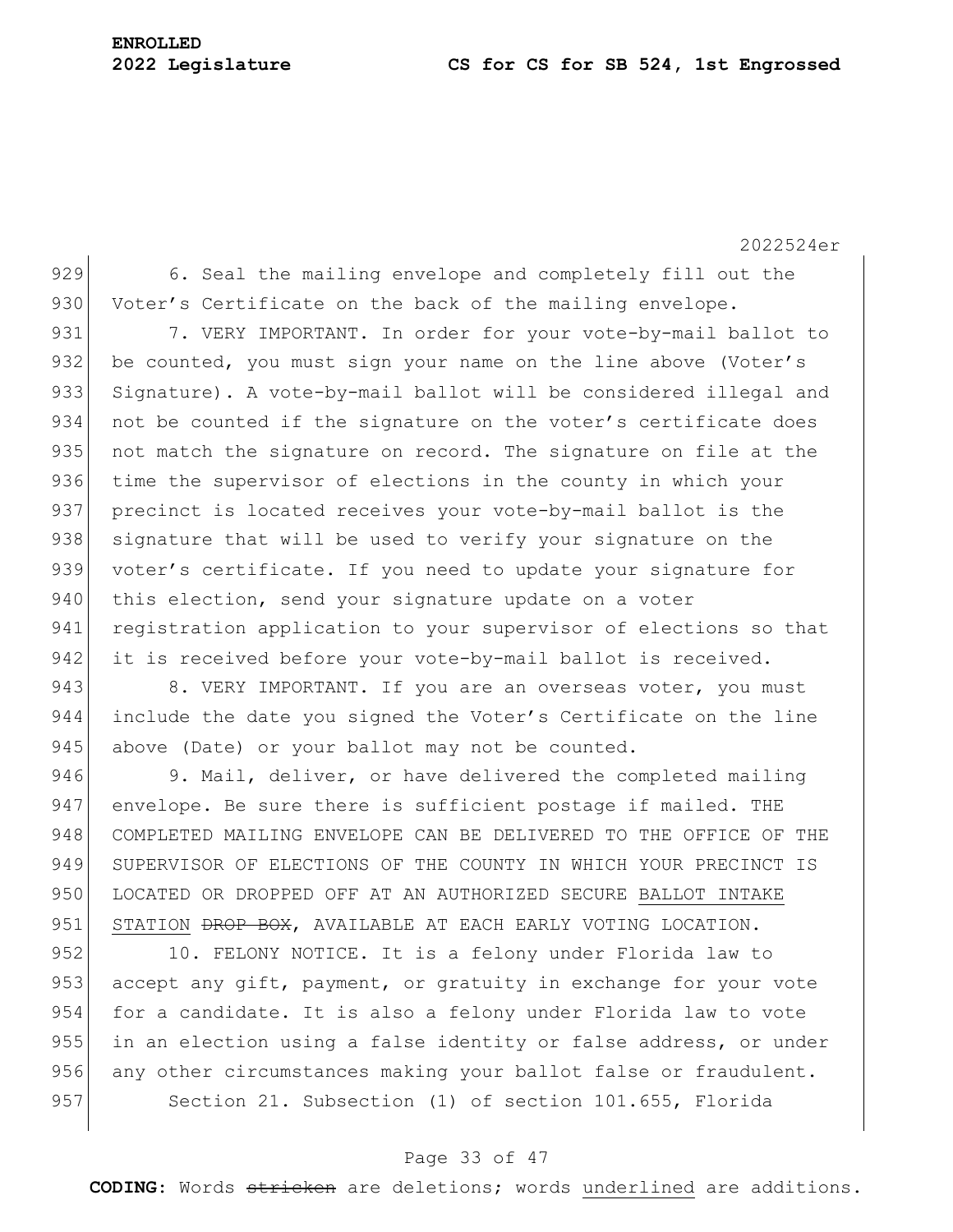2022524er 958 Statutes, is amended to read: 959 101.655 Supervised voting by absent electors in certain 960 facilities.-961 (1) The supervisor of elections of a county shall provide 962 supervised voting for absent electors residing in any assisted 963 living facility, as defined in s. 429.02, or nursing home 964 facility, as defined in s. 400.021, within that county at the 965 request of any administrator of such a facility. Such request 966 for supervised voting in the facility shall be made by 967 submitting a written request to the supervisor of elections no 968 later than 28 21 days prior to the election for which that 969 request is submitted. The request shall specify the name and 970 address of the facility and the name of the electors who wish to 971 vote by mail in that election. If the request contains the names 972 of fewer than five voters, the supervisor of elections is not 973 required to provide supervised voting. 974 Section 22. Subsections (2) and (3) of section 101.69, 975 Florida Statutes, are amended to read: 976 101.69 Voting in person; return of vote-by-mail ballot.-977 (2) (a) The supervisor shall allow an elector who has 978 received a vote-by-mail ballot to physically return a voted 979 vote-by-mail ballot to the supervisor by placing the return mail 980 envelope containing his or her marked ballot in a secure ballot

981 intake station drop box. Secure ballot intake stations drop 982 boxes shall be placed at the main office of the supervisor, at 983 each permanent branch office of the supervisor which meets the 984 criteria set forth in s. 101.657(1)(a) for branch offices used 985 for early voting and is open for at least the minimum amount of 986 hours prescribed by s. 98.015(4), and at each early voting site.

### Page 34 of 47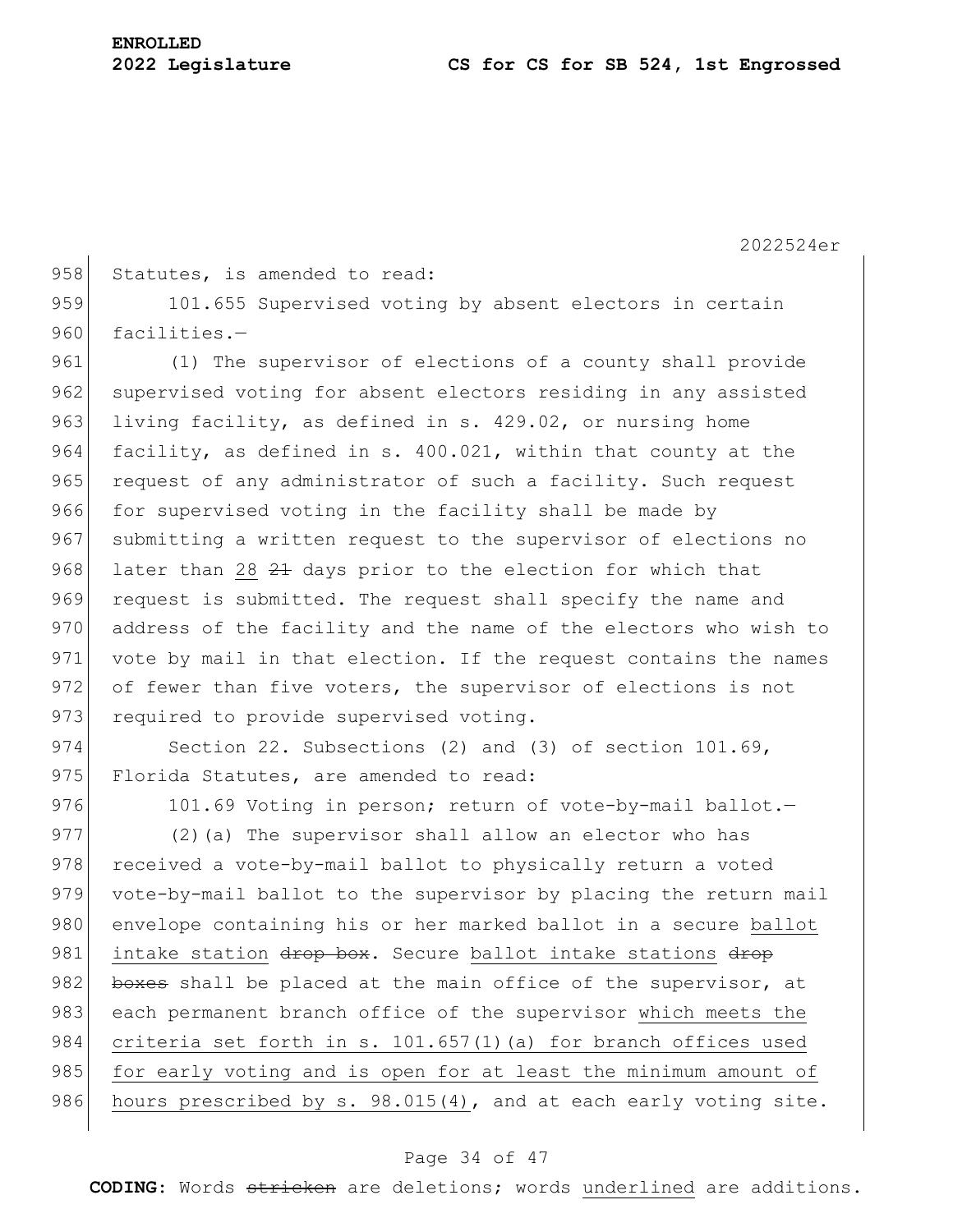2022524er 987 Secure ballot intake stations drop boxes may also be placed at 988 any other site that would otherwise qualify as an early voting 989 site under s. 101.657(1). Secure ballot intake stations  $\frac{D}{D}$ 990 boxes must be geographically located so as to provide all voters 991 in the county with an equal opportunity to cast a ballot, 992 insofar as is practicable. Except for secure ballot intake 993 stations drop boxes at an office of the supervisor, a secure 994 ballot intake station drop box may only be used during the 995 county's early voting hours of operation and must be monitored 996 in person by an employee of the supervisor's office. A secure 997 ballot intake station drop box at an office of the supervisor 998 must be continuously monitored in person by an employee of the 999 supervisor's office when the secure ballot intake station drop 1000 box is accessible for deposit of ballots.

1001 (b) A supervisor shall designate each secure ballot intake 1002 station location drop box site at least 30 days before an 1003 election. The supervisor shall provide the address of each 1004 secure ballot intake station drop box location to the division 1005 at least 30 days before an election. After a secure ballot 1006 intake station drop box location has been designated, it may not 1007 be moved or changed except as approved by the division to 1008 correct a violation of this subsection.

1009 (c)1. On each day of early voting, all secure ballot intake 1010 stations drop boxes must be emptied at the end of early voting 1011 hours and all ballots retrieved from the secure ballot intake 1012 stations drop boxes must be returned to the supervisor's office.

1013 2. For secure ballot intake stations drop boxes located at 1014 an office of the supervisor, all ballots must be retrieved 1015 before the secure ballot intake station drop box is no longer

#### Page 35 of 47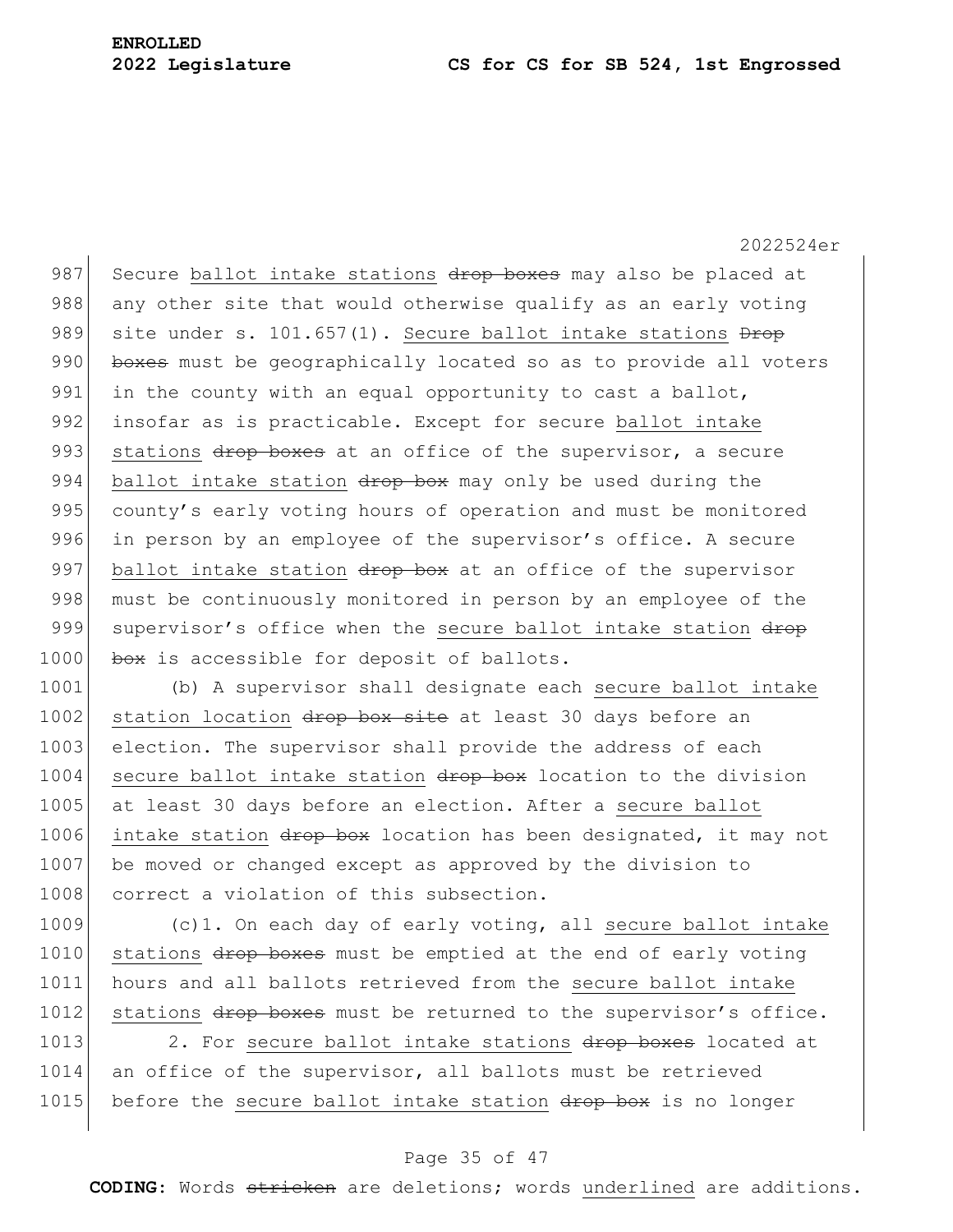2022524er 1016 monitored by an employee of the supervisor. 1017 3. Employees of the supervisor must comply with procedures 1018 for the chain of custody of ballots as required by s. 1019 101.015(4). 1020 (3) If any secure ballot intake station drop box is left 1021 accessible for ballot receipt other than as authorized by this 1022 section, the supervisor is subject to a civil penalty of 1023 \$25,000. The division is authorized to enforce this provision. 1024 Section 23. Paragraph (a) of subsection (4) of section 1025 102.031, Florida Statutes, is amended to read: 1026 102.031 Maintenance of good order at polls; authorities; 1027 persons allowed in polling rooms and early voting areas; 1028 unlawful solicitation of voters.-1029 (4)(a) No person, political committee, or other group or 1030 organization may solicit voters inside the polling place or 1031 within 150 feet of a secure ballot intake station drop box or 1032 the entrance to any polling place, a polling room where the 1033 polling place is also a polling room, an early voting site, or 1034 an office of the supervisor where vote-by-mail ballots are 1035 requested and printed on demand for the convenience of electors 1036 who appear in person to request them. Before the opening of a 1037 secure ballot intake station  $\frac{d}{d}$  box location, a polling place, 1038 or an early voting site, the clerk or supervisor shall designate 1039 the no-solicitation zone and mark the boundaries. 1040 Section 24. Section 102.091, Florida Statutes, is amended

1042 102.091 Duty of sheriff to watch for violations; 1043 appointment of special officers.-

1041 to read:

1044 (1) The sheriff shall exercise strict vigilance in the

### Page 36 of 47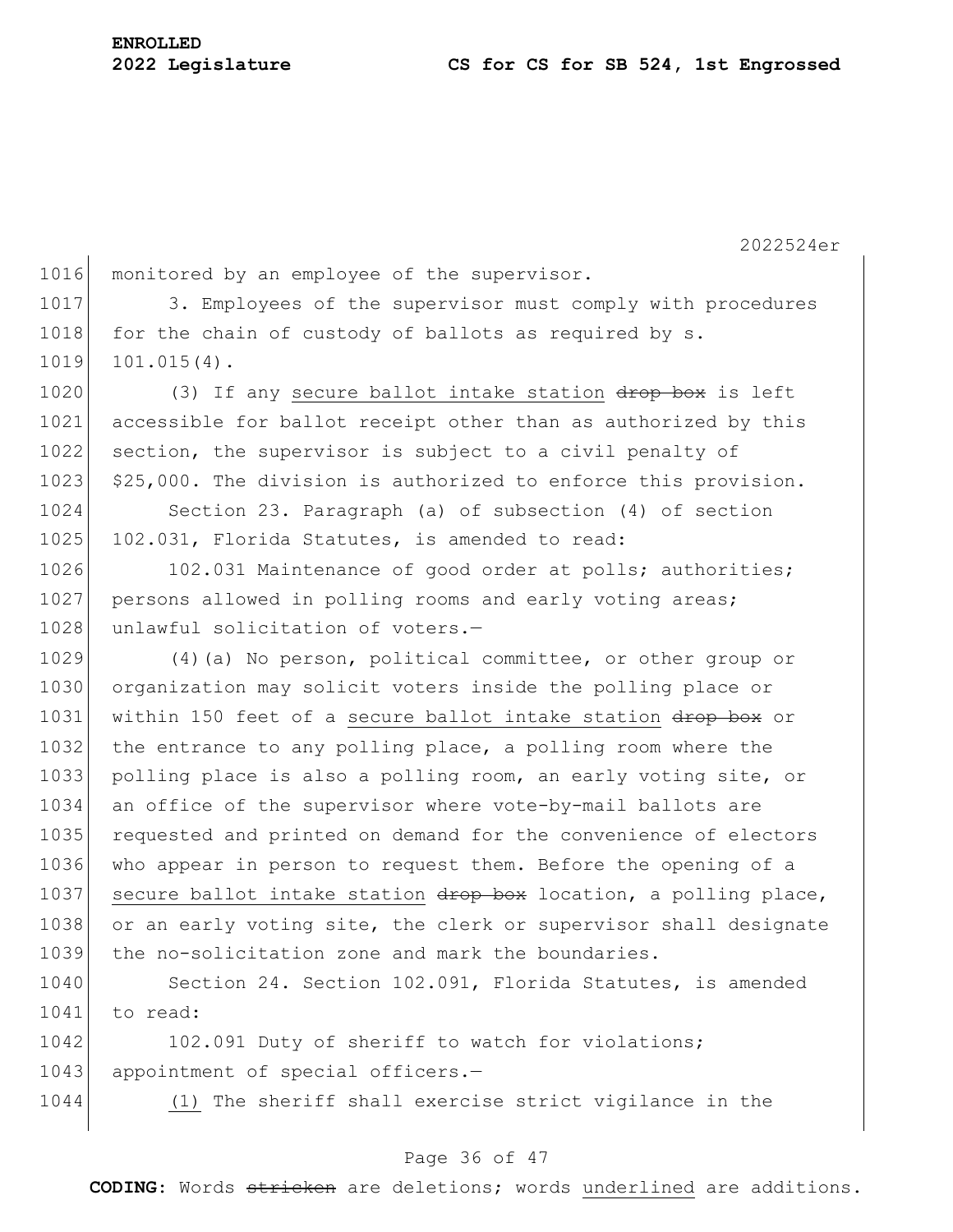2022524er 1045 detection of any violations of the election laws and in 1046 apprehending the violators. 1047 (2) The Governor, in consultation with the executive 1048 director of the Department of Law Enforcement, shall may appoint 1049 special officers to investigate alleged violations of the 1050 election laws, when it is deemed necessary to see that violators 1051 of the election laws are apprehended and punished. A special 1052 officer must be a sworn special agent employed by the Department 1053 of Law Enforcement. At least one special officer must be 1054 designated in each operational region of the Department of Law 1055 Enforcement to serve as a dedicated investigator of alleged 1056 violations of the election laws. Appointment as a special 1057 officer does not preclude a sworn special agent from conducting 1058 other investigations of alleged violations of law, provided that 1059 such other investigations do not hinder or interfere with the 1060 individual's ability to investigate alleged violations of the 1061 election laws.

1062 Section 25. Section 102.101, Florida Statutes, is amended  $1063$  to read:

1064 102.101 Sheriff and other officers not allowed in polling 1065 place.—A No sheriff, a deputy sheriff, a police officer, a 1066 special officer appointed pursuant to s. 102.091, or any other 1067 officer of the law is not  $shall$  be allowed within a the polling 1068 place without permission from the clerk or a majority of the 1069 inspectors, except to cast his or her ballot. Upon the failure 1070 of any such officer of said officers to comply with this section 1071 provision, the clerk or the inspectors must or any one of them 1072 shall make an affidavit against the such officer for his or her 1073 arrest.

#### Page 37 of 47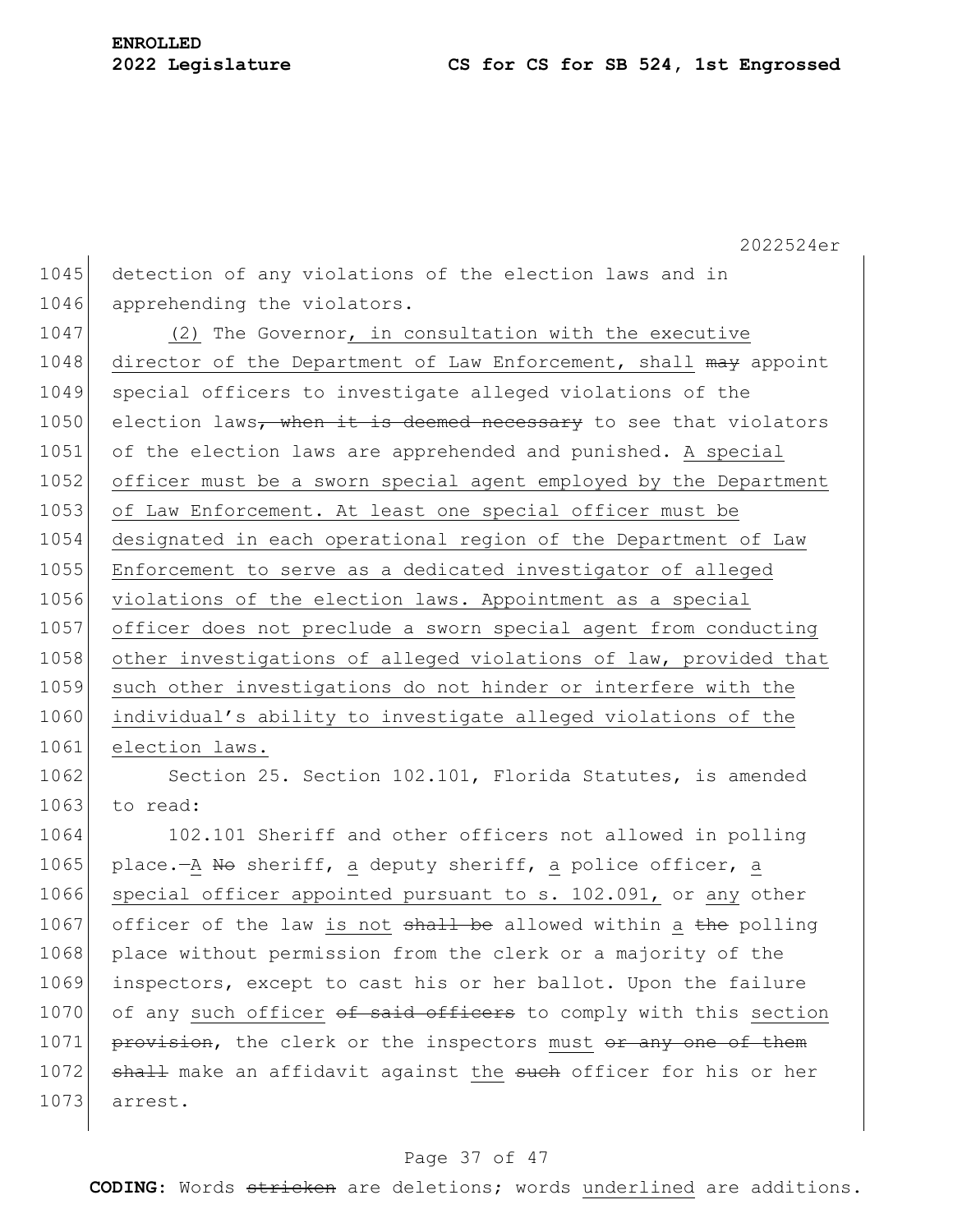2022524er 1074 Section 26. Subsection (2) of section 104.0616, Florida 1075 Statutes, is amended to read: 1076 104.0616 Vote-by-mail ballots and voting; violations.-1077 (2) Any person who distributes, orders, requests, collects, 1078 delivers, or otherwise physically possesses more than two vote-1079 by-mail ballots per election in addition to his or her own 1080 ballot or a ballot belonging to an immediate family member, 1081 except as provided in ss. 101.6105-101.694, including supervised 1082 voting at assisted living facilities and nursing home facilities 1083 as authorized under s. 101.655, commits a felony  $m$ isdemeanor of 1084 the third  $f$ irst degree, punishable as provided in s. 775.082,  $\Theta$ r 1085 s. 775.083, or s. 775.084. 1086 Section 27. Subsection (2) of section 104.185, Florida 1087 Statutes, is amended to read: 1088 104.185 Petitions; knowingly signing more than once; 1089 signing another person's name or a fictitious name.-1090 (2) A person who signs another person's name or a 1091 fictitious name to any petition to secure ballot position for a 1092 candidate, a minor political party, or an issue commits a felony 1093 misdemeanor of the third first degree, punishable as provided in 1094 s. 775.082, or s. 775.083, or s. 775.084. 1095 Section 28. Section 104.186, Florida Statutes, is amended 1096 to read: 1097 104.186 Initiative petitions; violations.—A person who 1098 compensates a petition circulator as defined in s. 97.021 based 1099 on the number of petition forms gathered commits a felony 1100 misdemeanor of the third first degree, punishable as provided in 1101 s. 775.082, or s. 775.083, or s. 775.084. This section does not 1102 prohibit employment relationships that do not base payment on

### Page 38 of 47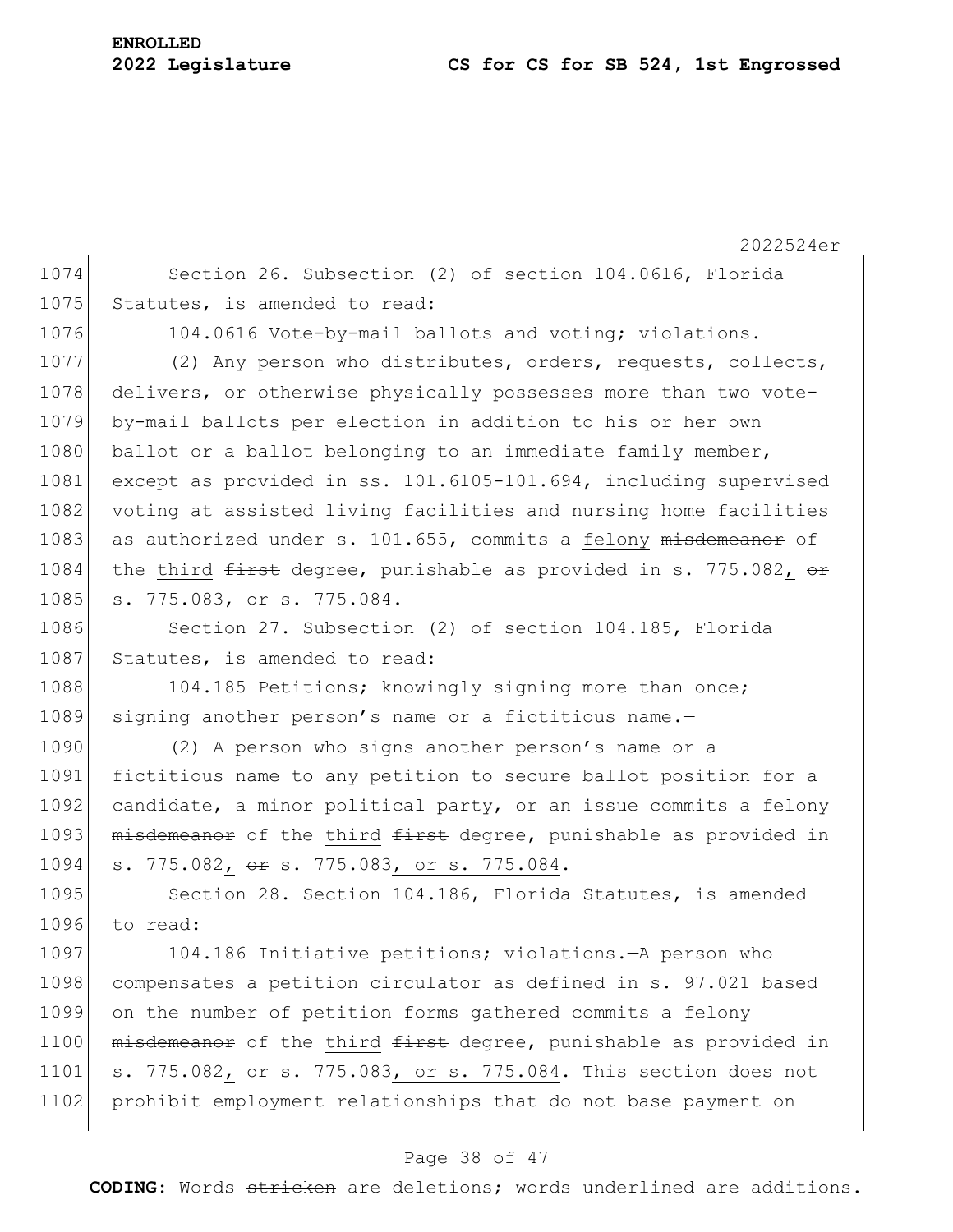|      | 2022524er                                                        |
|------|------------------------------------------------------------------|
| 1103 | the number of signatures collected.                              |
| 1104 | Section 29. Subsection (2) of section 124.011, Florida           |
| 1105 | Statutes, is amended to read:                                    |
| 1106 | 124.011 Alternate procedure for the election of county           |
| 1107 | commissioners to provide for single-member representation;       |
| 1108 | applicability.-                                                  |
| 1109 | $(2)$ (a) All commissioners shall be elected for 4-year terms    |
| 1110 | which shall be staggered so that, alternately, one more or one   |
| 1111 | less than half of the commissioners elected from residence areas |
| 1112 | and, if applicable, one of the commissioners elected at large    |
| 1113 | from the entire county are elected every 2 years, except that    |
| 1114 | any commissioner may be elected to an initial term of less than  |
| 1115 | 4 years if necessary to achieve or maintain such system of       |
| 1116 | staggered terms. Notwithstanding any law to the contrary, at the |
| 1117 | general election immediately following redistricting directed by |
| 1118 | s. 1(e), Art. VIII of the State Constitution, each commissioner  |
| 1119 | elected only by electors who reside in the district must be      |
| 1120 | elected and terms thereafter shall be staggered as provided in   |
| 1121 | s. 100.041.                                                      |
| 1122 | (b) The term of a commissioner elected under paragraph (a)       |
| 1123 | commences on the second Tuesday after such election.             |
| 1124 | (c) This subsection does not apply to:                           |
| 1125 | 1. Miami-Dade County.                                            |
| 1126 | 2. Any noncharter county.                                        |
| 1127 | 3. Any county the charter of which limits the number of          |
| 1128 | terms a commissioner may serve.                                  |
| 1129 | 4. Any county in which voters have never approved a charter      |
| 1130 | amendment limiting the number of terms a commissioner may serve  |
| 1131 | regardless of subsequent judicial nullification.                 |

### Page 39 of 47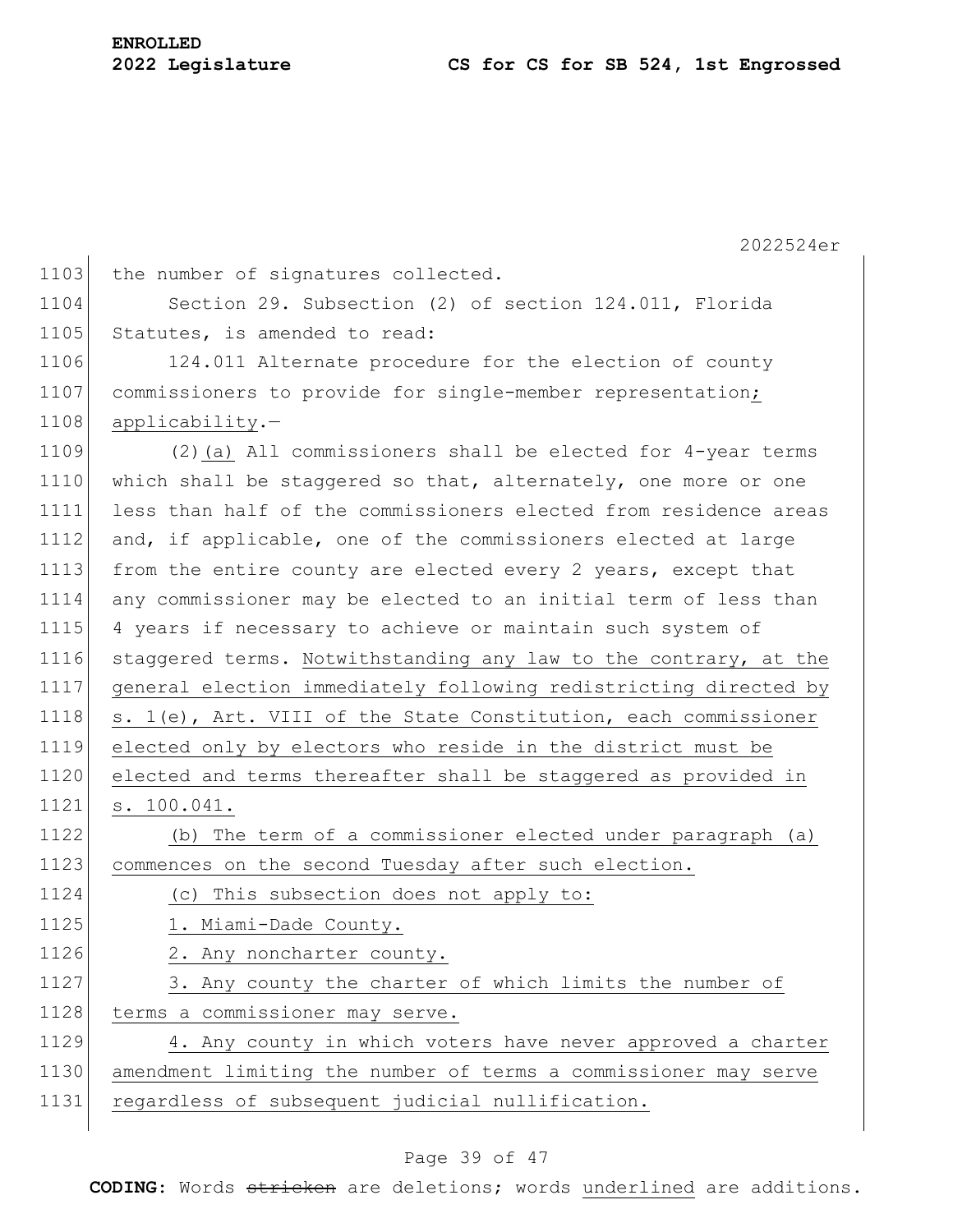# **ENROLLED**

## **2022 Legislature CS for CS for SB 524, 1st Engrossed**

|      |                                                 |                                    | 2022524er                                                   |
|------|-------------------------------------------------|------------------------------------|-------------------------------------------------------------|
| 1132 |                                                 |                                    | Section 30. Paragraph (a) of subsection (3) of section      |
| 1133 | 921.0022, Florida Statutes, is amended to read: |                                    |                                                             |
| 1134 |                                                 |                                    | 921.0022 Criminal Punishment Code; offense severity ranking |
| 1135 | $chart.$ -                                      |                                    |                                                             |
| 1136 |                                                 | (3) OFFENSE SEVERITY RANKING CHART |                                                             |
| 1137 | $(a)$ LEVEL 1                                   |                                    |                                                             |
| 1138 |                                                 |                                    |                                                             |
|      | Florida                                         | Felony                             | Description                                                 |
|      | Statute                                         | Degree                             |                                                             |
| 1139 |                                                 |                                    |                                                             |
|      | 24.118(3)(a)                                    | 3rd                                | Counterfeit or altered state                                |
|      |                                                 |                                    | lottery ticket.                                             |
| 1140 |                                                 |                                    |                                                             |
|      | 104.0616(2)                                     | 3rd                                | Unlawfully distributing,                                    |
|      |                                                 |                                    | ordering, requesting,                                       |
|      |                                                 |                                    | collecting, delivering, or                                  |
|      |                                                 |                                    | possessing vote-by-mail                                     |
|      |                                                 |                                    | ballots.                                                    |
| 1141 |                                                 |                                    |                                                             |
|      | $212.054(2)$ (b)                                | 3rd                                | Discretionary sales surtax;                                 |
|      |                                                 |                                    | limitations, administration,                                |
|      |                                                 |                                    | and collection.                                             |
| 1142 |                                                 |                                    |                                                             |
|      | $212.15(2)$ (b)                                 | 3rd                                | Failure to remit sales                                      |
|      |                                                 |                                    | taxes, amount \$1,000 or more                               |
| 1143 |                                                 |                                    | but less than \$20,000.                                     |
|      |                                                 |                                    |                                                             |
|      | 316.1935(1)                                     | 3rd                                | Fleeing or attempting to<br>elude law enforcement           |
|      |                                                 |                                    |                                                             |

### Page 40 of 47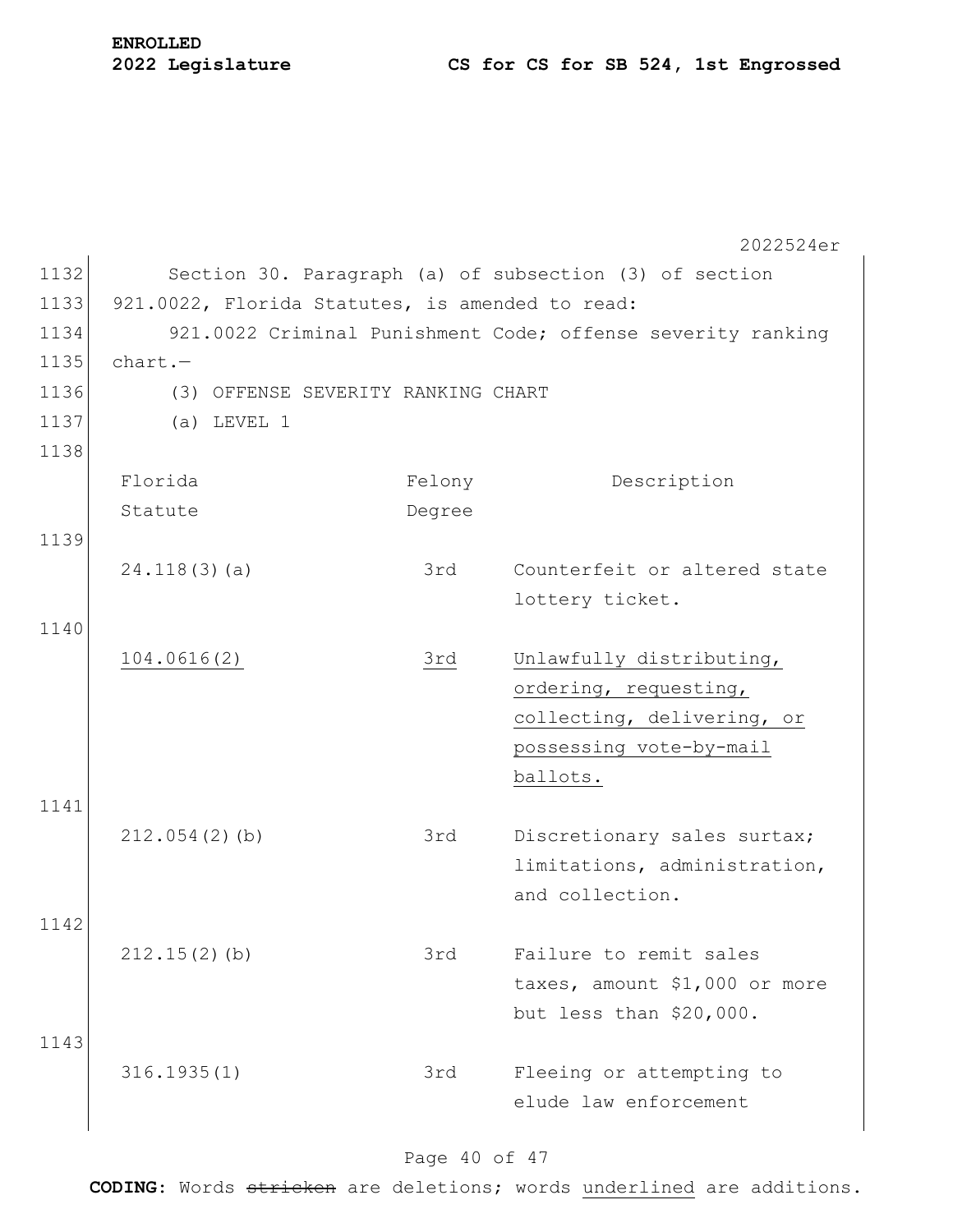officer.

| 1144 |                            |     |                                                                                      |
|------|----------------------------|-----|--------------------------------------------------------------------------------------|
|      | 319.30(5)                  | 3rd | Sell, exchange, give away<br>certificate of title or<br>identification number plate. |
| 1145 |                            |     |                                                                                      |
|      | 319.35(1)(a)               | 3rd | Tamper, adjust, change,<br>etc., an odometer.                                        |
| 1146 |                            |     |                                                                                      |
|      | 320.26(1)(a)               | 3rd | Counterfeit, manufacture, or<br>sell registration license<br>plates or validation    |
|      |                            |     | stickers.                                                                            |
| 1147 |                            |     |                                                                                      |
|      | 322.212<br>$(1)$ (a) – (c) | 3rd | Possession of forged,                                                                |
|      |                            |     | stolen, counterfeit, or<br>unlawfully issued driver                                  |
|      |                            |     | license; possession of                                                               |
|      |                            |     | simulated identification.                                                            |
| 1148 |                            |     |                                                                                      |
|      | 322.212(4)                 | 3rd | Supply or aid in supplying<br>unauthorized driver license                            |
|      |                            |     | or identification card.                                                              |
| 1149 |                            |     |                                                                                      |
|      | 322.212(5)(a)              | 3rd | False application for driver                                                         |
|      |                            |     | license or identification<br>card.                                                   |
| 1150 |                            |     |                                                                                      |
|      | 414.39(3)(a)               | 3rd | Fraudulent misappropriation                                                          |

### Page 41 of 47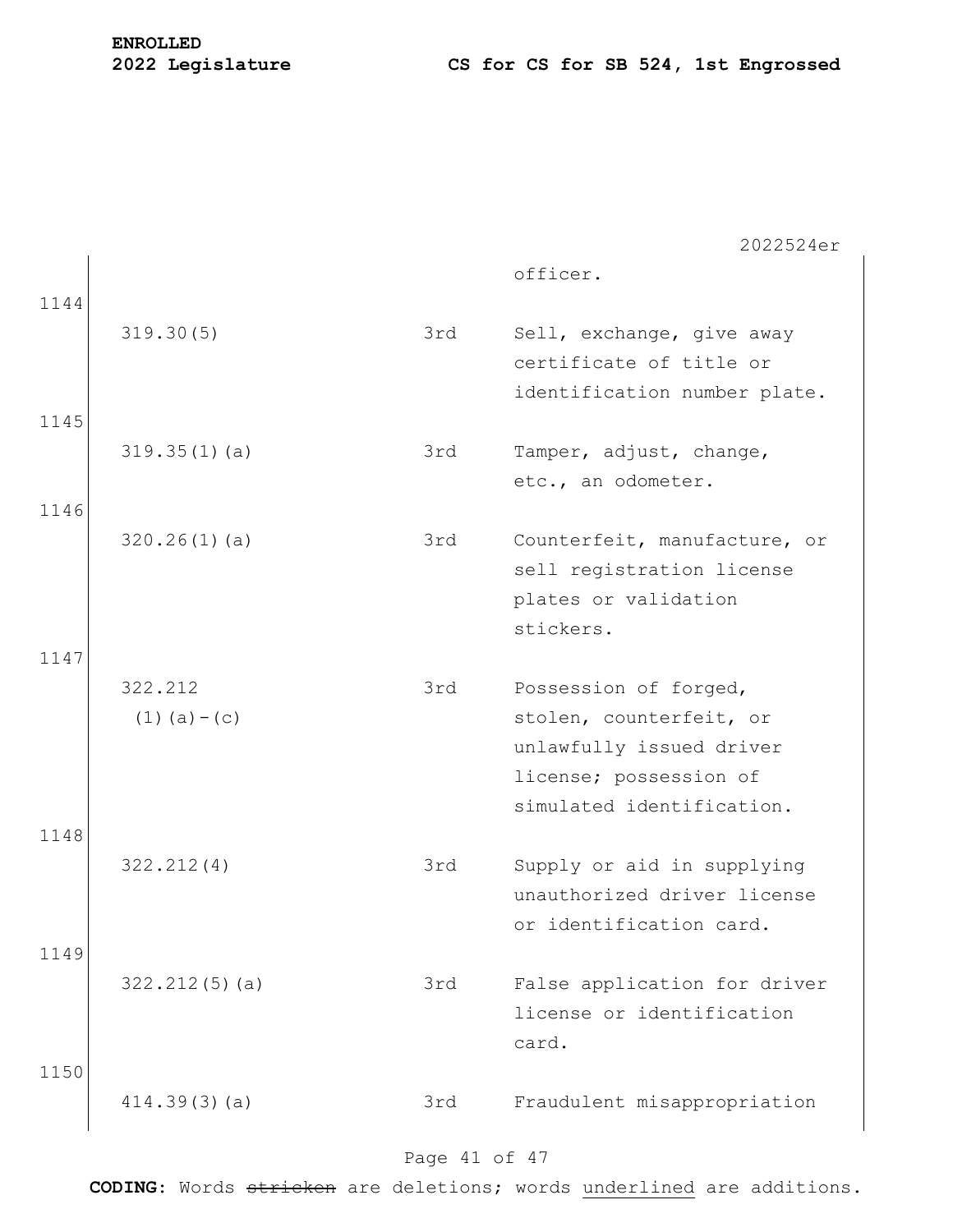# **ENROLLED**

|      |               |     | 2022524er                                               |
|------|---------------|-----|---------------------------------------------------------|
|      |               |     | of public assistance funds                              |
|      |               |     | by employee/official, value                             |
|      |               |     | more than \$200.                                        |
| 1151 |               |     |                                                         |
|      | 443.071(1)    | 3rd | False statement or                                      |
|      |               |     | representation to obtain or                             |
|      |               |     | increase reemployment                                   |
|      |               |     | assistance benefits.                                    |
| 1152 |               |     |                                                         |
|      | 509.151(1)    | 3rd | Defraud an innkeeper, food                              |
|      |               |     | or lodging value \$1,000 or                             |
|      |               |     | more.                                                   |
| 1153 |               |     |                                                         |
|      | 517.302(1)    | 3rd | Violation of the Florida                                |
|      |               |     | Securities and Investor                                 |
| 1154 |               |     | Protection Act.                                         |
|      | 713.69        | 3rd |                                                         |
|      |               |     | Tenant removes property upon<br>which lien has accrued, |
|      |               |     | value \$1,000 or more.                                  |
| 1155 |               |     |                                                         |
|      | 812.014(3)(c) | 3rd | Petit theft (3rd                                        |
|      |               |     | conviction); theft of any                               |
|      |               |     | property not specified in                               |
|      |               |     | subsection (2).                                         |
| 1156 |               |     |                                                         |
|      | 815.04(5)(a)  | 3rd | Offense against intellectual                            |
|      |               |     | property (i.e., computer                                |
|      |               |     | programs, data).                                        |
|      |               |     |                                                         |

### Page 42 of 47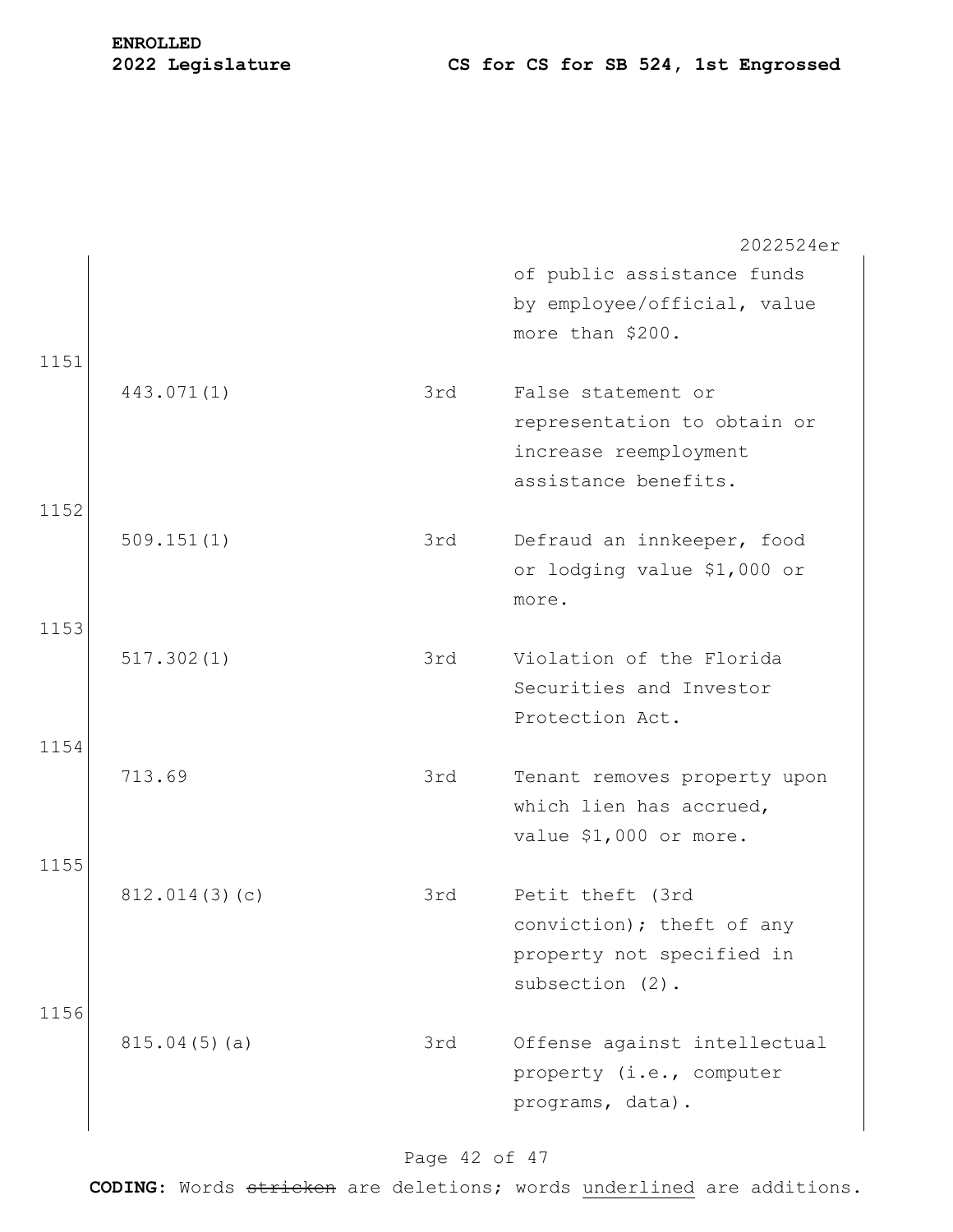| 1157<br>1158 | 817.52(2)         | 3rd | Hiring with intent to<br>defraud, motor vehicle<br>services.                                                                        |
|--------------|-------------------|-----|-------------------------------------------------------------------------------------------------------------------------------------|
|              | 817.569(2)        | 3rd | Use of public record or<br>public records information<br>or providing false<br>information to facilitate<br>commission of a felony. |
| 1159         |                   |     |                                                                                                                                     |
| 1160         | 826.01            | 3rd | Bigamy.                                                                                                                             |
|              | 828.122(3)        | 3rd | Fighting or baiting animals.                                                                                                        |
| 1161<br>1162 | 831.04(1)         | 3rd | Any erasure, alteration,<br>etc., of any replacement<br>deed, map, plat, or other<br>document listed in s. 92.28.                   |
|              | 831.31(1)(a)      | 3rd | Sell, deliver, or possess<br>counterfeit controlled<br>substances, all but s.<br>893.03(5) drugs.                                   |
| 1163         | 832.041(1)        | 3rd | Stopping payment with intent<br>to defraud \$150 or more.                                                                           |
| 1164         | $832.05(2)$ (b) & | 3rd | Knowing, making, issuing                                                                                                            |

### Page 43 of 47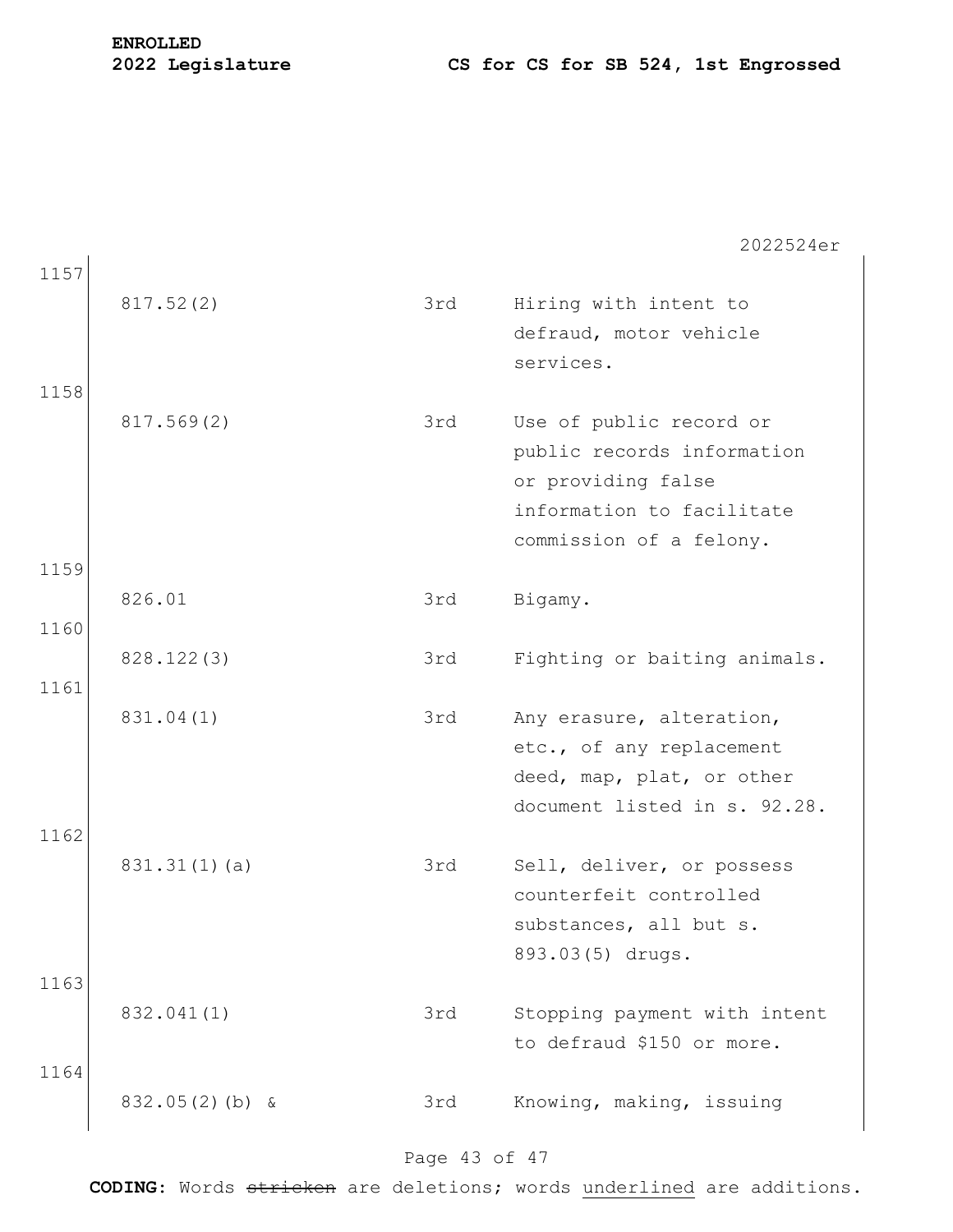|      |                        |     | 2022524er                    |
|------|------------------------|-----|------------------------------|
|      | (4)(c)                 |     | worthless checks \$150 or    |
|      |                        |     | more or obtaining property   |
|      |                        |     | in return for worthless      |
|      |                        |     | check \$150 or more.         |
| 1165 |                        |     |                              |
|      | 838.15(2)              | 3rd | Commercial bribe receiving.  |
| 1166 |                        |     |                              |
|      | 838.16                 | 3rd | Commercial bribery.          |
| 1167 |                        |     |                              |
|      | 843.18                 | 3rd | Fleeing by boat to elude a   |
|      |                        |     | law enforcement officer.     |
| 1168 |                        |     |                              |
|      | 847.011(1)(a)          | 3rd | Sell, distribute, etc.,      |
|      |                        |     | obscene, lewd, etc.,         |
|      |                        |     | material (2nd conviction).   |
| 1169 |                        |     |                              |
|      | $849.09(1)$ (a) $-(d)$ | 3rd | Lottery; set up, promote,    |
|      |                        |     | etc., or assist therein,     |
|      |                        |     | conduct or advertise drawing |
|      |                        |     | for prizes, or dispose of    |
|      |                        |     | property or money by means   |
|      |                        |     | of lottery.                  |
| 1170 | 849.23                 |     |                              |
|      |                        | 3rd | Gambling-related machines;   |
|      |                        |     | "common offender" as to      |
| 1171 |                        |     | property rights.             |
|      | 849.25(2)              | 3rd | Engaging in bookmaking.      |
| 1172 |                        |     |                              |
|      |                        |     |                              |
|      |                        |     |                              |

### Page 44 of 47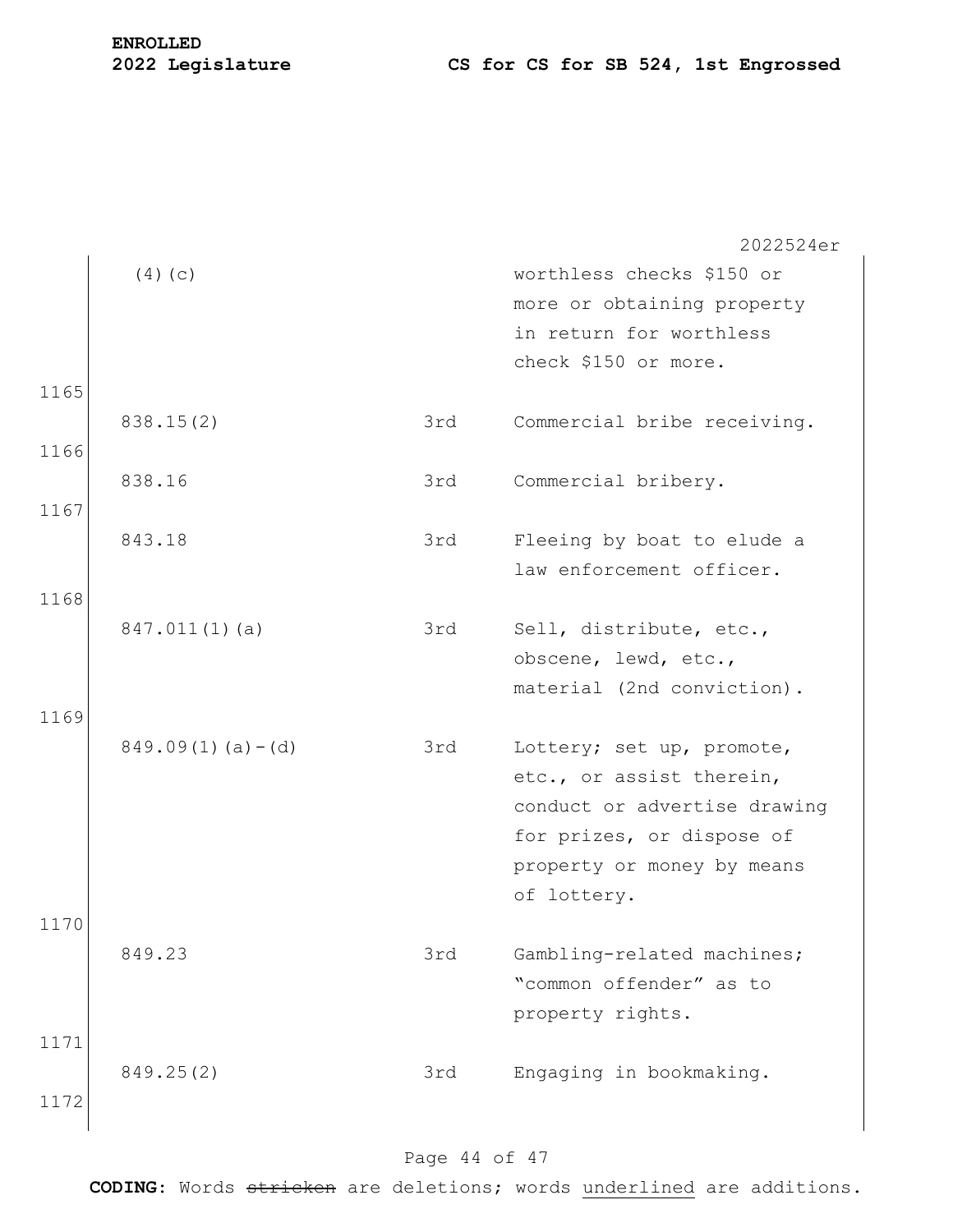**ENROLLED**

2022524er

860.08 3rd Interfere with a railroad signal. 1173 860.13(1)(a) 3rd Operate aircraft while under the influence. 1174 893.13(2)(a)2. 3rd Purchase of cannabis. 1175 893.13(6)(a) 3rd Possession of cannabis (more than 20 grams). 1176 934.03(1)(a) 3rd Intercepts, or procures any other person to intercept, any wire or oral communication. 1177 1178 Section 31. (1) It is the intent of the Legislature to 1179 balance the security of vote-by-mail balloting with voter 1180 privacy and election transparency. The Legislature finds that 1181 further modifications to procedures governing vote-by-mail 1182 balloting would help to further ensure election integrity while 1183 also protecting voters from identity theft and preserving the 1184 public's right to participate in election processes. To achieve 1185 this purpose, the Legislature directs the Department of State to 1186 provide a plan to prescribe the use of a Florida driver license 1187 number, Florida identification card number, social security 1188 | number, or any part thereof to confirm the identity of each 1189 elector returning a vote-by-mail ballot. 1190 (2) The Department of State shall review issues involving

### Page 45 of 47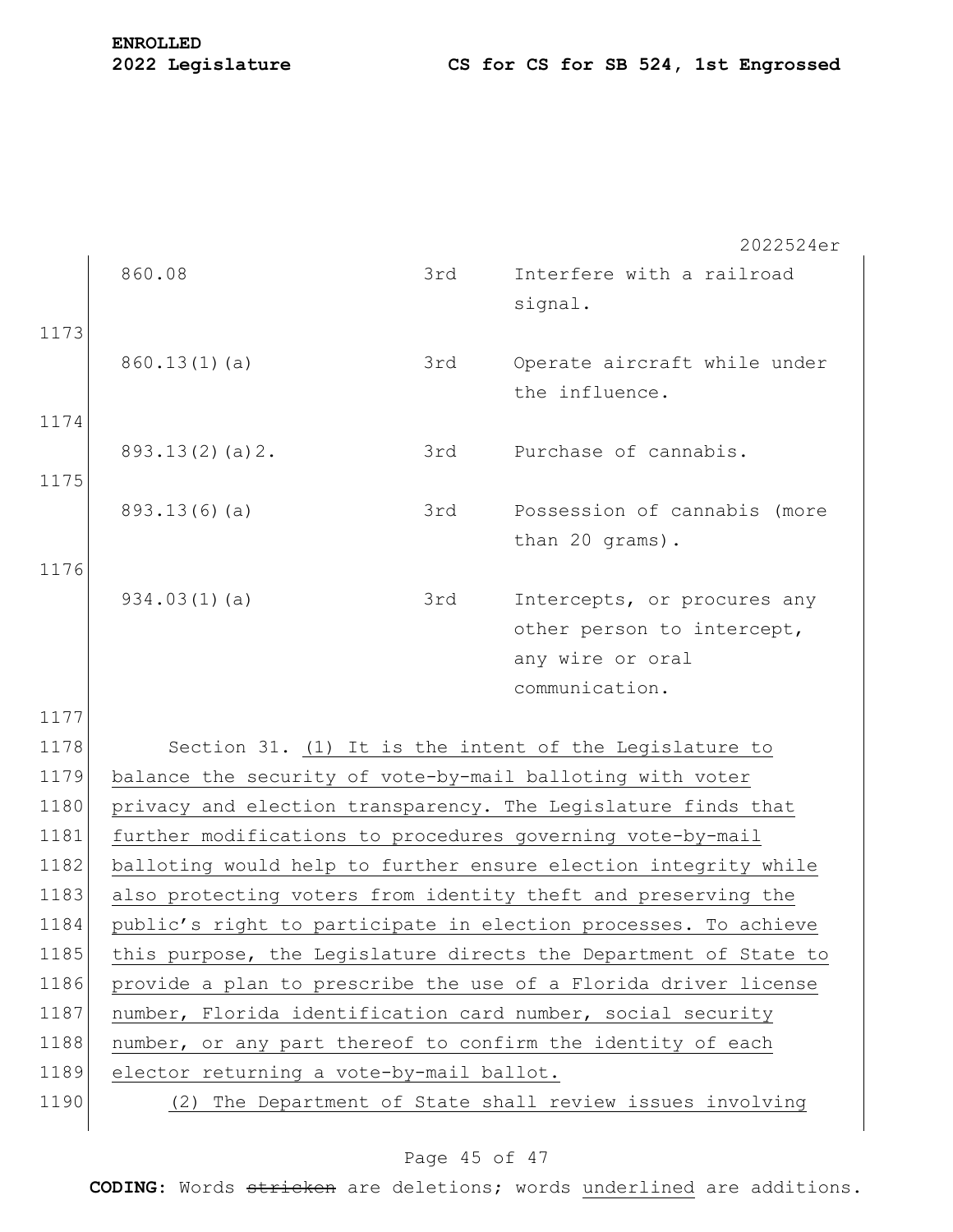|      | 2022524er                                                        |
|------|------------------------------------------------------------------|
| 1191 | the feasibility, development, and implementation of such a plan, |
| 1192 | including issues related to:                                     |
| 1193 | (a) In coordination with other agencies such as the              |
| 1194 | Department of Highway Safety and Motor Vehicles, obtaining a     |
| 1195 | Florida driver license number or Florida identification card     |
| 1196 | number and the last four digits of a social security number for  |
| 1197 | each registered voter who does not have such numbers on file in  |
| 1198 | the Florida Voter Registration System.                           |
| 1199 | (b) Populating such numbers in the Florida Voter                 |
| 1200 | Registration System.                                             |
| 1201 | (c) Protecting identifying numbers submitted with a vote-        |
| 1202 | by-mail ballot, including, but not limited to, prescribing the   |
| 1203 | form of the return mailing envelope.                             |
| 1204 | (d) Any necessary modifications to canvassing procedures         |
| 1205 | for vote-by-mail ballots.                                        |
| 1206 | (e) Costs associated with development and implementation of      |
| 1207 | the plan.                                                        |
| 1208 | (f) A proposal for a program to educate electors on changes      |
| 1209 | to the vote-by-mail process.                                     |
| 1210 | (g) A proposal for including a declaration of an elector's       |
| 1211 | current address of legal residence with each written request for |
| 1212 | a vote-by-mail ballot.                                           |
| 1213 | (3) In the course of reviewing the required issues, the          |
| 1214 | Department of State must, at a minimum:                          |
| 1215 | (a) Review relevant processes of other states.                   |
| 1216 | Review relevant federal law.<br>(b)                              |
| 1217 | (c) Seek input from supervisors of elections, which must         |
| 1218 | include representation from supervisors of counties with large,  |
| 1219 | medium, and small populations.                                   |
|      |                                                                  |

### Page 46 of 47